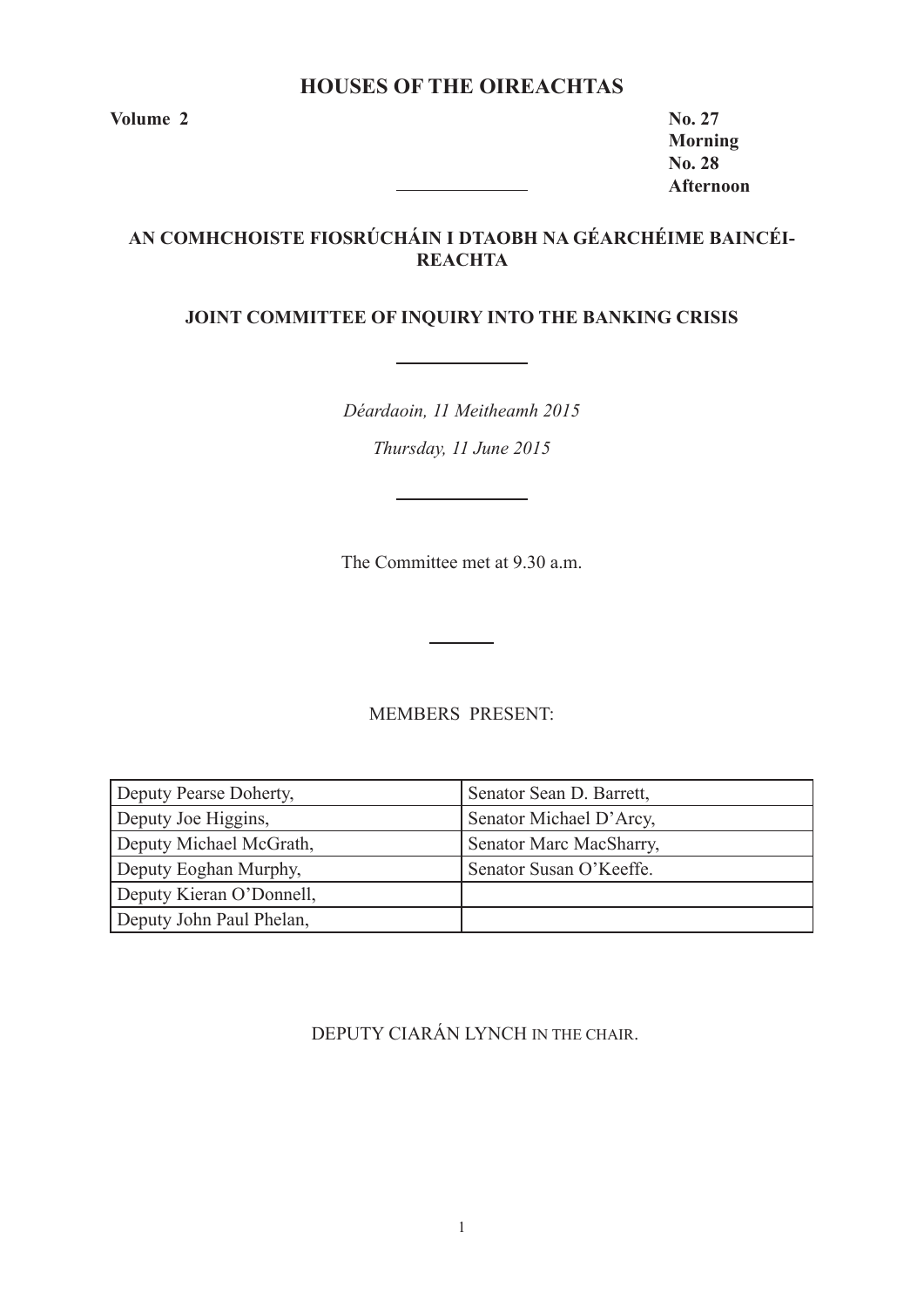### **Nexus Phase**

# **Central Bank-Financial Regulator - Mr. Liam O'Reilly**

**Chairman:** We have a quorum, the Committee of Inquiry into the Banking Crisis is now in public session, is that agreed? Can I ask members and those in the public Gallery to ensure that their mobile devices are switched off. I would like to welcome everyone to the 32nd public hearing of the Joint Committee of Inquiry into the Banking Crisis. Today we continue our hearings with key figures from the Central Bank of Ireland and the Financial Regulator who had key roles during the crisis period. At this morning's session we will hear from Mr. Liam O'Reilly, former CEO of the Financial Regulator. Liam O'Reilly was assistant director general of the Central Bank of Ireland from 1998 and had been responsible for all of the Central Bank's financial supervision functions. He was appointed interim chief executive at the Financial Regulator in November 2002, and chief executive in May 2003 until he retired in January 2006.

Mr. O'Reilly, you are very welcome before the inquiry this morning. Before we commence proceedings I wish to advise you that by virtue of section 17(2)(*l*) of the Defamation Act 2009, witnesses are protected by absolute privilege in respect of their evidence to this committee. If you are directed by the Chairman to cease giving evidence in relation to a particular matter and you continue to do so, you are entitled thereafter only to a qualified privilege in respect of your evidence. You're directed that only evidence connected with the subject matter of these proceedings is to be given. I would remind members and those present that there are currently criminal proceedings ongoing and further criminal proceedings are scheduled during the lifetime of the inquiry which overlap with the subject matter of the inquiry. Therefore, the utmost caution should be taken not to prejudice those proceedings. In addition, there are particular obligations of professional secrecy on officers of the Central Bank in respect of confidential information they have come across in the course of their duties. This stems from European and Irish law, including section 33AK of the Central Bank Act 1942. The banking inquiry also has obligations of professional secrecy in terms of some of the information which has been provided to it by the Central Bank. These obligations have been taken into account by the committee and will affect the questions asked and the answers which can lawfully be given in today's proceedings. In particular, it will mean that some information can be dealt with in a summary or aggregate basis only, such that individual institutions will not be identifiable.

Members of the public are reminded that photography is prohibited in the committee room. To assist the smooth running of the inquiry, we will display certain documents on the screens here in the committee room. For those sitting in the Gallery, these documents will be displayed on the screens to your left and right. Members of the public and journalists are reminded that these documents are confidential and they should not publish any of the documents so displayed.

The witness has been directed to attend this meeting of the Joint Committee of Inquiry into the Banking Crisis. You have been furnished with booklets of core documents. These are before the committee and will be relied upon in questioning and form part of the evidence to the inquiry. So with that said, if I can now ask the clerk to administer the oath.

## *The following witness was sworn in by the Clerk to the Committee:*

Mr. Liam O'Reilly, former CEO, Financial Regulator.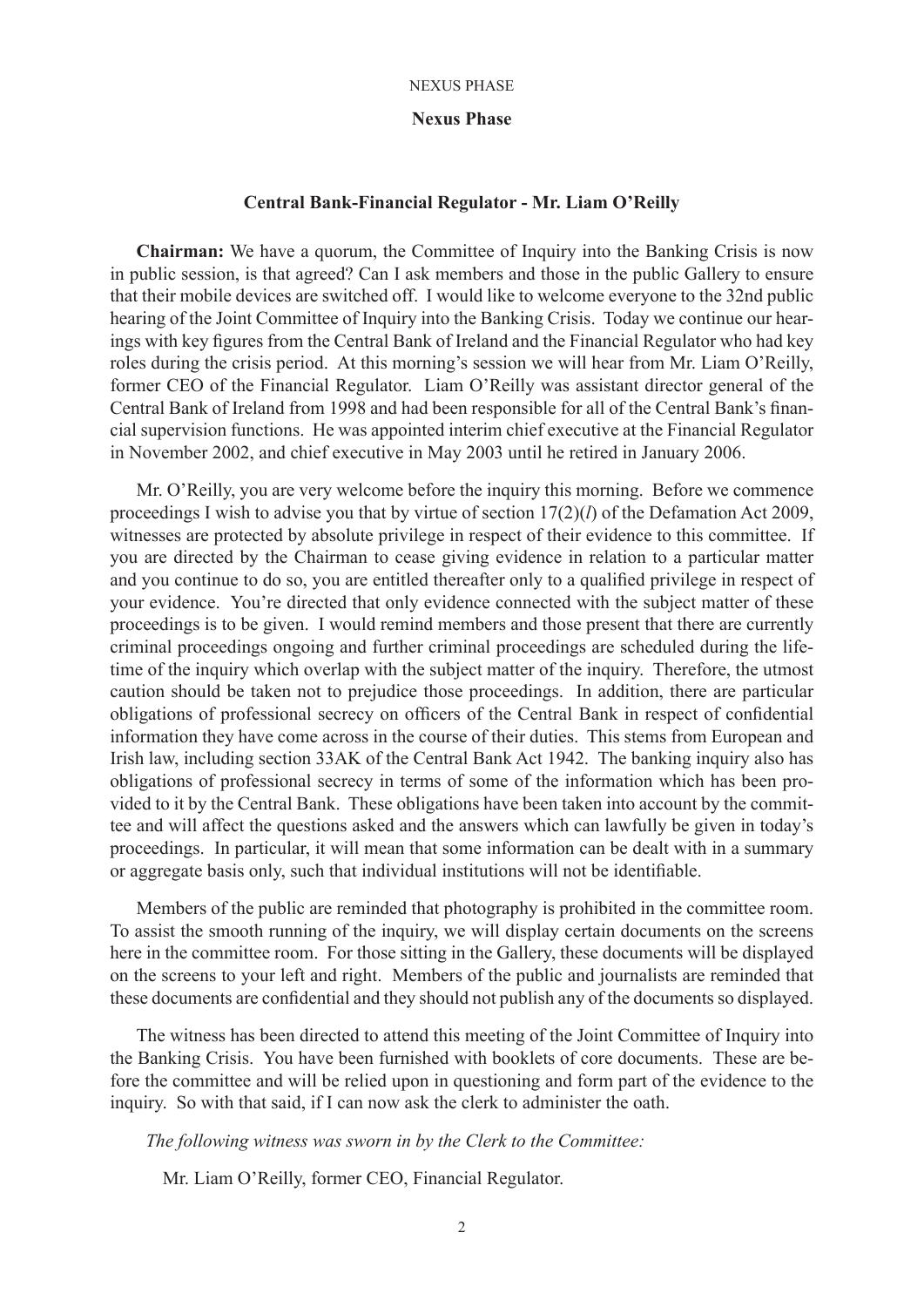**Chairman:** Once again, welcome, Mr. O'Reilly, this morning, and if I can invite you to make your opening remarks to the committee, please.

**Mr. Liam O'Reilly:** Before beginning my oral statement this morning, I would like to make the following two corrections to my written statements to the inquiry, dated 14 May 2015.: at page 2, section 1.2, paragraph 2, the second sentence should read: "The other directors consisted of six Financial Regulator board members, together with five other members appointed by the Minister for Finance"; (b) at page 5, section 2.5, last paragraph, the first sentence should read: "Modest increases in capital requirements were agreed by the board in 2006 subsequent to my departure."

**Senator Susan O'Keeffe:** Sorry, Chairman, I can't find the second one.

**Chairman:** Just reference the second one again, Mr. O'Reilly, please.

**Mr. Liam O'Reilly:** Page 5, section 2.5, last paragraph. Yes, the first sentence should read, instead of "a 1%", "Modest increases in capital requirements were agreed by the board in 2006 subsequent to my departure".

**Chairman:** Okay, Mr. O'Reilly, whenever you're ready to go so, please.

**Mr. Liam O'Reilly:** Thank you for the opportunity to provide you with my perspective on the matters under review by the joint committee. First of all, I'd like to talk about principlesbased regulation. The approach of the Financial Regulator was that of a principles-based regime. Such a regime was also the standard approach throughout Europe and was in line with the Basel capital requirements. The approach was well known and enunciated by the Financial Regulator, and by Government, and publicly accepted. It was the centrepiece of strategy of the Financial Regulator from the beginning. The policy laid a heavy responsibility on the boards and senior managements of banks. It demanded of them that they had high standards of corporate governance, a clear business risk policy, and risk controls in place to monitor and control that risk. Resources in the Financial Regulator were based on that premise. The Financial Regulator's main focus at the time was on determining the quality of corporate governance, including risk controls, within the bank. An important aspect of corporate governance regime was that non-executive directors had a controlling role in the audit committee and remuneration committee. The regime required direct reporting lines between both the internal auditor and external auditors to the board audit committees. The Financial Regulator asserted its influence by requiring a financial institution to take remedial action as a result of findings of inspections or as a result of other issues that came to light or in some other way. For example, issues might arise in the course of a review meeting with the bank during themed inspections, by a bank itself reporting a problem or by information supplied by the external auditor, the internal auditor or members of staff. There was a view that taking over-aggressive action might cause reputational damage to a banking institution, with possible consequent contagion effects. In general, the foregoing measures were seen as appropriate at the time. The approach then adopted by the Financial Regulator in line with our principles-based approach was to expect a board would implement the necessary changes and in an expeditious manner. With the benefit of hindsight, it is now clear that this system did not work. More robust and intrusive measures should have been taken.

At the time, the Financial Regulator was of the view that enforcement action would be more effective if there were in place a set of legally based codes and if administrative sanctions were applied for breaches of such codes. The appropriate legislation for administrative sanctions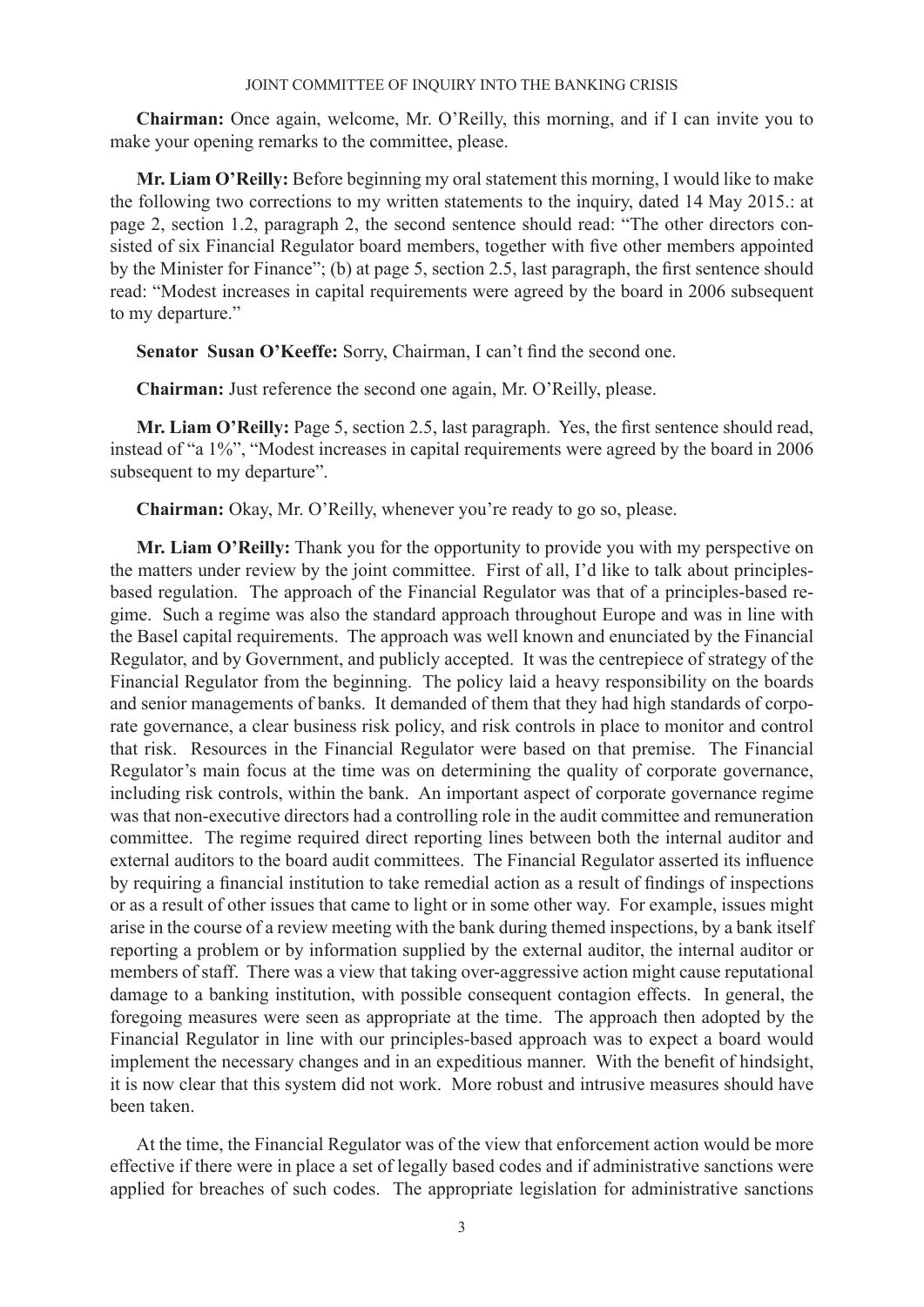was enacted in 2004. The use of such sanctions was viewed as a more effective and lower key way of keeping non-compliant institutions in line. The system of codes was well developed in the consumer area and where a set of consumer codes were being finalised in 2005, towards the end of my tenure. Administrative sanctions would apply to breaches of the codes. A sanction could range from an official caution to monetary penalties or a disqualification of a service provider. In the prudential area, it was planned that sanctions would be imposed on institutions in the event of breaches of corporate governance codes and other codes. Updated requirements were being developed in relation to being a fit and proper person to hold a senior position in a credit institution. Directors' compliance statements were also being developed. These were to be implemented following an extensive consultative period.

Resources in the Financial Regulator devoted to regulation were determined by the principles-based approach which was not as intrusive as the present system. The idea was that the internal audit departments, risk committees and external auditors were to be leveraged to fulfil the role of the Financial Regulator. The Irish principles-based system was endorsed by the IMF FSAP report published in 2006. That report provided a favourable conclusion as to the adequacy and effectiveness of this system. However, it is now internationally recognised that the principles-based regulatory system was flawed. It failed, not only in Ireland, but worldwide. As a result, regulatory systems are now more intrusive and aggressive. Greater responsibility is being taken by financial regulators to ensure that adequate systems are in place to measure and mitigate risks. The Basel II initiatives have also been completely revised to ensure that capital is adequate to cover for adverse and unforeseen circumstances.

The interrelationship between the Central Bank and the Financial Regulator: it was clearly set out in a memorandum of understanding between the Central Bank and the Financial Regulator that macro-prudential stability was the primary role of the Central Bank and micro-financial stability, i.e. the soundness of individual institutions, was the role of the Financial Regulator. Both of these parties were determined to make this system work. This was our mandate under the law. One of the most important elements for its success was to ensure that there was adequate information exchange. To achieve this, the following mechanisms were in place: the CBFSAI board, chaired by the Governor, consisted of six Financial Regulator board members and five other board members. The secretary of the Department of Finance was on the board. All board papers of the Financial Regulator were circulated to senior management in the Central Bank and board minutes would have been made available to board members. A paper entitled, "Financial Regulator update", which reported on the activities of the Financial Regulator, was an item on the agenda of the monthly meetings of the CBFSAI board. All pertinent areas of concern of the Financial Regulator were communicated orally to the board and board minutes on these items were recorded. The offices of the Governor, the director general of the Central Bank, the CEO of the Financial Regulator and the prudential director were physically in close proximity to each other and day-to-day concerns would have been discussed as a matter of course. The channels of communication were always kept open. If any significant action was being contemplated, be it against a given bank or banks generally, such matters would have been brought to the attention of the Central Bank before implementation.

The effect of EMU on financial regulation: after the establishment of EMU, the Central Bank, the Financial Regulator and the banking system operated in an environment characterised by a strong exchange rate and low inflation, low interest rates. Cheap credit was available to the banking system from Europe. The control of credit growth, through changes in domestic interest rates, was no longer possible. Because credit was cheap, there was an over-reliance on short-term lending from the EMU interbank market. Customer deposits is usually the more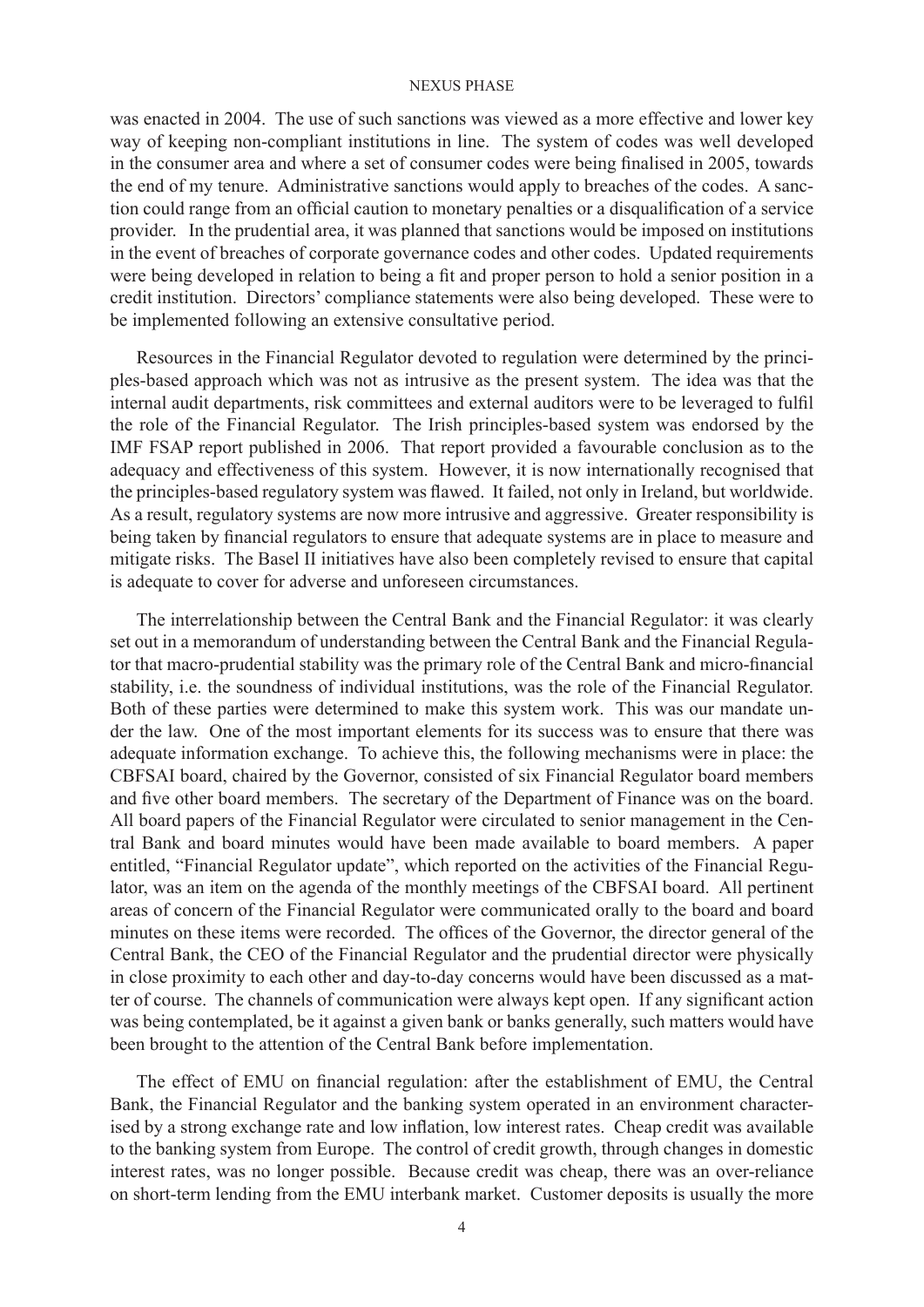stable source of liquidity as a proportion of balance sheets continued to contract. Increasing reliance was being placed on large, commercial depositors which, by their nature, would have been more mobile. EMU was formed without the provision of mechanisms for measuring and controlling risks, arising from aggregate euro credit flows, in terms of their destination and-or a concentration in certain sectors. Therefore, the inherent risk of a financial stability problem on a pan-European basis, due to the build up of credit risk in certain sectors or countries, was neither being monitored nor controlled. This was a fundamental flaw of the EMU system at its inception. It was thought that individual countries could look after their own regulatory affairs and markets would do the rest. This flaw has now been rectified. Without the use of the interest rate tool, Ireland depended on euro interest rates changing favourably, changes in fiscal policy and moral suasion to rectify the situation over time. By way of a macro-prudential policy instrument to replace interest rates, two options had been mentioned in the Honohan report and in evidence to this committee: change general capital requirements to reflect the increase in risk and the application of sectoral limits on a mandatory basis. Subsequent to my departure, increases in capital requirements were applied to high loan-to-value mortgages and speculative property development in May 2006 and January 2007, respectively. However, in terms of their effectiveness, to quote from the Honohan report, "The measures were in reality also rather modest in their likely [effect]."

Concerns about credit growth: the Central Bank and the Financial Regulator regularly voiced concerns in its publications, quarterly bulletins, annual reports, financial stability reports, about credit growth and the increase in personal indebtedness, particularly in property. Concerns about commercial property lending were also voiced. The following are two examples of public statements made by the Financial Regulator. On 29 July 2005, the Financial Regulator warned about 100% mortgages, saying that they had to be appropriate to each borrower. Clearly such mortgages were not appropriate to first-time buyers. At the time, 100% mortgages were a very low proportion of mortgages provided. A warning also was given on 26 July 2005 in the Financial Regulator's press statement at the launch of its report for the period 2003-2004:

There is an increasing debate about the rapid growth in credit in the economy and I want to address this area as a matter that could cause concern in the future. Along with the Central Bank, we are concerned about the rapid rise in the level of indebtedness in the economy and are well aware that if conditions changed adversely, many people could be severely affected. ... It is the responsibility of each financial institution to ensure that their credit standards, provisioning policies and levels of capital are appropriate to provide not only for today but in the event of a future downturn in the market. ... In short, institutions should only advance loans where they are confident [that their customers are ... have an] ability to repay. They have the responsibility to inform their customers about the risks they are taking on borrowing large amounts of money and that they retain some flexibility to cope with changes in their personal circumstances like unemployment and higher interest rates.

It is important to emphasise that, in making that statement, the Financial Regulator had no evidence that conditions might deteriorate to such a level that the banking system would succumb to a traumatic shock of the magnitude that occurred in 2008.

The following were the factors which provided comfort. There were demographic and other structural reasons for the need for increased activity in the construction sector and the increase in the level of credit necessary. However, a view emerged that property was becoming overvalued and there was a need for correction. At the time of my departure, that correction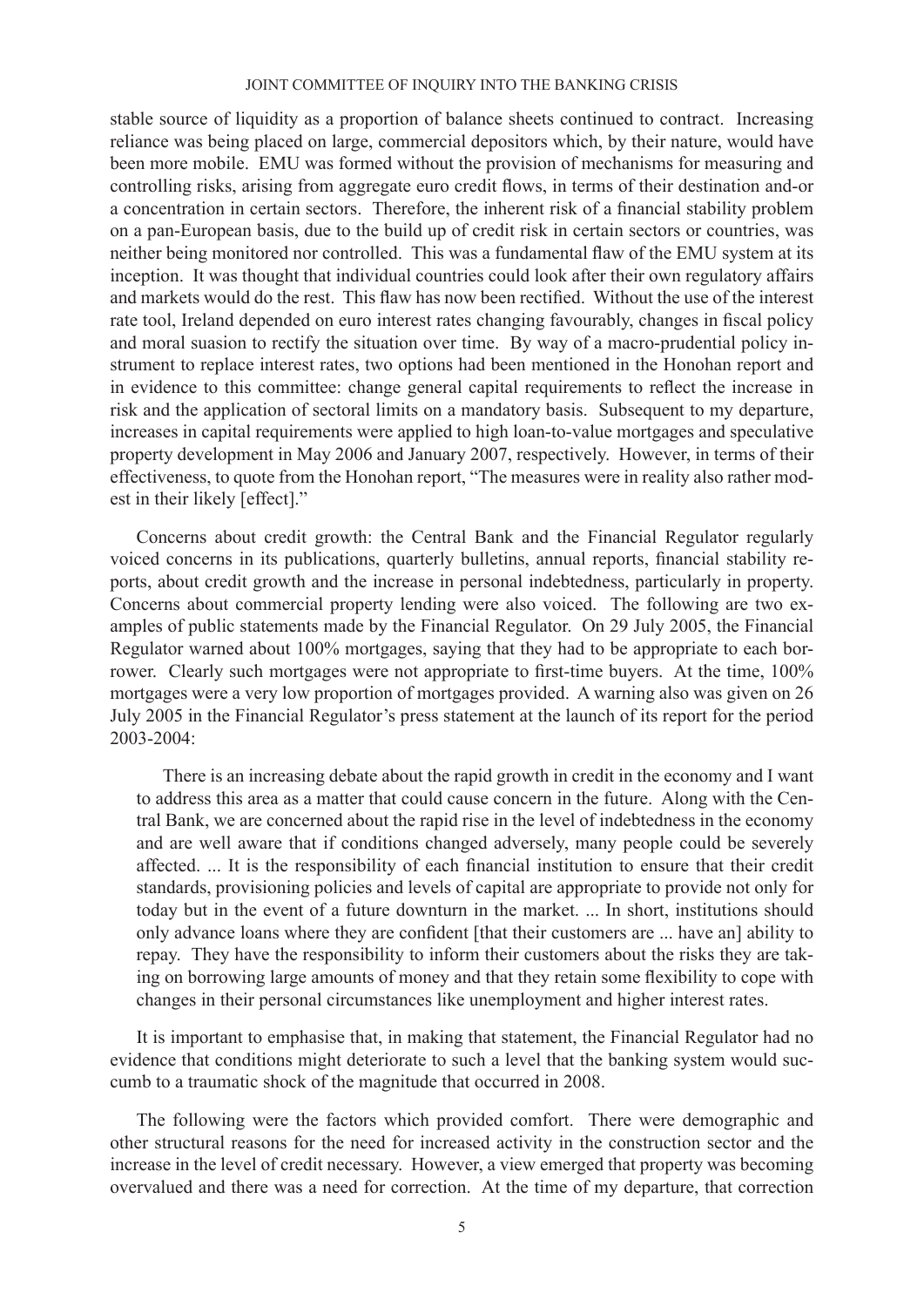appeared to be in train. Fiscal policy was moving in the right direction - through the removal of incentives in the building industry - interest rates in Europe were set to rise and house prices were stabilising. The regulator had no serious or imminent concerns about the solvency of any particular financial institution. As the IMF Article IV report emphasised, Irish banks had sufficient buffers of capital to meet any shock that faced the system. Annual stress tests reinforced this view. Moreover, the general consensus in the market was that the Irish banking system was well capitalised and the Irish economy was healthy and growing.

General conclusions. In hindsight, the principles-based approach to regulation had major shortcomings. The Financial Regulator can no longer place the same degree of trust which it previously did in the boards and senior management of banks. In future, the Financial Regulator must adopt a more intrusive and aggressive approach. Moreover, the regulatory system did not appreciate the full extent of the credit exposures. I deeply regret that these failures in the system were not recognised during my tenure in office.

**Chairman:** Thank you very much, Mr. O'Reilly, for your opening statement. We now commence questioning and let me invite our first questioner this morning, which is Senator Sean Barrett. Senator, you have 25 minutes.

**Senator Sean D. Barrett:** Thank you, Chairman. And I ... Mr. O'Reilly, you're welcome. I echo the Chairman's welcome for ... to you earlier. In a general question, you mentioned in your papers that you studied in Queen's in Kingston, Ontario. The World Economic Forum has rated Canada's banking system the soundest in the world seven years in a row. And, I think, in 2009 we were ranked 121 out of 123 countries - i.e., at the awful end of the scale. Did you pick up anything in your Canadian studies of economics that would help you in seeing what the difference between the two rankings is?

**Mr. Liam O'Reilly:** Well, when I was in Canada I was studying small open economy economics, I wasn't dealing with regulatory economics or regulatory systems. So, I wasn't conscious at that time. All I can say is that I would say that the ranking in Ireland plummeted from what it was in 2006 to where it was in 2009 as a result of the crisis.

**Senator Sean D. Barrett:** And, in your 39 years ... I think, 1967 you went to the Central Bank was that-----

### **Mr. Liam O'Reilly:** Yes.

Senator Sean D. Barrett: -----until 2006, did you see the corporate culture of Irish banking change from being one of the most conservative to being, as you said there, one of the most lowly rated of 123 countries?

# **Mr. Liam O'Reilly:** Sorry, Senator?

**Senator Sean D. Barrett:** Did ... yes, in your dealings with banks did you see them changing at all? Were they different from the ones you used to meet when in you were in the Central Bank first in 1967? And, what happened sub ... in 2006, '7 and '8?

**Mr. Liam O'Reilly:** When I was in the Central Bank first, I would have been dealing with them, first of all, in relation to money market operations - I was operating markets - and also in the foreign exchange area. And I found that the relationship was professional and there were pressures from day to day. I was around during the currency crisis. You can imagine what sort of, if you like, frenzy there would have been around that period. My interaction with them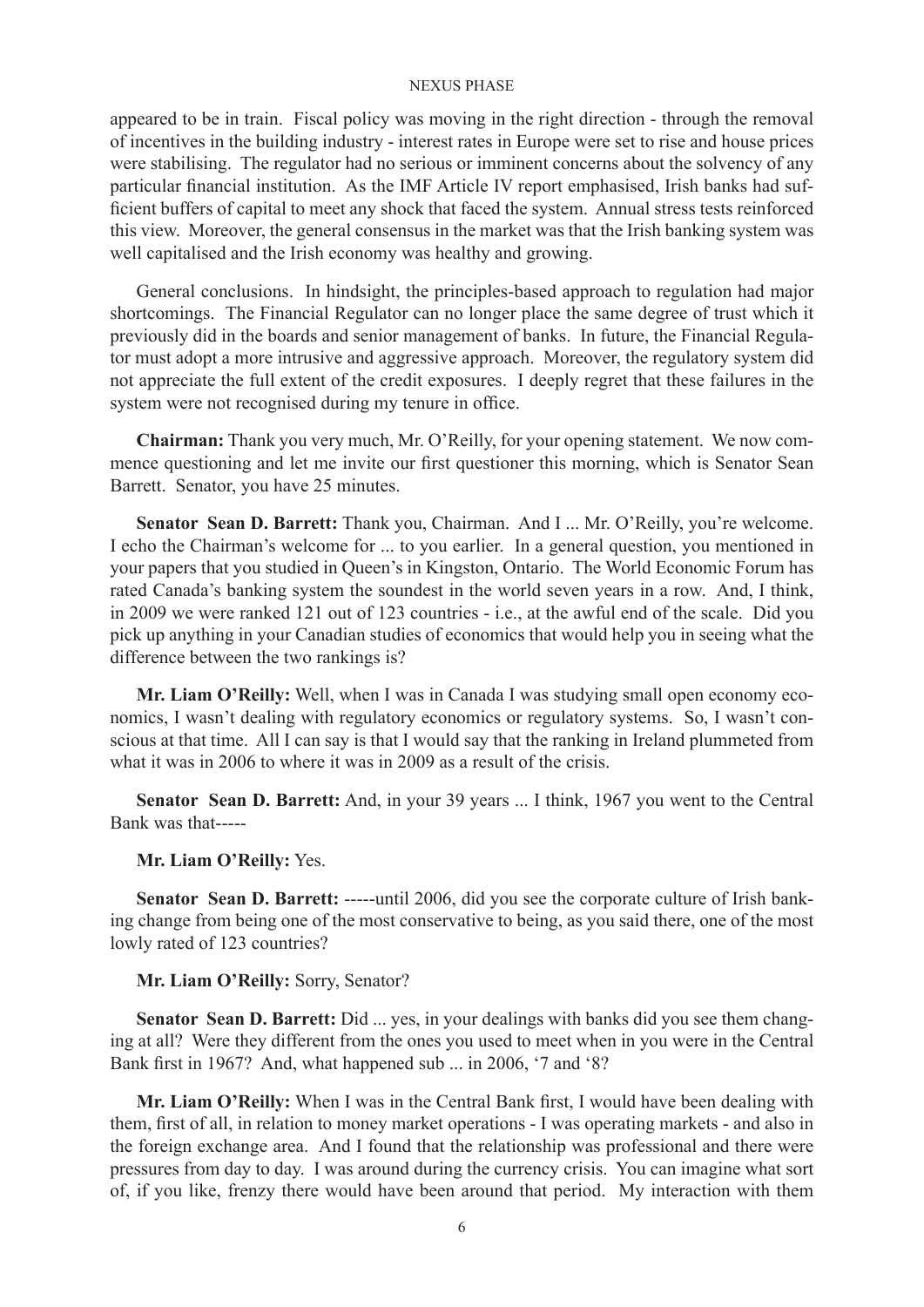during the time when I was in a regulatory position, I didn't ... I didn't notice any difference there at that time. There were issues that were arising, like the Ansbacher issues, like ICI in 1986, like the Rusnak issue. And these sort of issues, I think, had a wake-up call for most of the institutions. In ... AIB, for instance, would have been one of those. And there was a whole range of changes to corporate culture. And I remember, particularly when we were involved in the overcharging issue and the issues of inappropriate deal allocations, that there was a whole programme of work that we required within AIB to improve that sort of culture.

**Senator Sean D. Barrett:** And yet the ... it cost us in 2007-'08 40% of GDP ... after Iceland, you know, the most expensive bank rescue any place. I mean, did you see anything that ... were their lending standards lower in the '80s than they were in the '60s?

**Mr. Liam O'Reilly:** Well, I wasn't involved in the '80s or the '60s and AIB, I would have thought, at that time were ... were a pretty compliant bank. I suppose there was a change in their strategy, which was a business strategy - I think they went more into property than other institutions and that may have caused their losses to be greater.

**Senator Sean D. Barrett:** Were you acquainted with the arguments over the McDowell report? Did you participate in that? He recommended completely separate regulation and the Central Bank and the Department of Finance didn't like it much and a row ensured.

**Mr. Liam O'Reilly:** I was ... I was peripherally involved in it.

# **Senator Sean D. Barrett:** Yes.

**Mr. Liam O'Reilly:** And the reason I was peripherally involved in it ... it wasn't felt appropriate that someone who would be working in financial regulation should be involved. So it was the director general of the Central Bank at the time involved himself, but that didn't mean that we were ... were not involved in discussions. And I know that there were discussions about worries that if the Central Bank functions of lender of last resort, of money market operations, of providing liquidity ... if there was a separation between that and actual day-to-day regulation, it could have caused disruption problems in the event of the institutions being separated.

**Senator Sean D. Barrett:** Having won the battle, did ... was the war lost, because an organisation of 1,200 staff or so combined put only 35 of them into the prudential regulation of banks?

**Mr. Liam O'Reilly:** Thirty five people were in the regulation of banks. I think it was 32, I think, in 2000. It had increased to, I think, 45 in the ... in 2005. The principles-based approach was not one that was new to the Financial Regulator. It was ... it was actually one that was continued on from the Central Bank culture, I would have thought. And not alone that, but this was an approach that was being taken in all countries and the Basel accord and Basel requirements were setting out that that was the way that things were moving. Indeed, the Basel II arrangements were going to be giving more autonomy to banks in determining how much capital they should hold by ... by stating that if you have your proper models in there, maybe you can reduce your capital. So, unfortunately, there was a mistaken view taken at that time as to who should be regulating banks and to what extent they should be self-regulated as opposed to having a full intrusive, aggressive system in place.

**Senator Sean D. Barrett:** Do you know was there ever parliamentary authority for that? Because here, I've never heard in my short time, a law being brought in and you can ... be implemented by principles, there are no penalties; say, you can, kids can go to school or not if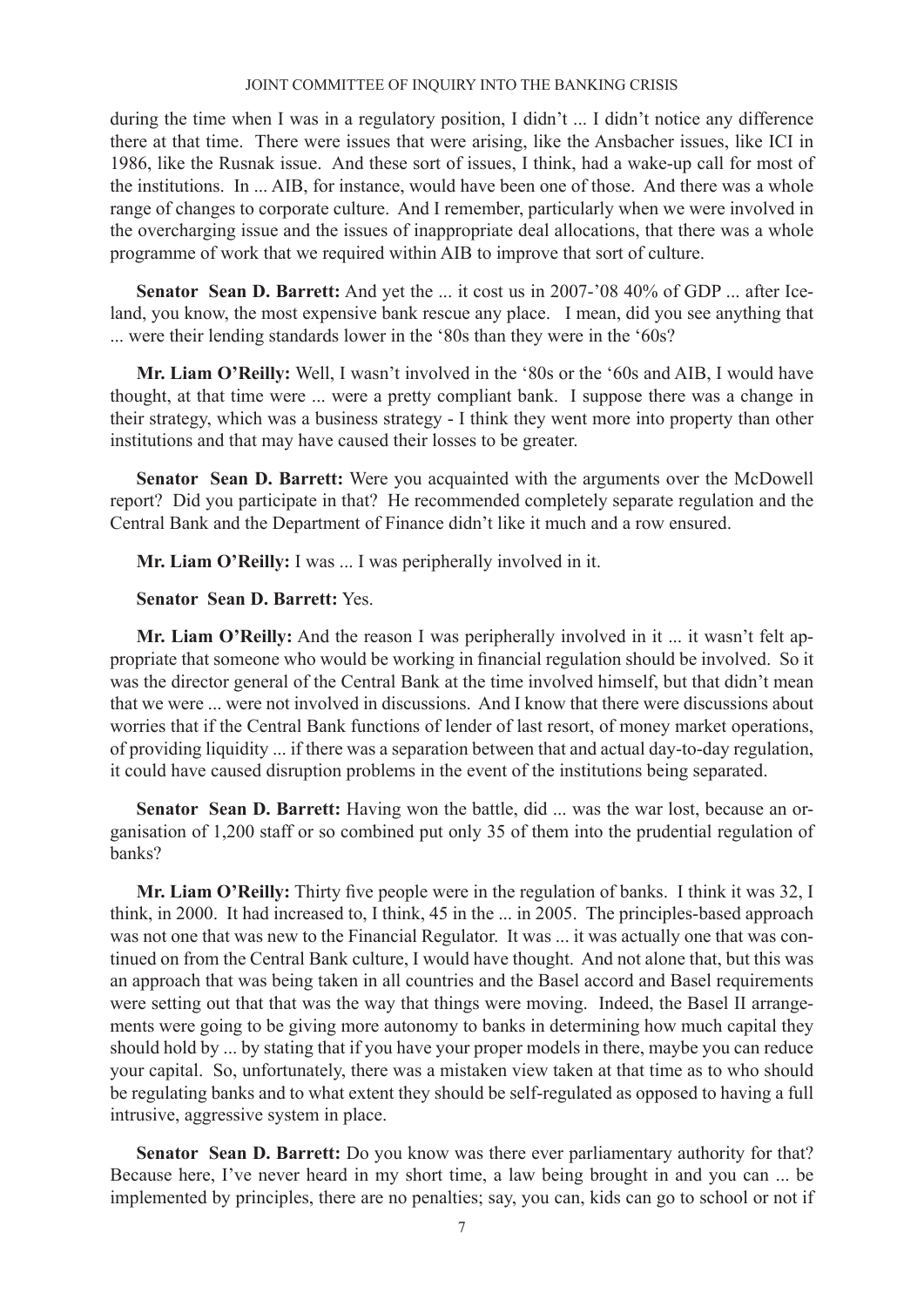they like, you can drive fast or slow if you like. Was Parliament expressly consulted on this non-statutory regulation of financial institutions, which cost us €64 billion afterwards?

**Mr. Liam O'Reilly:** I'd say that the Government's White Paper on good regulation certainly coloured how this matter evolved. For instance, it did approve of the principles-based regulation system at the time, it said that there had to be a lot of consultation between ourselves and the banks, and I must say during my term in office, it slowed down the the way in which we could implement things that we wanted to implement in a faster manner, and this whole idea of over-regulation was over-emphasised. And that was all part of Government policy.

**Senator Sean D. Barrett:** When you mentioned it slowed down we found extremely slow correspondence between banks and the regulator. In one case that ... in the Honohan report, I think, a bank was felt to be problematic - Bank A, I think, he called it - in 2000, and it collapsed in 2008. Why was it taking so long to achieve regulatory control over that particular Bank A?

**Mr. Liam O'Reilly:** Well, would you like me to talk about I think it's called Bank X-----

**Senator Sean D. Barrett:** The example I'm looking for is ... did people take much notice of when you were drawing matters to their attention in the Irish banking sector? And that's an example, an extreme one.

**Mr. Liam O'Reilly:** Would it be useful at this stage to tell a story about Bank X?

# **Senator Sean D. Barrett:** Yes.

**Mr. Liam O'Reilly:** We, as the Financial Regulator, inherited a problem with Bank X. There were corporate governance issues early on, and those corporate governance issues we felt had been resolved by the appointment of a new chairman and two new directors, and as well as that, a chief operating officer. And, unfortunately, within a year - the beginning of 2003 I think it was - the chief operating officer didn't, didn't stay. He gave his ... his reasons at the time as he had personality differences. Also, which we were aware at the time there were continuing corporate governance issues. I suppose, the ... matters came to a head for us in early 2004, with the arrival of a management letter from the auditors of the institution, and concerns that we had as regulators at the time. As a result of that, we instituted a detailed investigation of that institution and we hired a firm of auditors to do that job. As a result of that, a set of proposals came from that institution, and the institution was required to carry out certain tasks. As well as that, I have been hearing in the inquiry here that there have been no sanctions. In that case, a sanction was applied to that institution and during the following year, we had two sets of audit firms within that trying to rectify the problem. And at the end of my tenure, I thought that progress had been made. Quite obviously, in hindsight, it wasn't enough.

**Senator Sean D. Barrett:** Thank you. Chairman, that's in the core documents, Vol. 3, for this and it's on page 8, the story of Bank A, and if it's of assistance to Mr. O'Reilly, it will come up on his screen and I thank him for his account. But, so if Bank A was seriously problematic from 2000, "persistently problematic", says Honohan, from the year 2000 onwards and "prosecution ... was given detailed consideration", it says at the end of box 4.2, "but other less intrusive prudential measures were taken. Ultimately, however, these proved to be ineffective." So what else could've been done over those eight years-----

**Mr. Liam O'Reilly:** Well-----

**Senator Sean D. Barrett:** -----to get-----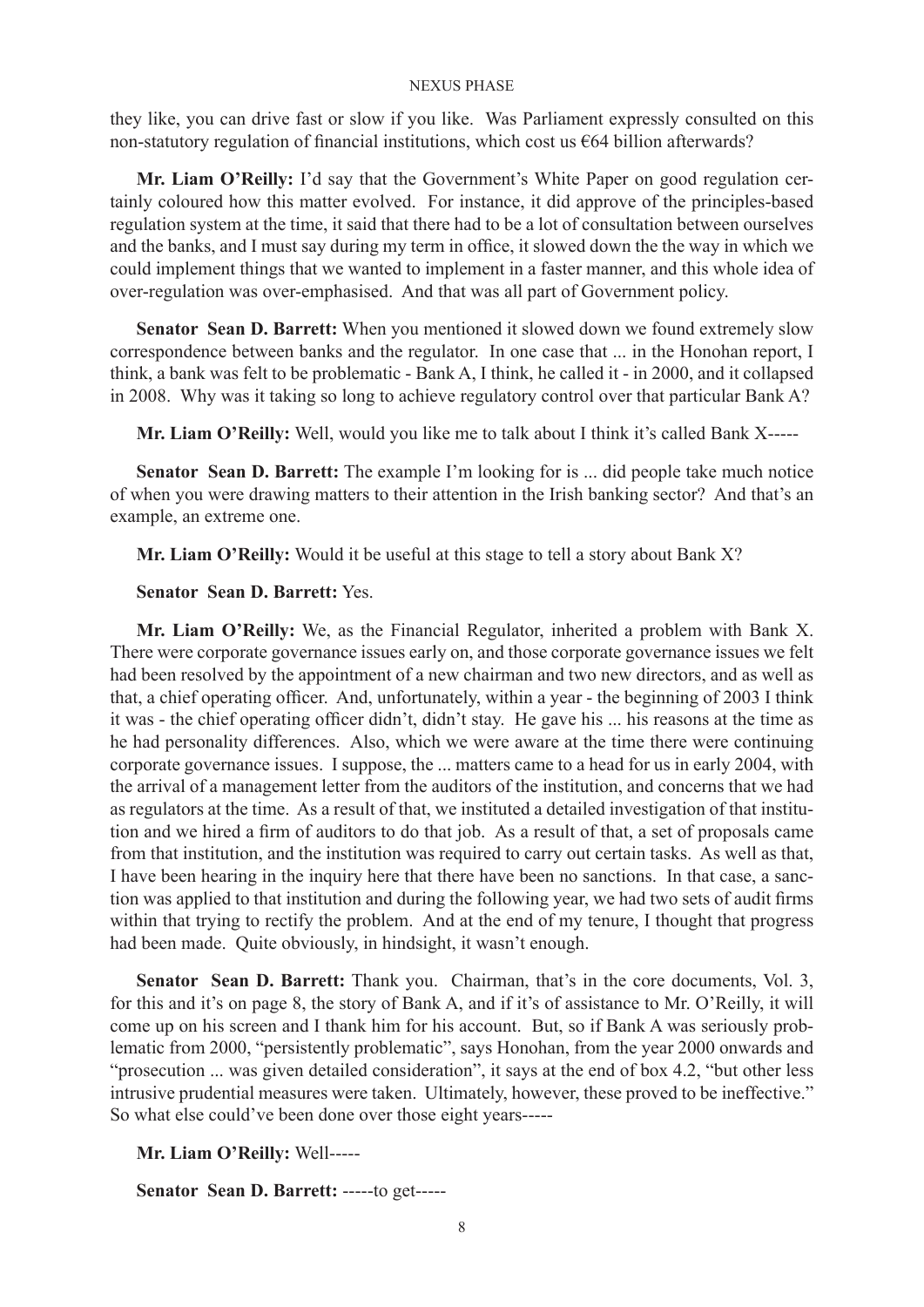**Mr. Liam O'Reilly:** Well-----

**Senator Sean D. Barrett:** -----that-----

**Mr. Liam O'Reilly:** In hindsight-----

**Senator Sean D. Barrett:** -----Bank A compliant?

**Mr. Liam O'Reilly:** In hindsight, I think, the regulator and it could be said it was part of the principles-based report, was too patient and too dependent on the board and that's who we were addressing at the end of the day, the board, to solve these problems, including the, the urge, if you like, of the stick of applying a sanction which was vehemently opposed by the institution. But, when I look back on it now, and I've seen what happened, it is a regret that I didn't just put a condition on the bank at that stage.

**Senator Sean D. Barrett:** Was there consensus at the board level between the Central Bank and IFSRA about the regulatory approach to banks?

**Mr. Liam O'Reilly:** Well, let's put it this way - if we were going to move against an institution, at any stage, that ... we would've felt being banks, they have, they have the tendency to have contagion effects. An example I've seen in the inquiry is the one of the night of the guarantee, where there was a worry that if any question was raised about any bank, it could have huge effects on the whole system. It was that sort of attitude that was around, to a certain extent. That's why we felt we would be better with an administrative sanctions system and I can talk a little bit later about that. But, at the time, we should've applied a condition to the institution.

**Senator Sean D. Barrett:** Were pressures put on you by the Department of Finance in relation to compliance statements and corporate governance guidelines?

**Mr. Liam O'Reilly:** I was there in 2006 and I was developing this architecture going forward. As a matter of fact, before I had become Financial Regulator, I had set up a regulatory enforcement and development department, which would try and work out a policy as to how we would deal with recalcitrant banks. Another example, by the way, of actions that we took, were in the case of the AIB overcharging and other issues. We've also forced institutions to carry out their own inquiries and pay for them themselves on our ... and we would have specified the jobs. So, it isn't that actions weren't taken, but I think at that time, we should've taken a much more clear action. So, you asked me the question about the Central Bank-----

**Senator Sean D. Barrett:** The Department of Finance.

**Mr. Liam O'Reilly:** Was it the Department of Finance or Central Bank?

**Senator Sean D. Barrett:** The Department of Finance, did they have misgivings?

**Mr. Liam O'Reilly:** The Department of Finance, I don't ever remember being involved in saying, "Don't do this" or "Don't do that". No.

Senator Sean D. Barrett: So, they didn't object to your directors' compliance statements or your corporate governance guidelines.

**Mr. Liam O'Reilly:** Well, sorry, as I've said, the directors' compliance statements had been developed towards the end of 2005. It had gone into a preliminary consultation and I think it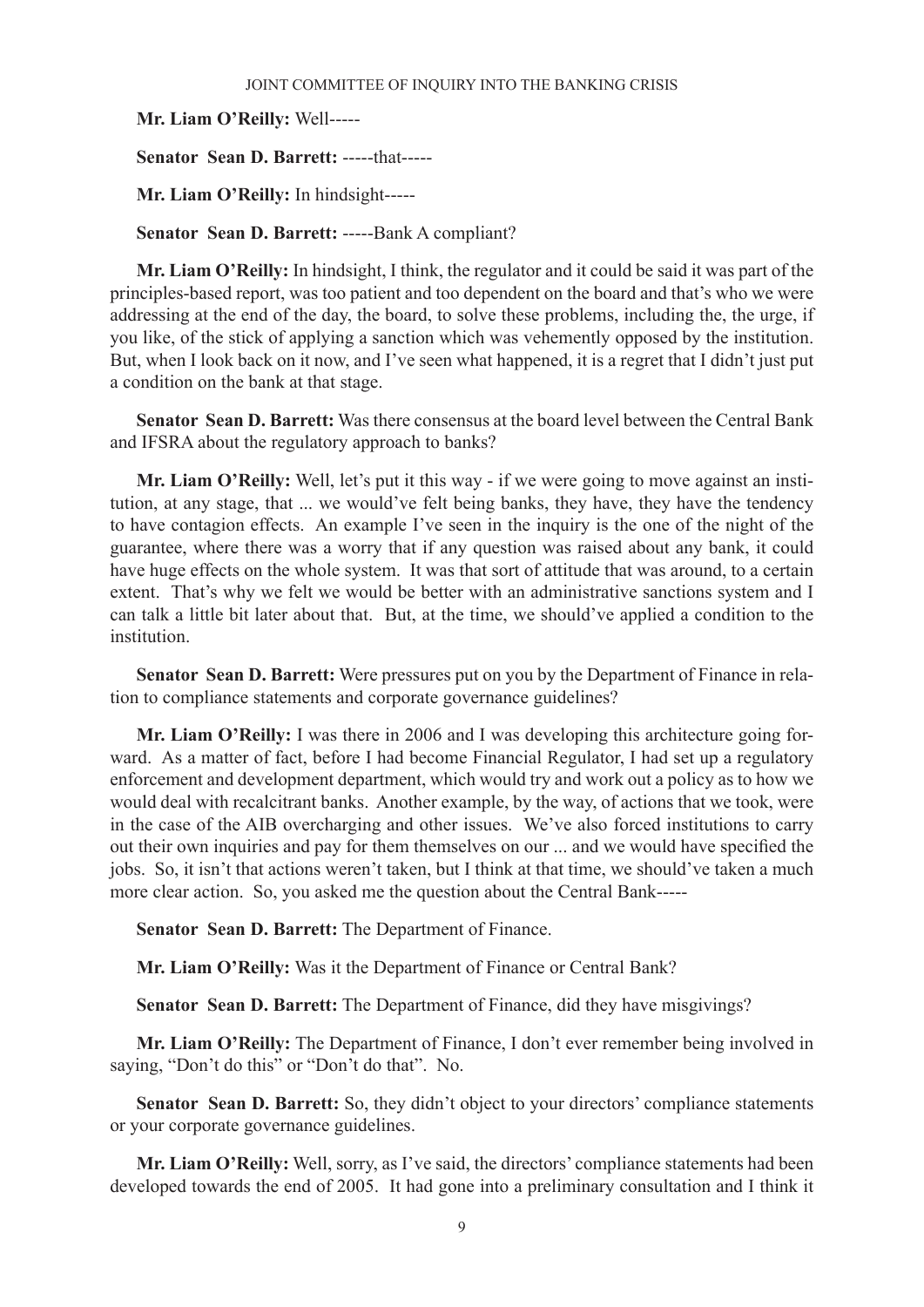did run into the sand in 2006 after my departure and I really am not privy to exactly why. And I know that the Honohan report has given some reasons, but since ... I'm just taking someone else's evidence. I have no straightforward or direct evidence of anything in that front.

**Senator Sean D. Barrett:** Did you find it difficult to get the banks to comply with sectoral concentration ratios?

**Mr. Liam O'Reilly:** I think that there was a confusion in the area of sectoral concentrations. To be quite honest, it seemed to fall into abeyance before the Financial Regulator came into place, and they seemed to be guidelines that were not applied. And just to say that during my term of office, we were searching around for what could we do to dampen credit. And I ... during my term of office, and I'm part of this, I never got a proposal that maybe we should bring to the board the idea of applying mandatory sectoral limits. Now-----

**Senator Sean D. Barrett:** How do you mean you never got a proposal? Could you not have made the proposal?

**Mr. Liam O'Reilly:** Well, what I'm saying is it didn't occur to me, but there is a second element to that. These limits ... we were in what was called the market paradigm period, where it was better to apply a price rather than to be trying to apply quantitative limits that can easily be got around, and I think the Honohan report did mention the fact that these sectoral limits could be too easily got around. So the concentration at the time, I seem to remember, was on how exactly could you apply capital ratios to increase ... to measure the increased risk that would be involved in this lending activity.

**Senator Sean D. Barrett:** Ms Burke wrote to a bank saying that they were outside what she regarded as the correct ratios, and they replied, "We're comfortable." Did you have difficulty in getting across to banks that they were over-concentrated in the property sector?

**Mr. Liam O'Reilly:** Well, the major element at the time, I think, was the ... the major instruments of macro policy, it seems to me, at the time. And even when capital limits were increased in 2006 there were several options, and the options seemed to vacillate between moral suasion and capital requirements. Now-----

**Senator Sean D. Barrett:** A similar, if I may say, non-response to correspondence about loans-to-deposits, that some banks said, "Never mind, we can borrow from our parents in other countries." You know, there seemed to be a view that the regulator could be dismissed by the banks when he expressed concerns?

**Mr. Liam O'Reilly:** I would say that we were in this market paradigm period where people bid for funds, and markets would work smoothly, but that isn't what happened. Markets ground to a halt, and all of a sudden there was a freeze, and interest rates increased at a very, very large rate at that time.

**Senator Sean D. Barrett:** Could I bring you to page 40 in Vol. 3, a report of the financial stability co-ordination committee in 2004, and the financial------

**Mr. Liam O'Reilly:** What's the page?

**Senator Sean D. Barrett:** Page 40, Mr. O'Reilly. And the second paragraph refers to yourself, "The Financial-----

**Mr. Liam O'Reilly:** Yes.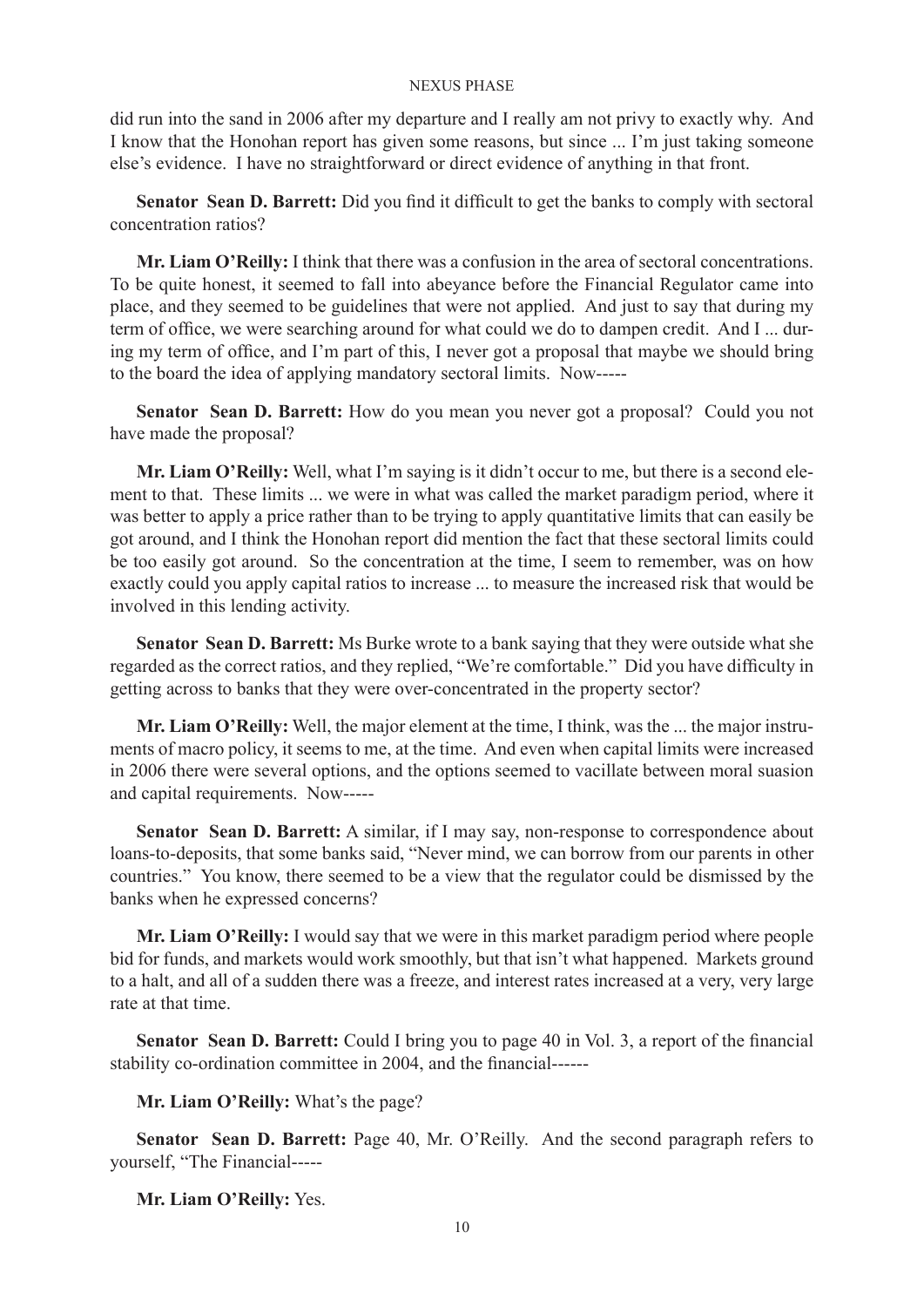**Senator Sean D. Barrett:** -----Regulator indicated his view that the banks were not convinced that there was an incipient risk building up in the banking sector." Was that not your job? I mean, the people at the party aren't going to object in the famous metaphor about taking the punch bowl away; they want the party to continue. Your job was to stop the party, not to ask them did they want the party to continue.

**Mr. Liam O'Reilly:** The question again was what instrument he used ... what was the instrument we could use to actually effect a change? And as I say, it seemed to me at the time that the policy, generally, in the authority and in the ... in the Central Bank particularly, was that we could talk them out of it. That, in hindsight, was just not effective enough.

**Senator Sean D. Barrett:** Like, should you not have insisted then, "Look, the overall growth of credit is going to build up risk in the Irish banking system, that's my job, I'm in charge here, and I'm telling you that, whether you think so or not, there's an excessive risk building up", which we now know exploded three or four years later? What's the regulator for if he's not, you know, refereeing the match as he sees it?

**Mr. Liam O'Reilly:** Well, I suppose there are two answers to that. We should have done more; there's no doubt about it, in hindsight. But ... but, second of all, there was ... the second issue was that if we were doing this, we felt that this was an aggregate problem, it was a macro problem, it was a problem that permeated the banks and it would have had to require an action against all the institutions. And, therefore, it wouldn't have been just me, as the regulator, that would have been making this suggestion. It would have also had to go through the Central Bank and financial services authority board, and ... that was it. It just wasn't-----

**Senator Sean D. Barrett:** Could I bring you-----

**Mr. Liam O'Reilly:** Yes.

**Senator Sean D. Barrett:** -----in the final question of the thing, Mr. Reilly, on this session, to page 42, just over the page. The financial stability co-ordinating committee 2006 were getting closer to the crisis. The first item in the second minute is: "It was noted that the ratings agency Fitch had placed Irish banks on lower-rated category for macro-prudential risks".

**Chairman:** Last question now, Senator.

**Senator Sean D. Barrett:** "This downgrade would be discussed at the next Financial Roundtable." I don't get any impression of urgency. The banks had just been downgraded and we're saying, "Yes, we'll discuss that the next day."

Mr. Liam O'Reilly: Just so say, Senator, I ... I was gone at that stage. I went in January 2006.

**Senator Sean D. Barrett:** Okay. Thank you very much, Mr. O'Reilly. Thank you, Chairman.

**Mr. Liam O'Reilly:** Thank you very much.

**Chairman:** With that - and I'll just bring Senator D'Arcy in a minute. By January 2006, Mr. O'Reilly, were ... was the crisis already embedded by then?

**Mr. Liam O'Reilly:** In hindsight, I'm being told by all the "wise men", including Patrick Honohan and others, that it was. I didn't have that sense as I left the Financial Regulator, that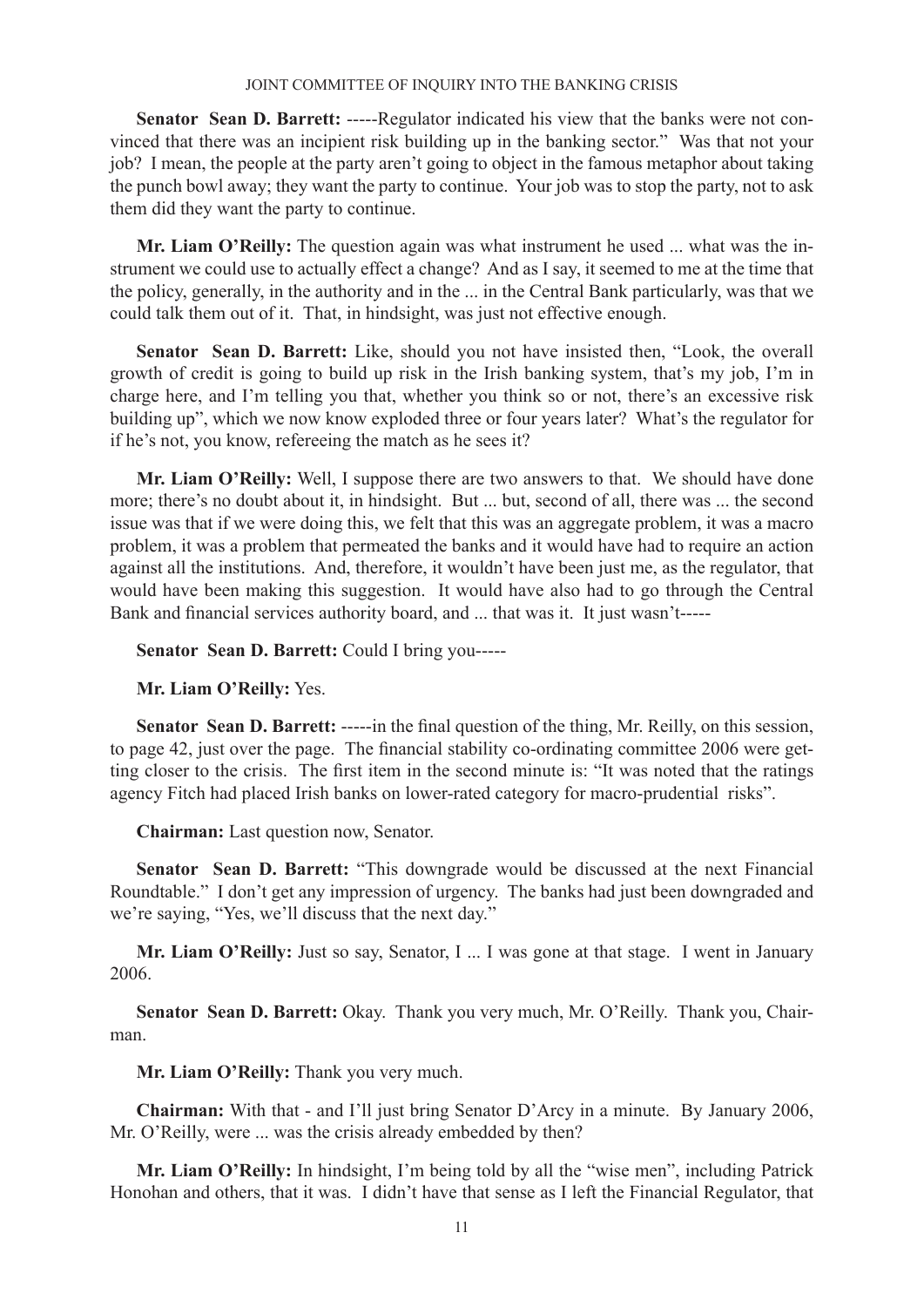we were in ... in ... in the beginnings of an imminent crisis. And as-----

**Chairman:** Okay, but that's Patrick Honohan's view. What's your view?

**Mr. Liam O'Reilly:** Yes.

**Chairman:** Now you-----

**Mr. Liam O'Reilly:** Well, my view then ... are you asking about ... for my view then-----

**Chairman:** No, no.

Mr. Liam O'Reilly: -----or now? Now?

**Chairman:** Were we embedded in a crisis already by January-----

**Mr. Liam O'Reilly:** In hindsight-----

**Chairman:** Or any-----

**Mr. Liam O'Reilly:** -----in hindsight, it looks we were, yes.

**Chairman:** Okay. That's your view, all right. I just want to return to a couple of issues there, just following on from Senator Barrett's questioning. When you ... when he was asking you about the McDowell report and, sure, you didn't have any input into that, and that may have been appropriate.

**Mr. Liam O'Reilly:** Sorry, it wouldn't be true to say that I didn't have any input into it.

**Chairman:** Okay.

**Mr. Liam O'Reilly:** But the direct input would have been carried out by the director general, but he might have been asking for papers and various documents to support his view, but they were generally done by other members of staff. I wouldn't have been, if you like ... I came into financial regulation in 1998 for the first time, so there were a lot of technical stuff that would have been dealt with with staff. But I did have a concern about one thing only, and that was that financial stability and prudential ... macro-prudential stability is very difficult to operate if it's not within the system of regulatory-----

**Chairman:** And that matters. My next question to you, Mr. O'Reilly, is that we know that a ... that from the McDowell report ... and there was an argument for a different model and that the Central Bank, Government, and Department of Finance were against recommendations that were in the McDowell report. The model, however, was developed and it was put in place and you headed it up. So can we ask you for what your views are on the model that was actually agreed?

**Mr. Liam O'Reilly:** I thought that it was a construct that was very difficult to operate. It was a construct that was awkward and, therefore, it was something that I thought we were given the job to operate but, if it had been up to me, I wouldn't have started from there myself, personally.

**Chairman:** Okay and what way would you have started it from?

**Mr. Liam O'Reilly:** I think that either you had a very, very clear view of having a single regulator for prudential matters for all financial institutions in one institution and if you wanted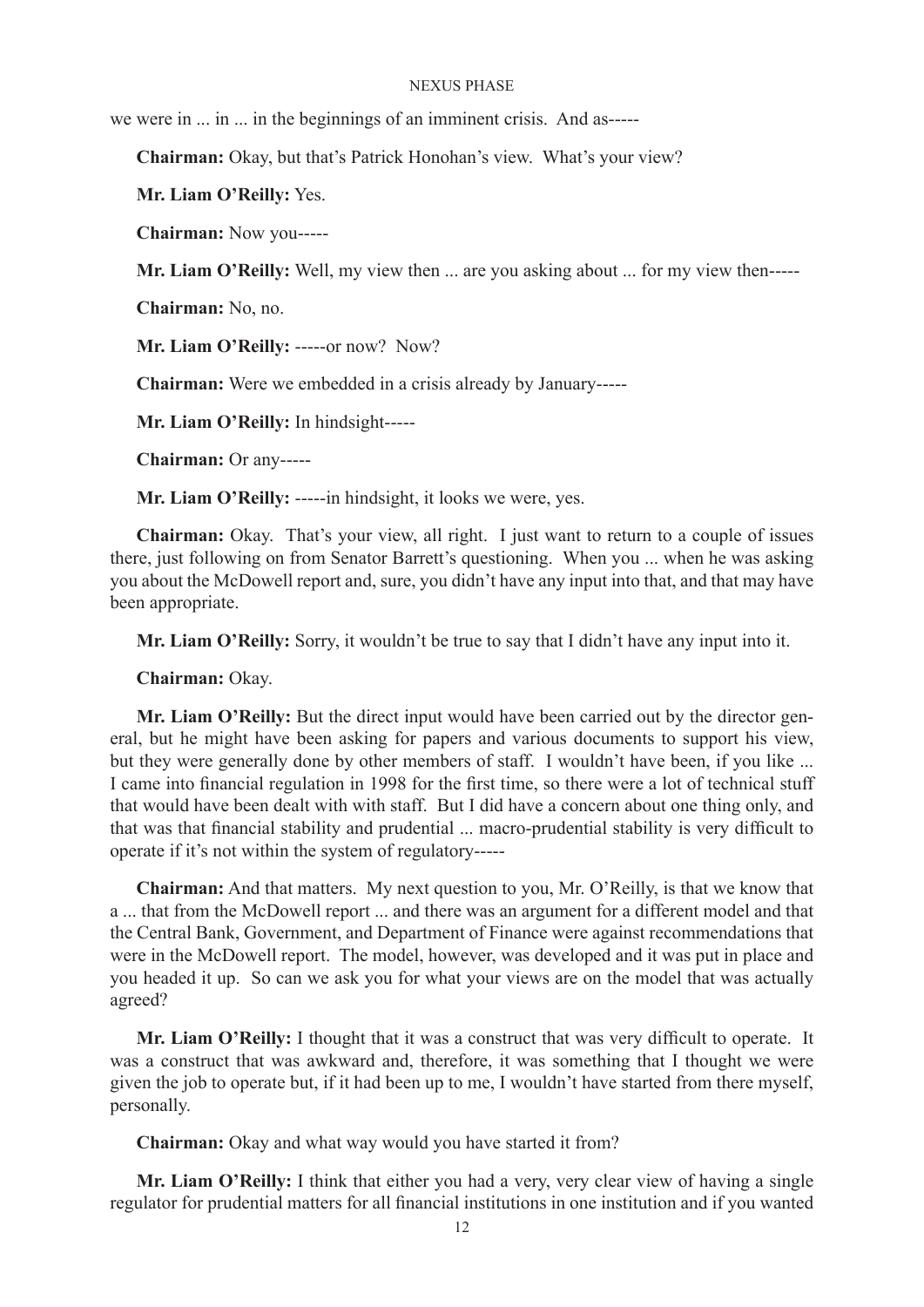to separate out the consumer elements and consumer protection, you could have had a sister organisation of that sort, either within the CBFSAI or separately.

**Chairman:** I just want to return to return to-----

**Mr. Liam O'Reilly:** But ... but just, sorry-----

**Chairman:** Yes, sure, yes.

**Mr. Liam O'Reilly:** -----to say that the concerns at the time was that the Central Bank didn't seem to care about consumers and, as a result of that, we have to take that whole area away from consumers. Whereas, I think it was in about 1996, a lot of the consumer elements had been taken away voluntarily, I think, from the Central Bank under the governorship of Maurice Doyle. So, what I'm saying is, if you have a financial crisis, you'd better be near the people who are providing the liquidity.

**Chairman:** Just on another matter - and it goes back to an earlier question from Senator Barrett as well - and that is the implementation on compliance which was first contemplated in 2004 but it took until 2006 to 2007 to be completed. Why was it ... why did it take so long to actually implement that?

**Mr. Liam O'Reilly:** Well, in my opening statement I think I mentioned about delays in consultation. I think that the consultation process, which was imposed in law, gave very little ... in some sense or other it all the time seems to be ... seemed to be applying a brake to the system. I think that the Financial Regulator nowadays can get things done much more quickly. I seem to remember Mr. Horan talking about, in his submission, that he had decided to go and make a change in capital requirements, without consultation. And it was the right thing to do but there was a censure immediately from the industry for having done it.

**Chairman:** Okay thank you. Senator D'Arcy.

**Senator Michael D'Arcy:** Thank you, Chair. If I could start, Mr. O'Reilly ... the memorandum between the Central Bank and the Financial Regulator dealt with responsibilities of the CBFSAI and IFSRA. Was there clarity in what should be dealt with by you, as the regulator?

**Mr. Liam O'Reilly:** I found clarity. I was very clear that we were responsible for microprudential supervision and we were responsible for communicating issues in relation to microprudential supervision to the Central Bank. But the Central Bank was responsible for macroprudential supervision.

**Senator Michael D'Arcy:** And, with the clear analysis of each person's roles, was there any crossover or should there have been any crossover in a formal or an informal manner?

**Mr. Liam O'Reilly:** Well, the crossovers occurred in two ways. As I said earlier, from the point of view of organisational structure, there were six Financial Regulator board members on the board of the CBFSAI. So, there was an immediate crossover. A second one was that there was a financial stability committee and I, as the CEO, was a member of the financial stability committee. If there were weaknesses, I think that they were at an organisational level and I think that Professor Honohan mentions in his report that the ... there seems to have been a cultural issue generally. And he didn't just single out the Central Bank of Ireland, he said it seemed to be a culture in every central bank that economists and accountants find it very difficult to talk to each other in the same language. And I think if there was a lack, I think there should have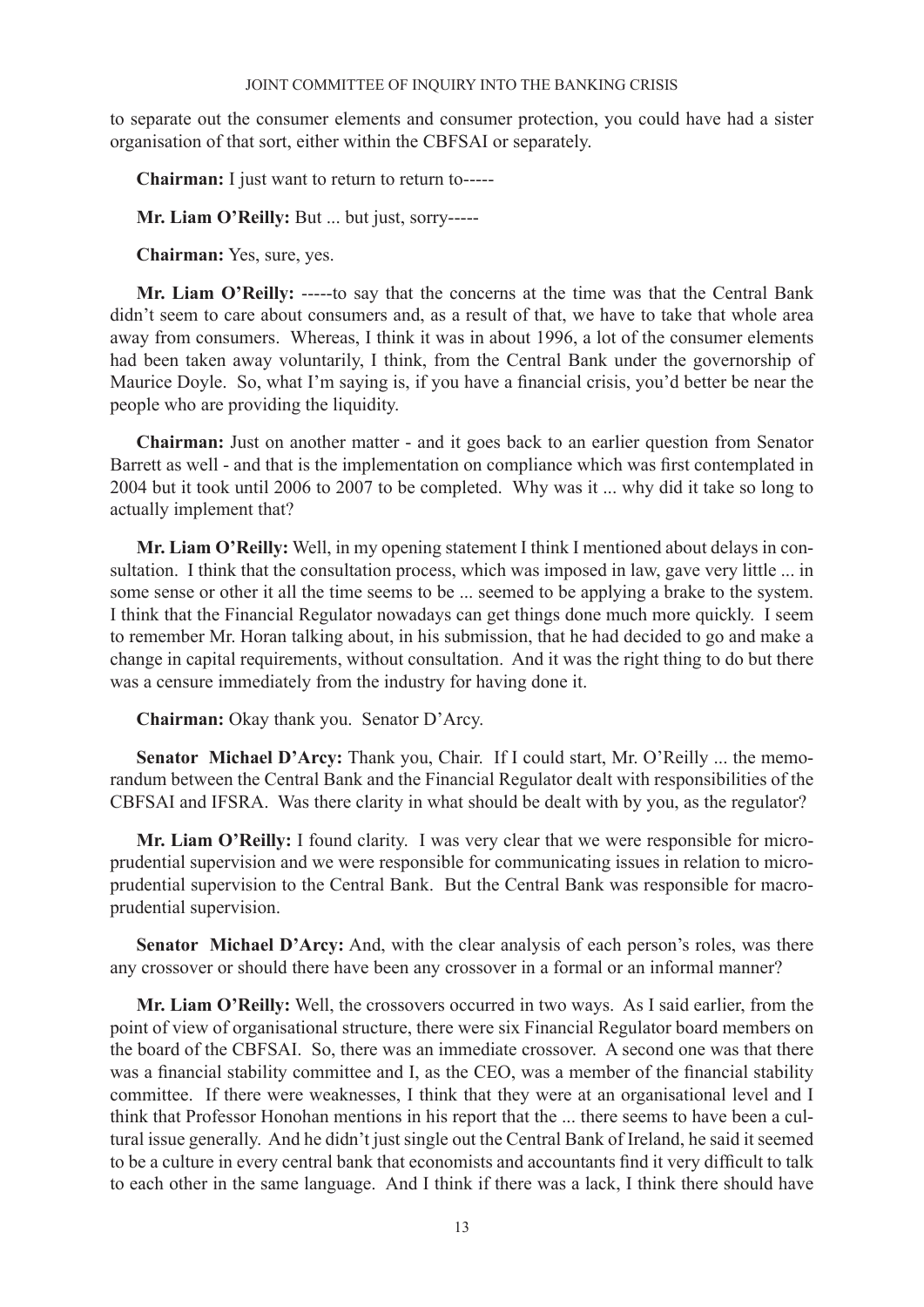been a financial stability unit, if you like, permanently attached to the banking department. I ... I ... when ... in my time ... appointed an economist as a deputy manager in the banking department for that very reason. But I think we needed much more organised structures and much more communication about issues so that if there was a recognised ... a recognition, in some sense or the other, of the issues that were arising as a result of the growth of credit, on one side, on an aggregate basis and then, on the other side, the individual banks, if that had been put together more, I think we would have been in a better position at the end of the day.

**Senator Michael D'Arcy:** Mr. O'Reilly, on Vol. 2 of your documents, page 44, the Nyberg report-----

**Mr. Liam O'Reilly:** What page?

**Senator Michael D'Arcy:** Vol. 2, page 44. Mr. Nyberg was talking about the Central Bank and yourselves - the interaction between you both. The very last line of 4.2.2: ''it was even suggested that detailed enquiries by the [Central Bank] regarding the basis for the [Financial Regulator's] assessment ... could have been regarded as an unacceptable intrusion into the autonomous status of the [Financial Regulator]''. Do you think that that was the clear position of the crossover that should have been there, or not?

**Mr. Liam O'Reilly:** Sorry, just to ... to find it here again. It's 4-----

**Senator Michael D'Arcy:** 2.2.

**Mr. Liam O'Reilly:** 4.4.2, is it?

**Senator Michael D'Arcy:** Oh, sorry, 4.4.2. Sorry, sorry.

**Chairman:** It's on the screen in front of you there, Mr. O'Reilly, if you wish to look at it.

**Mr. Liam O'Reilly:** Yes.

**Senator Michael D'Arcy:** The last line on 4.4.2. Would you have felt it an unacceptable intrusion into the autonomous status of the Financial Regulator if the Central Bank - the Governor - had proceeded?

**Mr. Liam O'Reilly:** Certainly not. Certainly not. I would've felt relieved if some other part of the Central Bank came and said ''Is ... this is ... this is what we should do here now".

**Senator Michael D'Arcy:** So what you're saying is that ... that does not apply to your period as CEO of the Financial Regulator?

**Mr. Liam O'Reilly:** No. I don't believe so.

**Senator Michael D'Arcy:** You would have felt relieved?

**Mr. Liam O'Reilly:** In the sense that there was a credit issue. We all knew about the credit issue. If ... if there was a macro instrument to be used and we were searching around for what sort of ... of macro instrument should be used if ... if someone had come from the economist side to propose a macro instrument, I would have been quite ... I would have been quite-----

**Senator Michael D'Arcy:** Are you aware, in the Honohan report, where Professor Honohan states that there were tools ... tools available that were not used?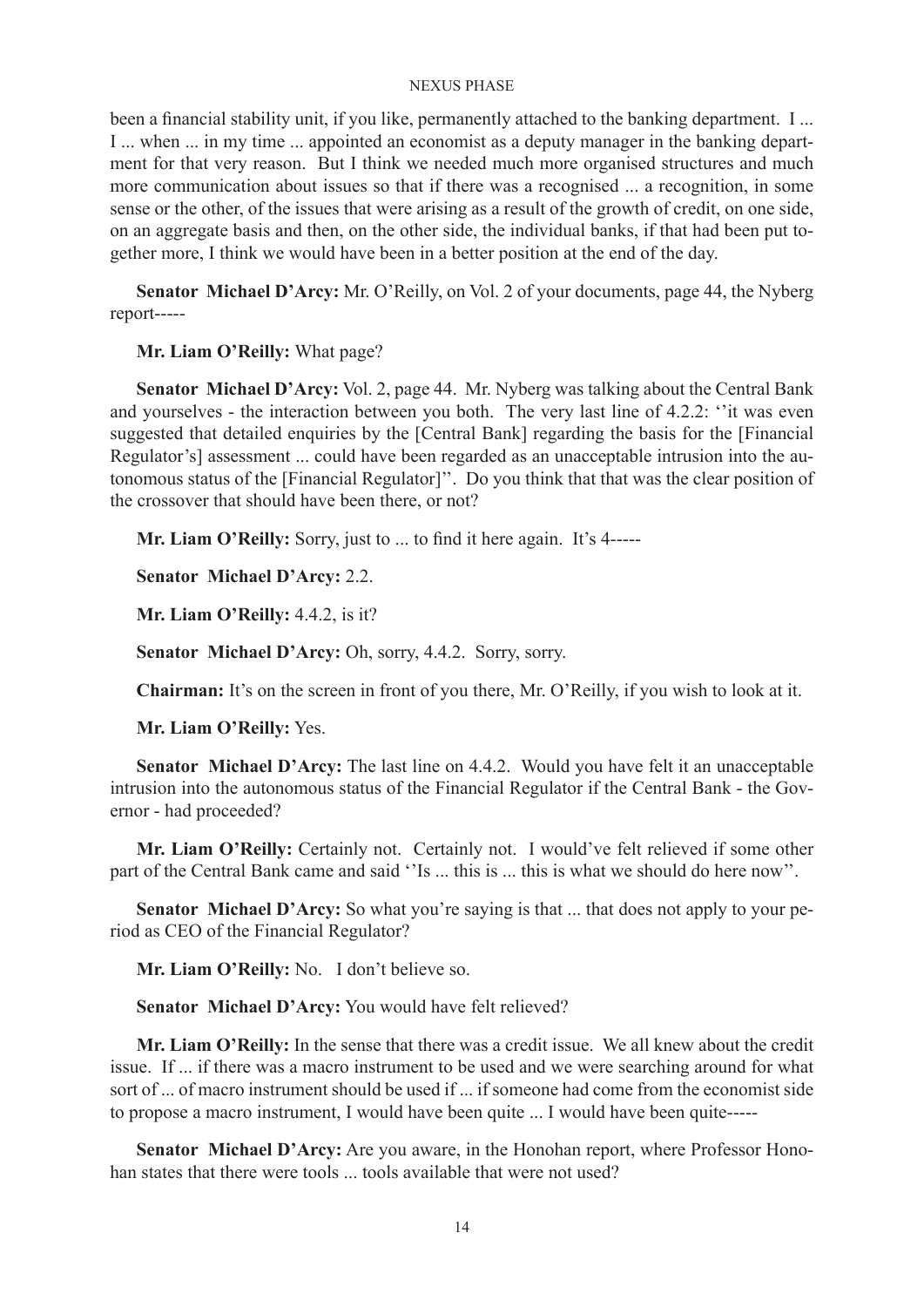**Mr. Liam O'Reilly:** Well the two tools that were available were ... well, there were four, he said, in his ... his statement. He said, one was moral suasion, which was used a lot. A second was-----

**Senator Michael D'Arcy:** Did it work?

**Mr. Liam O'Reilly:** Obviously not. The second was capital ratios and-----

**Senator Michael D'Arcy:** Did they work?

**Mr. Liam O'Reilly:** The capital ratio. Well, there were two. Really, the way it was applied in the end was capital requirements were ... were required. And it seemed to be too little too late. And I know that - I might as well mention it now - that in on the 15th ... or some time in August 2005, Con Horan came to, well through Pat Horan ... Pat Neary, came to me with a suggestion on this. And I brought the idea to the director general of the Central Bank and the reasons for not applying it at that stage were that at that stage house prices were stabilising, interest rates were set to rise and property prices were stabilising. So ... but, generally, it ... they were brought again very quickly after that and they were applied. But, as Professor Honohan says, they were not ... they were not effective. And I suppose, just on a theoretical basis, the biggest problem was ... and I think capital ratios were the way to go - increasing capital ratios or capital requirements. The question was: what was the precise relationship between a 1% or an X% in the capital ratio and how it would affect credit? And I don't think enough work had been done on that relationship. And there would've been a danger, unless that work was done, that it would've ... it would've been either too easy or even ground the system to a halt. And there was a question of how that should be done and that comes back to my point that, I think, if there had been a unit in between of economists and accountants and maybe call them financial accountants ... financial economists ... if that had of been there, it would have been useful. As a matter of fact, the Larosière report says that the word "macro-prudential policy" didn't seem to enter the English language in any real way until after the crisis.

**Senator Michael D'Arcy:** But the usage of those tools, Mr. O'Reilly, and ... and the attempt to apply them, what sanctions were available to you to use if they were not adhered to by the financial institutions?

**Mr. Liam O'Reilly:** Well, just to say, the sanction ... the major sanction that we could've used was to put a condition on their licence. But that-----

**Senator Michael D'Arcy:** Did that happen?

**Mr. Liam O'Reilly:** That never happened.

**Senator Michael D'Arcy:** Never happened.

**Mr. Liam O'Reilly:** Never happened. Another one was-----

**Senator Michael D'Arcy:** Should it have happened, with hindsight?

**Mr. Liam O'Reilly:** Well, I've already mentioned one case in where it should have happened, yes.

**Senator Michael D'Arcy:** Should it have happened on more than one occasion, with hindsight?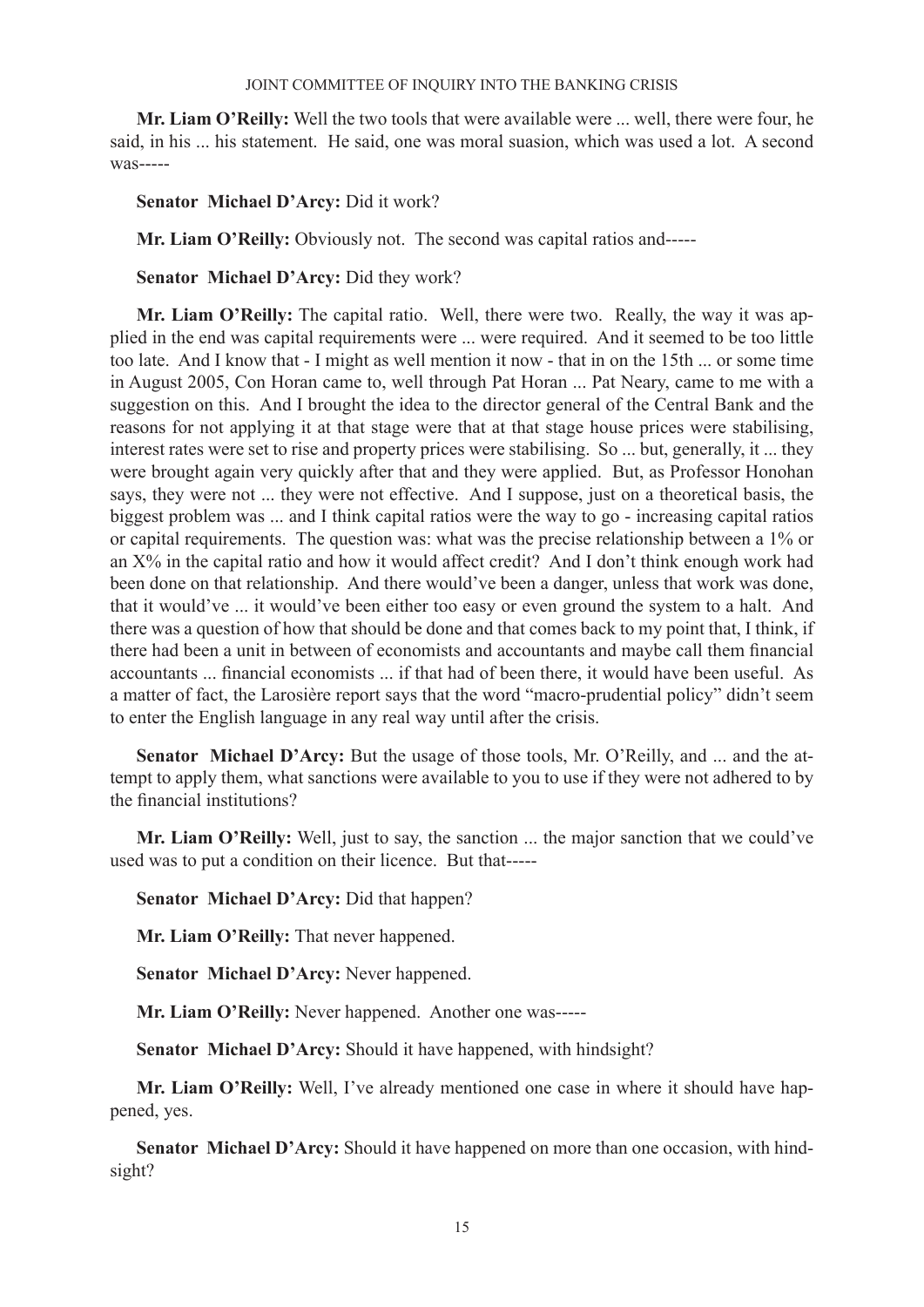**Mr. Liam O'Reilly:** I think condition is very, very strong. I must say, the best set of proposals and the best way of dealing with it was the use of administrative sanctions. And the administrative sanctions - I heard Mr. Horan's evidence on that ... the administrative sanctions system had been ... the actual law and the infrastructure had been built. I was the head of a project team in 2004 which was dealing with this. And in the case of the banking department, there is a document - and I think you have it in your ... in your store of documents provided by the Central Bank - there was a whole list of legislation that could have been turned into the codes. Now, I've been told that the reason it wasn't been done was there wasn't enough resources to do it. I think that was a pity.

**Senator Michael D'Arcy:** Did the Governor of the Central Bank ever try to influence the approach in relation to sanctions?

**Mr. Liam O'Reilly:** No.

**Senator Michael D'Arcy:** No. You-----

**Mr. Liam O'Reilly:** Sorry, I wanted to say that we apply a sanction. We increased the capital ratio of a particular institution at one stage.

### **Senator Michael D'Arcy:** From zero to-----

**Mr. Liam O'Reilly:** And as well as that, sorry, the AIB one, which is in the public domain, we ...we ... while we didn't use any sanctions, we were able to force AIB to pay a lot of money back to customers. You could call it moral suasion, whatever, but we ... we used our powers to do that. Our powers of investigation, our powers to ... to go into the institution and find out what happened. And we did make findings in that situation. And ... and that was actually a job that covered both the prudential side, which was involved in it from the point of view of the deal allocations, and the consumer side, from the point of view of the overcharging.

**Senator Michael D'Arcy:** Mr. O'Reilly, you're ... there's only been two CEOs of the Financial Regulator isn't that ... yourself and Mr. Neary.

### **Mr. Liam O'Reilly:** Yes.

**Senator Michael D'Arcy:** Mr. Neary is the public face of the Financial Regulator. Now, would it be fair to say that you're not the public face of the Financial Regulator?

**Mr. Liam O'Reilly:** I was the public face of the Financial Regulator from 2003 to 2006.

**Senator Michael D'Arcy:** What was your guiding philosophy as how the role should be performed in order to achieve the objectives, the goals of the Office of the Financial Regulator?

**Mr. Liam O'Reilly:** Well, there was the style of regulation which was agreed by the board ... principles-based. I was building an organisation at the time. We were putting together insurance, credit unions, consumer areas from the Director of Consumer Affairs. There was a lot of work in putting together an organisation, unifying that organisation and making sure that they worked cohesively. I felt I had done a good job in that area. I felt by the way, when I left the regulator, I thought I left it in a good state. Obviously, in hindsight, the issues were just an iceberg that I didn't see at the time.

**Senator Michael D'Arcy:** Can I refer back to Vol. 2 of your documents on page 3? And I believe this is a 33AK document, it's an aggregate of the documents, I'm not sure if it's going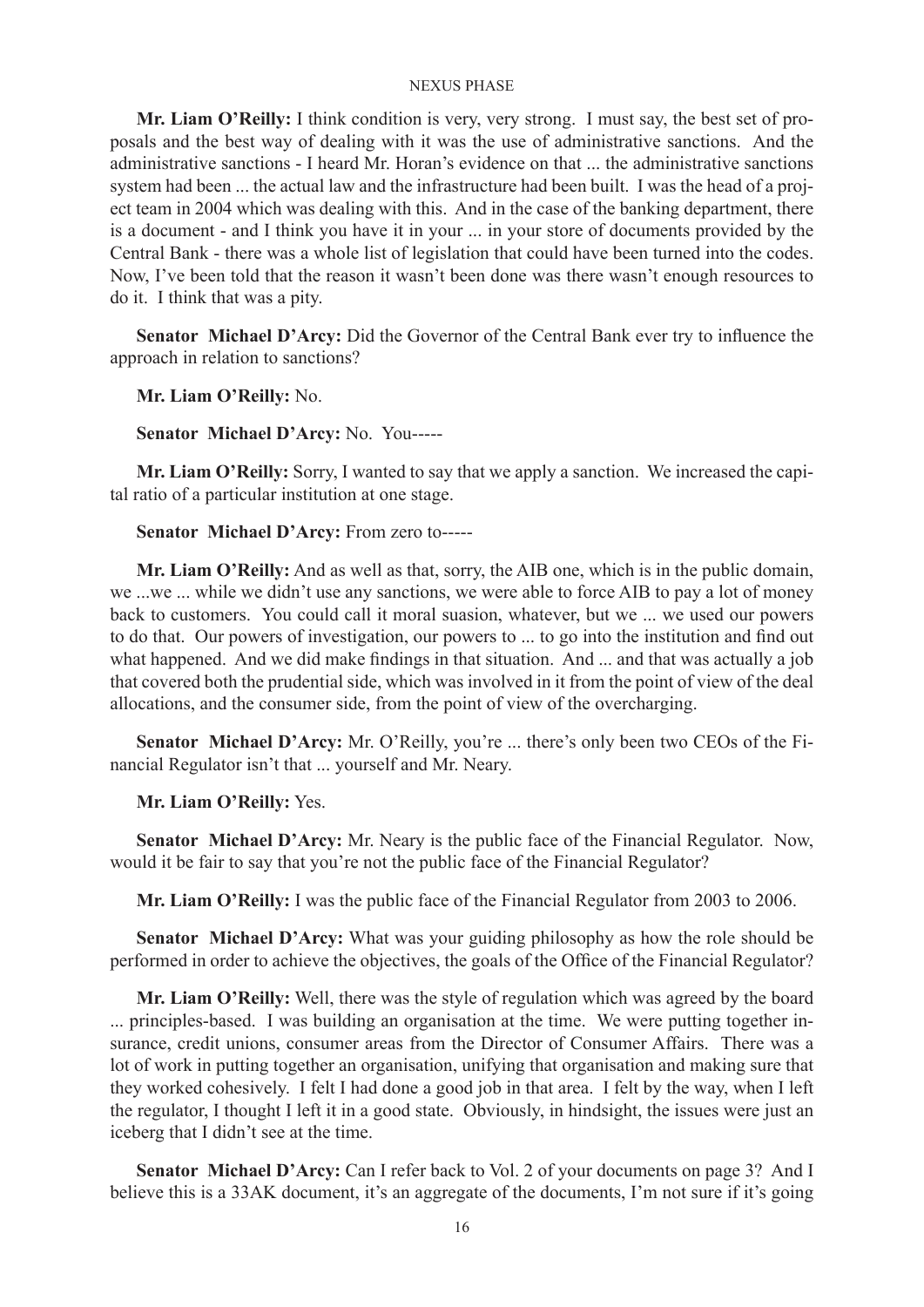to come up on the screen ... can it come up on the screen? But I'm going to read from it, Mr. O'Reilly. And this is a meeting in April 2004, you were in your job 12 months:

X reported under Financial Stability Matters on recent discussions at the boards of ... CBFSAI and IFSRA. He suggested that the CBFSAI had not convinced market participants that there may be "systemic risk" building up in the banking sector.

Do you recall that meeting?

**Mr. Liam O'Reilly:** I do, well, sorry I don't remember the meeting but I've read the documents so it brings it back, yes.

Senator Michael D'Arcy: It brings it back. In terms of ... this was discussed at both boards, am I correct?

**Mr. Liam O'Reilly:** No, this was discussed at the financial stability ... sorry, the message that I brought back was a message that was coming from the joint board meeting that was always held about the financial stability report.

**Senator Michael D'Arcy:** And in 2004 we were in the throes of the large growth of the bank balance sheets?

**Mr. Liam O'Reilly:** Yes.

**Senator Michael D'Arcy:** Were you concerned by the large growth of the banks' balance sheets?

**Mr. Liam O'Reilly:** I was concerned but as I said later, there were other ameliorating factors certainly at the time of my departure, but I was concerned about, to use an analogy, that the party was going on and no-one was listening. And I just felt that there was a need to get out there and to try and get people to listen. The major outcome of that was the forum of people that we got together every year, the executives of the banks and the economists in those banks. And as the Honohan report says, there seems to be a kind of a different memory emerging as to what was being said, as to what was being heard but I remember saying at that meeting that if, somewhat like I said in public in 2005, "if a shock hits this system are you ready for that shock, have you adequate capital for it?" And given the growth in credit and the growth in corporate credit at that stage even I think it was, that was in 2004.

**Senator Michael D'Arcy:** Can I just follow on in that paragraph:

Indeed, he indicated there may be a "degree of euphoria building up in the property lending markets and that the boards and management of banks are being myopic about the potential risks." X outlined a work programme including a "roadshow" designed to convince the bank boards of the "rationale to curb lending" no [direct] regulatory action was [recommended].

The "rationale to curb lending" we know certainly didn't happen because we know from the banks' balance sheets not alone did they not curb lending but they actually grew at a faster rate. Did this matter come up subsequently to April 2004, that there was a concern about systemic risk between both boards, between the joint meeting?

**Mr. Liam O'Reilly:** I think that this was a constant theme in the financial stability reports, the growth of indebtedness in the economy but it always came down at the end of the day - even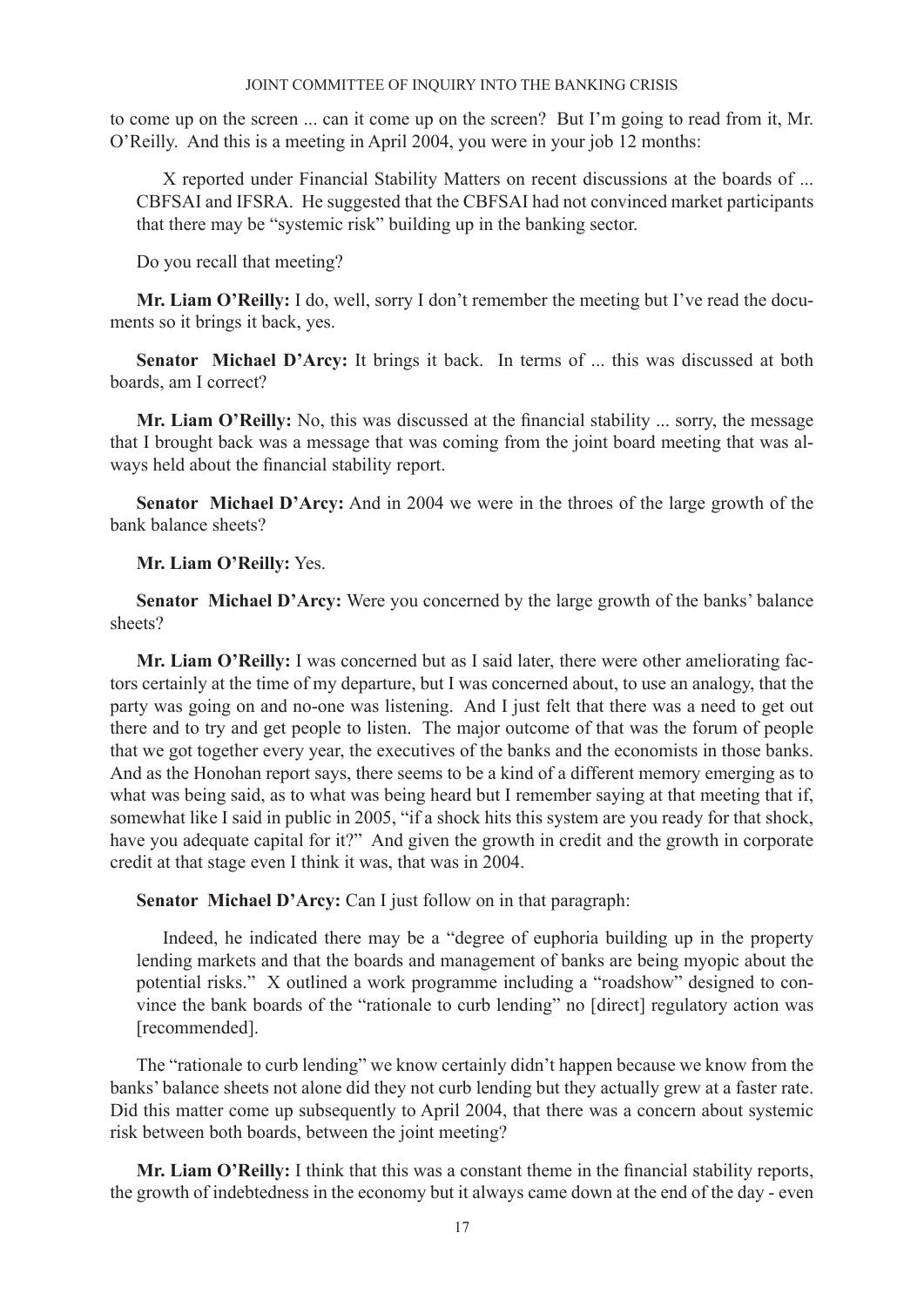up to 2008 when I wasn't involved - that there was adequate capital buffers to deal with the issue and that was mistaken.

**Chairman:** There is a phone in proximity there, can I just ask members to put their phones on safe mode if they are not actually in possession themselves, because it does travel on.

**Senator Michael D'Arcy:** If you turn the page Mr. O'Reilly, at page 4, and again I think this should be able to come up, it's an aggregate document. Minutes of the meeting of the IF-SRA regulatory authority 2003 to 2004.

Supervision agreed at the November ['03] meeting to put in place a ... Task Force to address [the issue] of corporate governance and commercial lending that had arisen following [the discussion] with former executives of an institution. The results of this Task Force have not been seen. [And it follows on that in] December 2004 meeting that work had now been completed on putting in place appropriate reporting of consolidated large exposures in another large bank.

One of the criticisms that is ... that has come from some of the bankers was that, while they were aware of their exposure to individuals, the only people with the consolidated data with the authority to request the information on the large exposures of individuals across the banks and could have seen that multiple banks were exposed for multiple hundreds of millions, were yourselves.

**Mr. Liam O'Reilly:** Yes, and that's when I-----

**Senator Michael D'Arcy:** Was that information ever compiled by IFSRA?

**Chairman:** Give Mr. O'Reilly time to respond now Senator.

**Senator Michael D'Arcy:** Okay.

**Mr. Liam O'Reilly:** I have already said this, that we did not, and I really regret it, we did not recognise the exposures at my time in office, for the commercial property lending and, particularly as we have seen in this forum, to individuals. I think it wasn't until 2007 that these issues began to be recognised and again I think it comes down to this whole idea of compartmentalisation, if you like, of work - where on the one side, you have economists working on aggregate data and on the other side, you have regulators dealing with individual banks. There should have been something in the middle where there was a team working on the aggregate position and how it evolved. That wasn't there at the time, it was a failure in the system.

**Senator Michael D'Arcy:** So just to be very clear, developer X had a billion with bank A, developer X had another billion with bank B and your staff never collated that?

**Mr. Liam O'Reilly:** Never, it was never red-flagged and that just is something that I have to take as responsibility, as the CEO, that the organisational structure did not bring that forward.

**Senator Michael D'Arcy:** Were you surprised when the information came out that 19 lenders within NAMA had €22 billion worth of loans?

**Mr. Liam O'Reilly:** But that would have been in ... in the later years, well beyond the time that I had retired, but I was flabbergasted.

**Senator Michael D'Arcy:** But it would have started in your period, the build-up?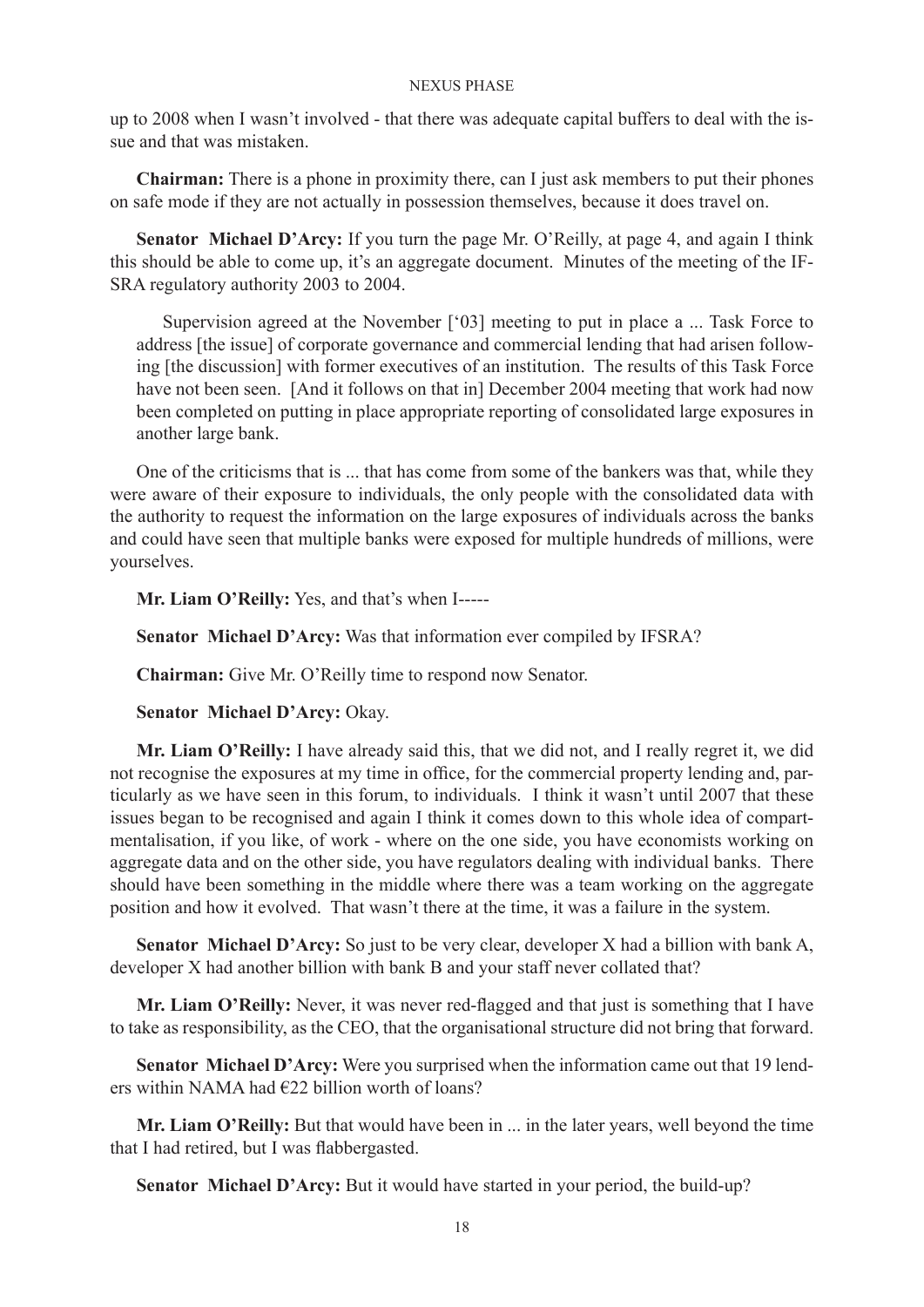**Mr. Liam O'Reilly:** Yes, I'm sure it did to a certain extent, but as I'm saying ... I ... we didn't recognise it at the time, and I think that that's said in the Nyberg report.

**Chairman:** It is about three minutes now Senator.

**Senator Michael D'Arcy:** Okay. Thank you, Chairman. What changes would you have introduced, going back to that period? What would have been the two major changes that you would have introduced into the model of regulation and enforcement?

**Mr. Liam O'Reilly:** Two things, two things. I think that the major, the major change would have been a more intrusive form of regulation with more resources to carry out that intrusive regulation. I think all the ... and I think I heard Cyril Roux talk about this yesterday, or maybe it was Mary O'Dea, you can have a lot of ... of sanctions, but the first thing to do is you have to have the information on which to base the sanctions. But second of all, I think that the administrative sanctions should have been put in at a much earlier date for prudential supervision. So, they would have been two things, and then the third thing would have been a much closer relationship between economists and financial regulators, sitting together, in a technical team, all the time watching how aggregate positions were evolving and how the aggregate risk was being recognised.

**Senator Michael D'Arcy:** Again, just to conclude, Mr. O'Reilly, Vol. 2, page 36, there's a letter to you from Michael Buckley, AIB chief executive. Is this allowed to be shown, Chair? This is not allowed to be shown. Section 33AK. It should be in front of Mr. ... page 36, yes.

**Chairman:** This is a letter, is it?

**Senator Michael D'Arcy:** It's a letter, yes.

**Mr. Liam O'Reilly:** Yes, have it.

**Senator Michael D'Arcy:** And the letter is December '03.

**Mr. Liam O'Reilly:** Yes.

**Senator Michael D'Arcy:** I put to Mr. Buckley, during previous testimony ... I asked him was the risk appropriate for his period as chief executive officer of AIB and he felt it was. Can I ask ... put that question to you, as the regulator, for all of his period of ... as chief executive of AIB.

**Mr. Liam O'Reilly:** Well, all I can say is that if I feel some sense of responsibility, having left office six months after Mr. Buckley, I would have said that there should be some sense of responsibility there as well.

**Chairman:** Thank you very much, Senator. Just, coming back to just an earlier engagement there that Senator D'Arcy had with you, Mr. O'Reilly, in regard to the memorandum of understanding between the Central Bank and the Financial Regulator's office. Could you maybe explain to us, was there sufficient clarity on what should be dealt with by the regulator and was there an expectation that the Governor should invoke his rights and intervene with the Financial Regulator and did that happen on occasion?

**Mr. Liam O'Reilly:** Well, the ... the relationship was a very good relationship and I don't think that, if the Governor had come with suggestions to me, as to what I should be doing, he wouldn't even have to have given me guidelines, we would have worked on it because any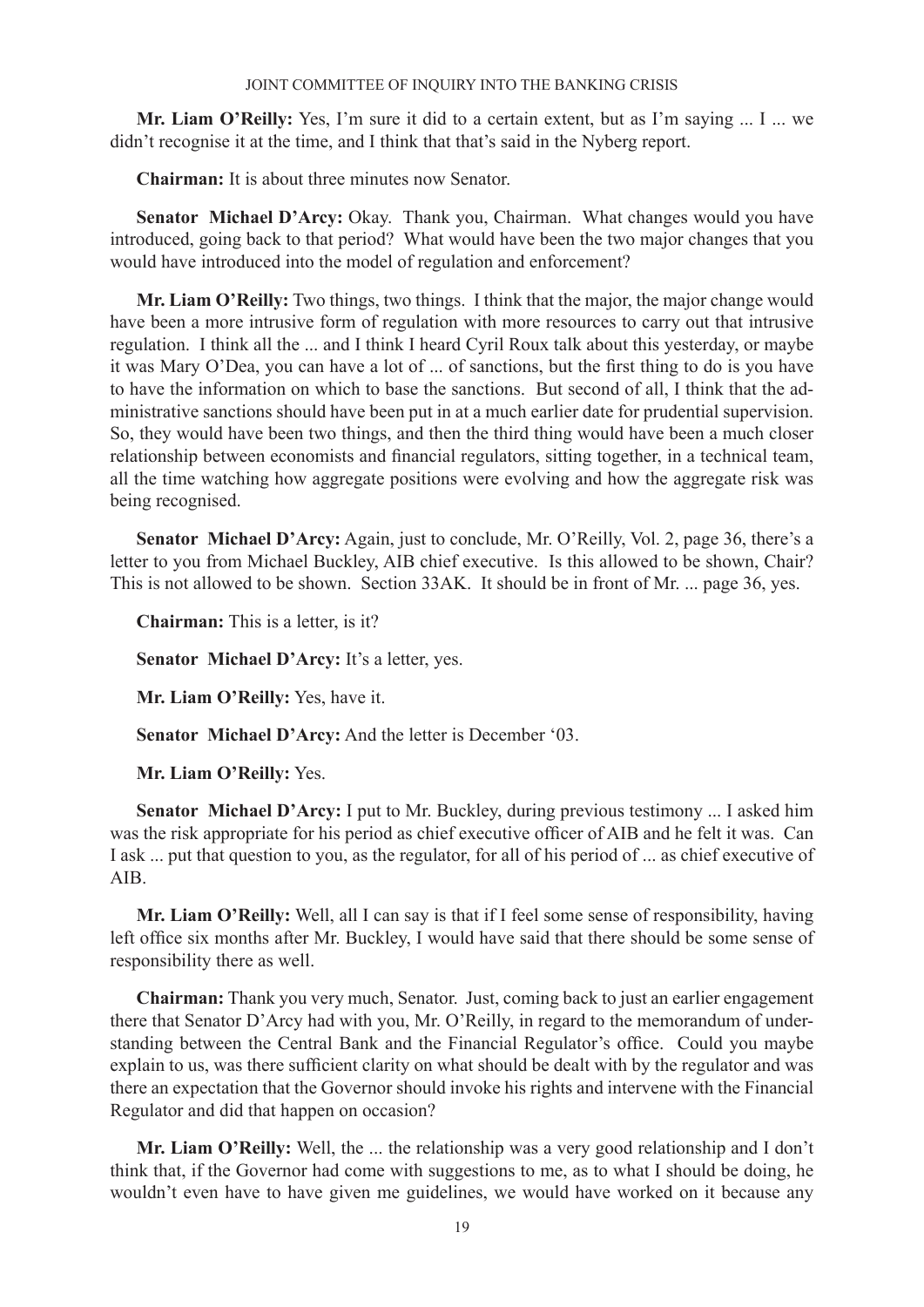macro issue would have been dealt with through the CBFSAI board and we would have complied with it.

**Chairman:** And at any time did the Governor come to you and say, in his responsibility, or his duty of care, which was the stability ... the financial stability of the State ... did he at any time come to you and says that we have stability concerns here and we would like to maybe examine the possibility of some regulatory matters that might assist or deal with the stability of the banks?

**Mr. Liam O'Reilly:** I just remember one incident a long time ago, and I'm depending on memory, where the Governor came back from an ECB meeting, where he said that the Spanish seemed to be increasing or being allowed to have a different regime for capital ratios, could we look at it here. And, I remember looking at it and it seemed to me that the reasons for it were very unique to, to Spain, and we were in a northern European environment where we had France and the UK and other countries who were applying a full, I think it's the IFRS, is it? The accounting standards. And there was certainly a feeling, at the time, that we could not deviate from that, at that time. Now I think-----

**Chairman:** And that was coming from where?

**Mr. Liam O'Reilly:** Sorry?

**Chairman:** Coming from the Central Bank or coming from Government or from finance? Where was that feeling coming from?

**Mr. Liam O'Reilly:** I can't say it was coming from anyone but a discussion we had within the bank.

**Chairman:** Okay. Right, thank you. Deputy Doherty, ten minutes.

**Deputy Pearse Doherty:** Go raibh maith agat a Chathaoirligh agus fáilte roimh an tUasal O'Reilly. Can I ask you, in relation to, and it's been touched on already, in terms of the statutory objectives of the Financial Regulator, was the promotion of the financial services industry in Ireland ... can I ask how did the Financial Regulator's office reconcile the objective with its prudential role as regulator?

**Mr. Liam O'Reilly:** With difficulty, I think. There was an issue that we ... we did always insist that the only way that we could promote the idea of the financial services centre was that we were operating a stringent regulatory system that applied to all. And I insisted there that people went out, that's the only way we could promote it.

**Deputy Pearse Doherty:** Was there a two ... two-track regulator system in place, one for the financial IFSC firms?

**Mr. Liam O'Reilly:** No, I think there was a determination to have a ... a one track, and it ... and it might have been one of the reasons why we ran into problems with the sectoral limits, where we weakened our regime to a certain extent, I think, because in the case of the financial centre there were a lot of monoline banks where it would have been impossible to set sectoral limits, and as a result of that it became a kind of a policy that we had to have the same system in both places.

**Deputy Pearse Doherty:** Okay. Can you clarify the "a kind of a policy"? Was there a policy within the Financial Regulator, at the time, that sectoral limits were being abandoned as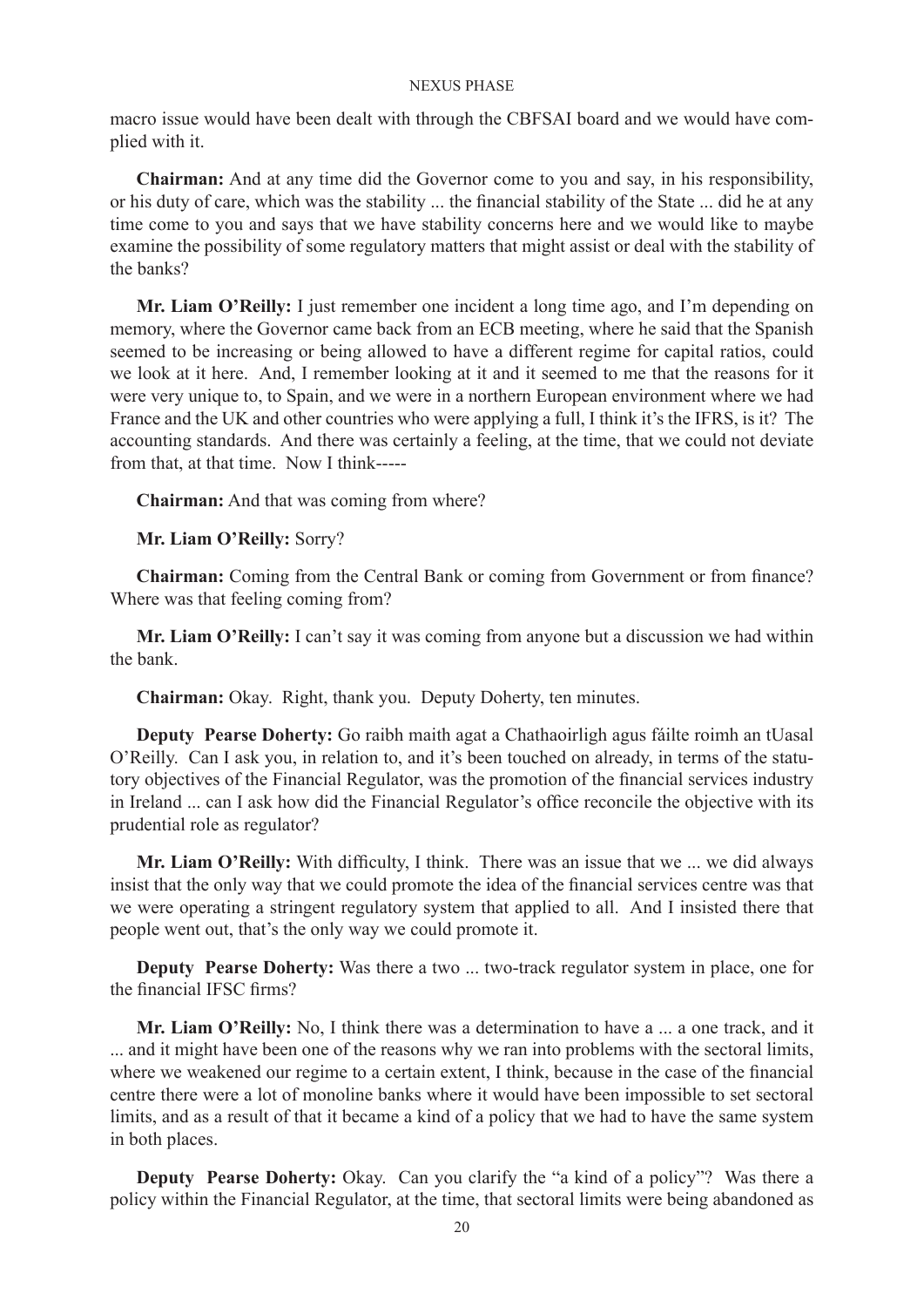a result of the monoline firms within the Irish financial services centre?

**Mr. Liam O'Reilly:** I can only ... I can only say that the ... while I was in the regulator at the time before 2003, when the Nyberg report states, I think, that ... its a footnote somewhere, that it had stopped long before. Sorry, the policy, if you like, was being abandoned long before the Financial Regulator came into office. I would have been there before that so only ... I can only give you the perspective there and the-----

**Deputy Pearse Doherty:** Sorry, Mr. O'Reilly, I want your perspective. As Financial Regulator, from-----

**Mr. Liam O'Reilly:** As Financial Regulator-----

**Deputy Pearse Doherty:** Sorry, just let me finish.

**Mr. Liam O'Reilly:** Yes.

**Deputy Pearse Doherty:** From the period that you were Financial Regulator did sectoral limits exist or not, is the first question, to be clear? And then the second thing is, did you apply those sectoral limits to all institutions, including institutions in the Irish Financial Services Centre?

**Mr. Liam O'Reilly:** No, quite the opposite. There were guidelines issued and they applied, it seems and I've been following the, the debate here. They seem to have been used, if you like-----

**Deputy Pearse Doherty:** Did they exist, first, is my first question. Did sectoral limits exist when you were Financial Regulator? When you took over in 2003, did sectoral limits exist?

**Mr. Liam O'Reilly:** The guidelines were still around, yes.

**Deputy Pearse Doherty:** So they existed?

**Mr. Liam O'Reilly:** Yes. Yes.

**Deputy Pearse Doherty:** Okay. Did you apply them?

**Mr. Liam O'Reilly:** And, they were guidelines to banks and they were not applied in the sense that they were rules that had to be obeyed. And ... and, just to say, that in the second-----

**Deputy Pearse Doherty:** But if somebody breached them you would write to them, flagging up that you've breached the guidelines?

**Mr. Liam O'Reilly:** Yes, that we noticed that you have, you have breached the limits. But- ----

**Deputy Pearse Doherty:** Okay. And did you write ... did you write to firms within the Irish Financial Services Centre to ... on all occasions, if there were occasions, where they breached those guidelines as well?

**Mr. Liam O'Reilly:** No, what I'm saying is they never applied to the IFSC.

**Deputy Pearse Doherty:** Okay. You've told me that there was no two-tier regulatory system, we're correct?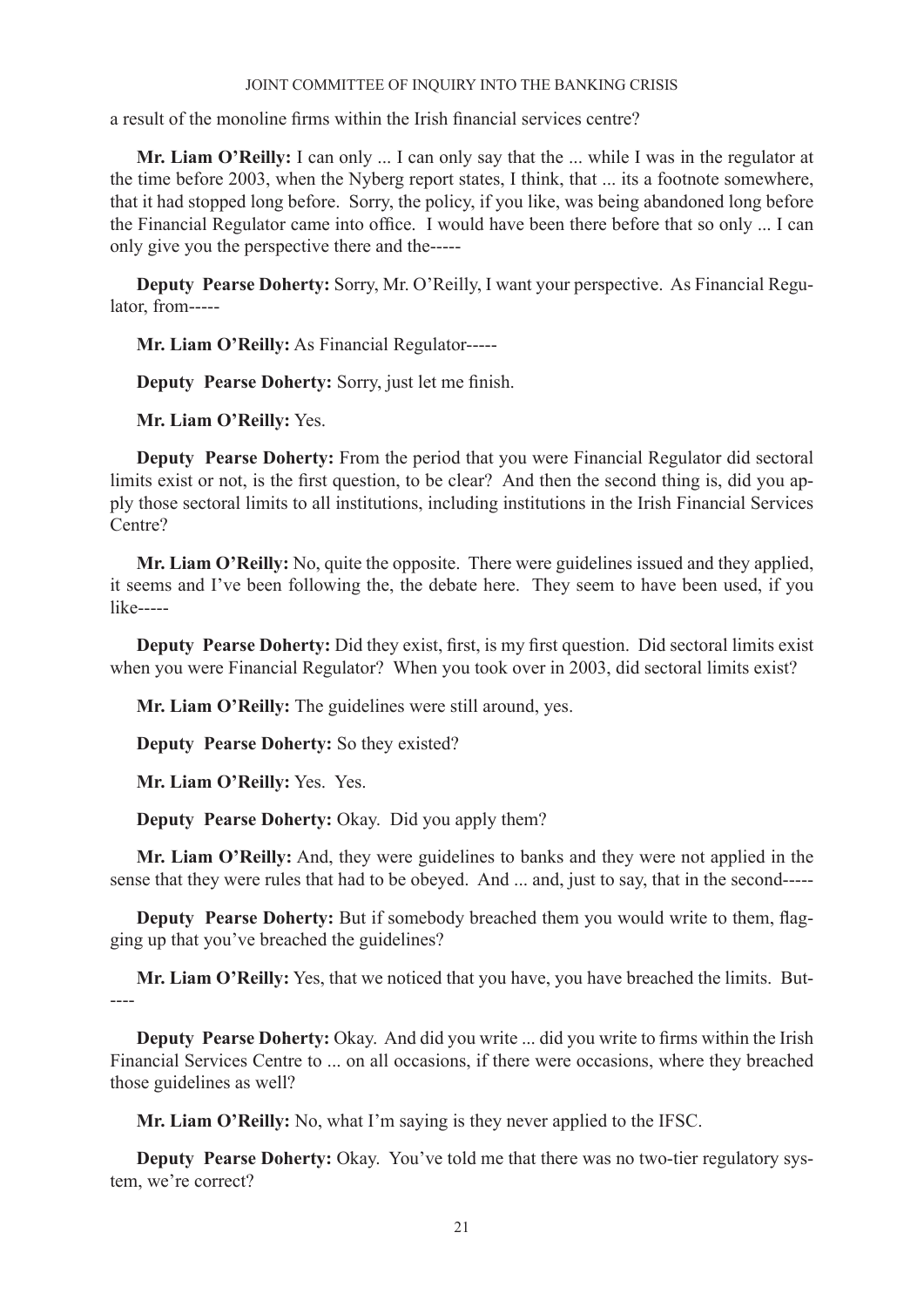**Mr. Liam O'Reilly:** Yes. Yes.

**Deputy Pearse Doherty:** You told me that ... concentration limits existed when you were in 2003, but now you're telling me that they only existed for domestic banks and not for the IFSC-----

**Mr. Liam O'Reilly:** No, sorry-----

**Deputy Pearse Doherty:** So that seems to me that there is a two-tier regulatory approach here.

**Mr. Liam O'Reilly:** Well, what I'm saying really is that it was difficult to apply. Maybe can I just go a little bit forward and then I will come back? In 2004 I think it was, there was a move towards the Basel II limits and there seemed to be a crossover between which system should be used, but at no stage were there mandatory limits.

**Deputy Pearse Doherty:** We're well aware of that; we understand.

**Mr. Liam O'Reilly:** Well if you want to put it that way, my understanding and I'm only saying what my understanding is at the moment, would have been in that sense, there would have been a two-tier system.

**Deputy Pearse Doherty:** So there was, okay in that sense there was a two-tier system. How much of your time was spent promoting Ireland's financial services sector proportionately?

**Mr. Liam O'Reilly:** I would say, proportionately, it's very hard to say. But, basically, it involved making speeches to conferences where international companies would be coming here. And we would be talking about the regulatory system and we would be telling them how we operated and we would be telling them how we wanted everyone to operate.

**Deputy Pearse Doherty:** On your monthly hours that you put in, would it be 5%, 10%, 20%, less, more?

**Mr. Liam O'Reilly:** I would say less than 2%.

**Deputy Pearse Doherty:** Less than 2%, okay. Were there any pressures applied to the Financial Regulator's office to maintain a more favourable view of the Irish banking and financial services sector?

**Mr. Liam O'Reilly:** Sorry, in what sense?

**Deputy Pearse Doherty:** Was there any pressures applied to have a more favourable view? Was there pressures applied from politicians, from industry, from constructions developers, from friends, from people that you might have been out golfing with, any of that stuff?

**Chairman:** Or from the Department of Finance or the domestic standing group?

**Mr. Liam O'Reilly:** No.

**Deputy Pearse Doherty:** Never a pressure put on you in terms of more favourable approach? Okay.

**Mr. Liam O'Reilly:** Sorry, maybe I should put it this way though. We had these panels, okay. We had a consumer panel, we had an industry panel and they put pressure on, but this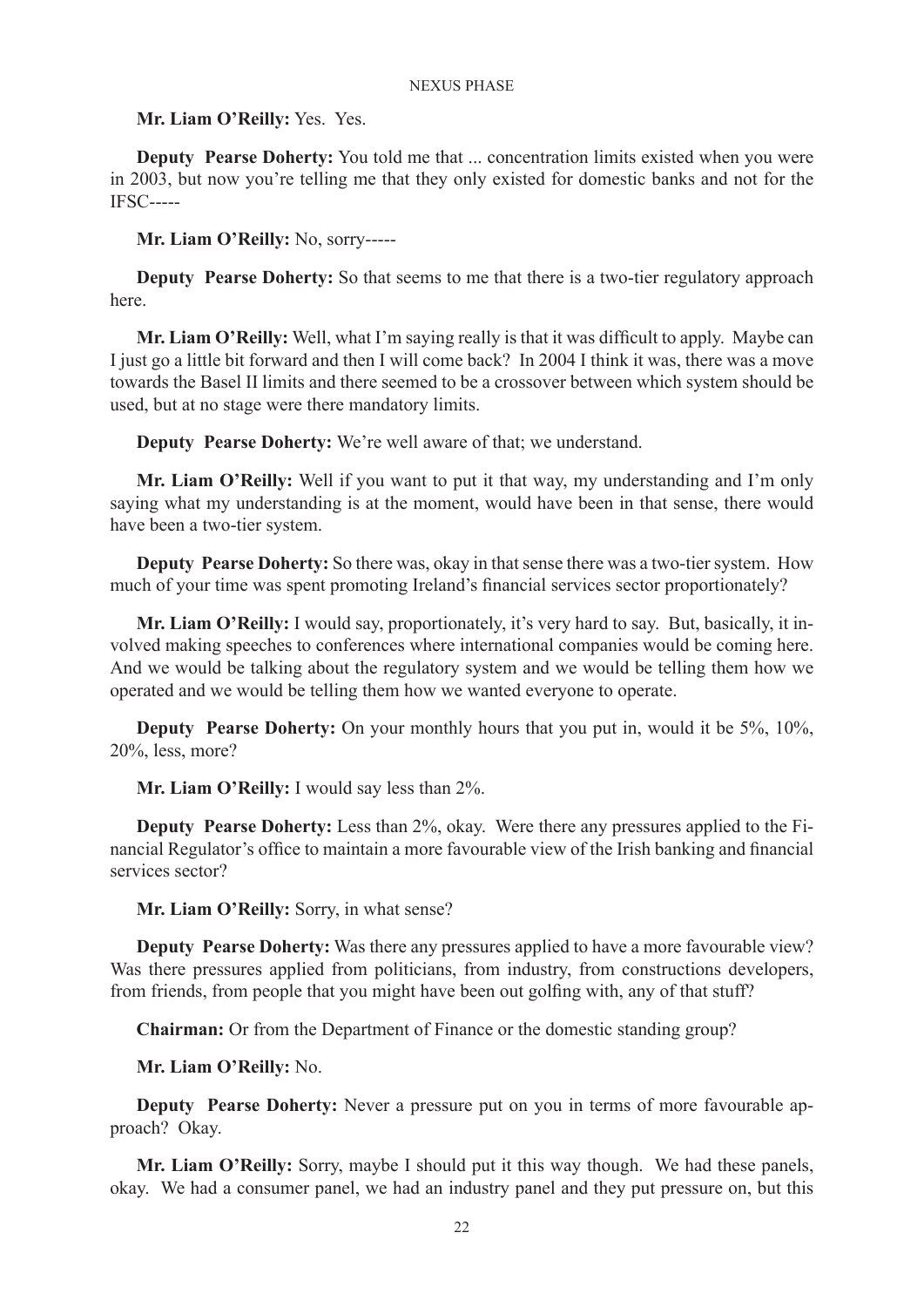was part of the legislation and it was difficult to get things done in them circumstances. The legislation in a way set tasks for us which sometimes was pretty impossible.

**Deputy Pearse Doherty:** In relation to, just to clarify this here, in relation to your own relationships, did you have any personal relationships with senior bankers of financial institutions that you would be regulating, none of those kind of social events that you ... you know ... outside of your duty?

**Mr. Liam O'Reilly:** The duties ... outside of my duties no.

**Deputy Pearse Doherty:** Can you explain the term "constructive ambiguity" and how it impacted and supported your tenure in the role of Financial Regulator?

Mr. Liam O'Reilly: I think "constructive ambiguity" is not a term used by regulators. I think "constructive ambiguity" is a term used by central banks and it relates to the fact that if you are a lender of last resort, you don't want to be saying to banks, "We'll look after you in the end", because if you say that, then banks will behave as if they are going to get the money and take the risks as a result of it. So constructive ambiguity, as far as I'm concerned, is about the ambiguity to ensure that you're not promising anything so don't depend on us to bail you out.

**Deputy Pearse Doherty:** Okay. I just want to ask a question here because I noticed you mentioned the FX trading scandal or the overcharging in AIB, which was exposed to the public by very valuable reporting done by RTE in 2004. There has been evidence given to other committees in this House. I'm not sure ... I don't think you have ever been before them but given you're here under oath, was there ever a suggestion made to you in 2001 in a meeting and, in 2002, in a meeting, as has been suggested by an internal auditor of AIB, that there was an overcharging issue in terms of exchange in AIB going on at that time?

**Mr. Liam O'Reilly:** What ... I am reluctant to get into this but, you know, in terms of my take on the situation was that I knew nothing about any overcharging issue that occurred and was uncovered in the investigation in 2004.

**Deputy Pearse Doherty:** I just want to clarify this here because it is in our evidence books in terms of the report of the overcharging. It says a whistleblower informed the Financial Regulator in, I think, it was May 2004. The question I want to ask you just particularly is: did a whistleblower or an internal auditor from AIB make you aware of issues in terms of overcharging in this form in 2011 and 2012? Because that is testimony that is out there in the public domain and I just want you to answer that if you can.

# **Mr. Liam O'Reilly:** Sorry in 2011 and 2012?

**Deputy Pearse Doherty:** In 2001, sorry, in 2001 and 2002. There were meetings with yourself in 2001 and two meetings in 2002.

**Mr. Liam O'Reilly:** The answer is emphatically "No".

**Deputy Pearse Doherty:** No. Okay. The minutes of the meetings, do you have access to the minutes of those meetings?

**Mr. Liam O'Reilly:** The access ... I have no access now.

**Deputy Pearse Doherty:** Okay. I assume that the committee can get access to those.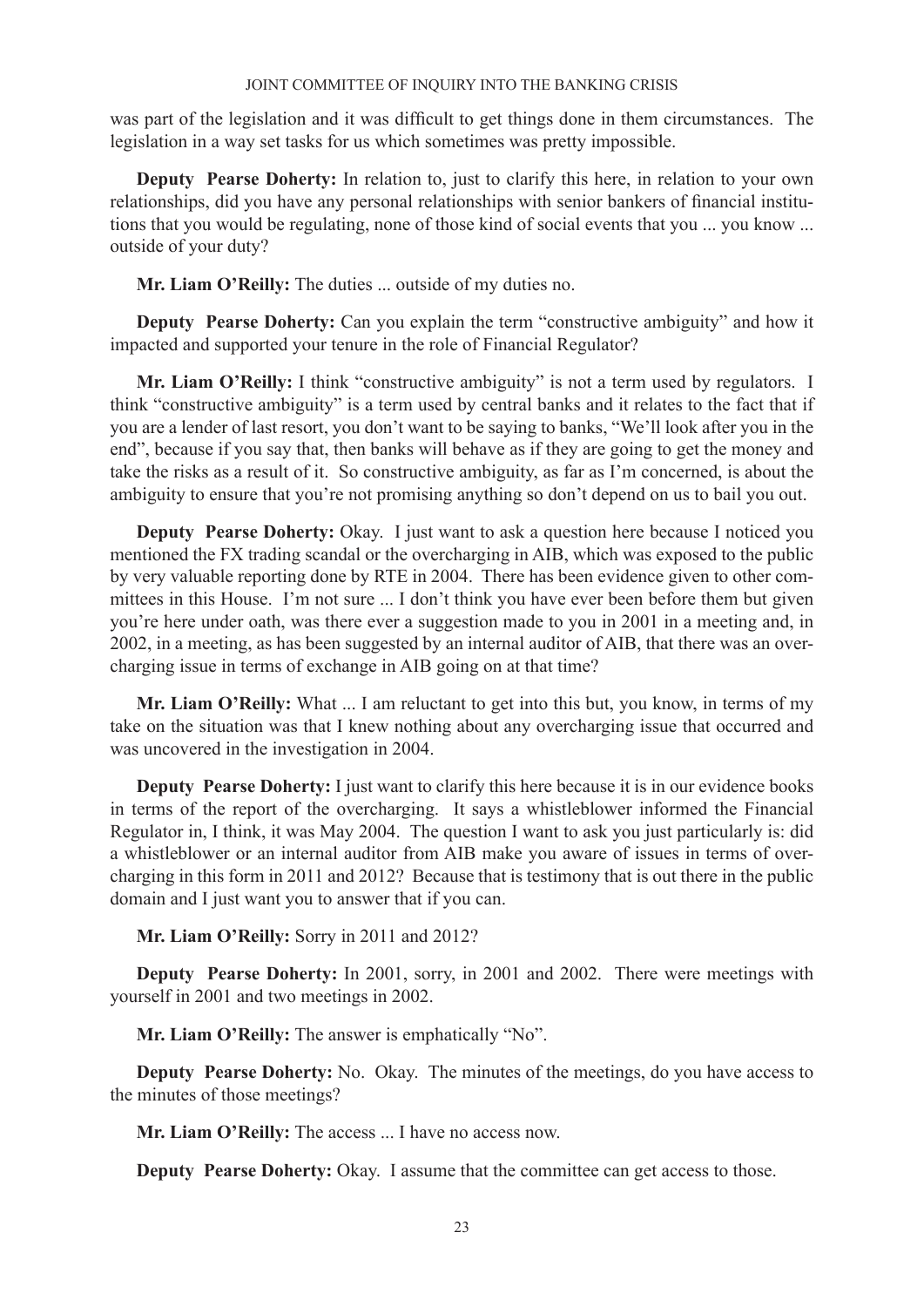**Mr. Liam O'Reilly:** Yes.

**Deputy Pearse Doherty:** The last thing I want to ask you is-----

**Mr. Liam O'Reilly:** Can I just say that in 2001, just to give a little bit of background, the internal auditor of AIB left AIB on sick leave and I was concerned about the fact that there was no auditor involved, so I called this internal auditor in. He made certain statements but the statements related to issues that we were dealing with at the time. The issues related, the issues talked about in 2004 which were none of those issues, were ever talked to me about in 2001.

# **Deputy Pearse Doherty:** Or 2002?

**Mr. Liam O'Reilly:** Or 2002.

**Deputy Pearse Doherty:** That's fair enough. You've made that clear.

**Mr. Liam O'Reilly:** Not alone that but maybe I could just say that ... I just want to get this ... I want to say it carefully ... I don't know whether I can ask you a question.

**Deputy Pearse Doherty:** I don't think you can. You can try. I can tell you I know nothing about this. I know that there's allegations that have been made before a committee.

**Chairman:** Sorry, Deputy. I will invite you to ask a question and we will see how it goes.

**Mr. Liam O'Reilly:** What is your perception of who the whistleblower was in 2004?

**Deputy Pearse Doherty:** I have no understanding of who the whistleblower was in 2004 to the Financial Regulator or, indeed, to RTE, which exposed this programme to the nation and I believe resulted in, the following day, a formal inspection of AIB. My concern is the testimony that's been given to an Oireachtas committee here, which states categorically that you were put on notice of not just the events, not the overcharging that was leading up to 2001 but the exchange overcharging which was investigated in 2004 at meetings in 2001 and meetings in 2002.

**Mr. Liam O'Reilly:** I think you will find that the records of the whole story, which was told by two people from the regulator at the time to the committee, plus letters to that committee, are all available here.

# **Deputy Pearse Doherty:** Thank you.

**Chairman:** All right. Thank you very much. Okay so, are now going to break, I propose we will break... It is coming up to 11.10 a.m. so we can break until 11.25 a.m. if that is agreeable, please, with members. With that said, I would like to remind the witness that whilst we break you are still under oath and that any engagement must be dealt with in that regard. So with the agreement so, I propose that we suspend and to resume again at 11.25 a.m. Is that agreed?

 *Sitting suspended at 11.09 a.m. and resumed at 11.33 a.m.*

**Chairman:** I now propose that we go back into public session. Is that agreed? Agreed. And in doing so, I'd invite Senator MacSharry. Senator, you have ten minutes.

**Senator Marc MacSharry:** Thanks very much, and thanks, Mr. O'Reilly. Can I ask you was it appropriate that the domestic financial institutions were regulated in the same manner as the international institutions? I know this was touched on earlier. In your view, were the regulatory institutions of the State focused on non-labelling of the IFSC as an offshore haven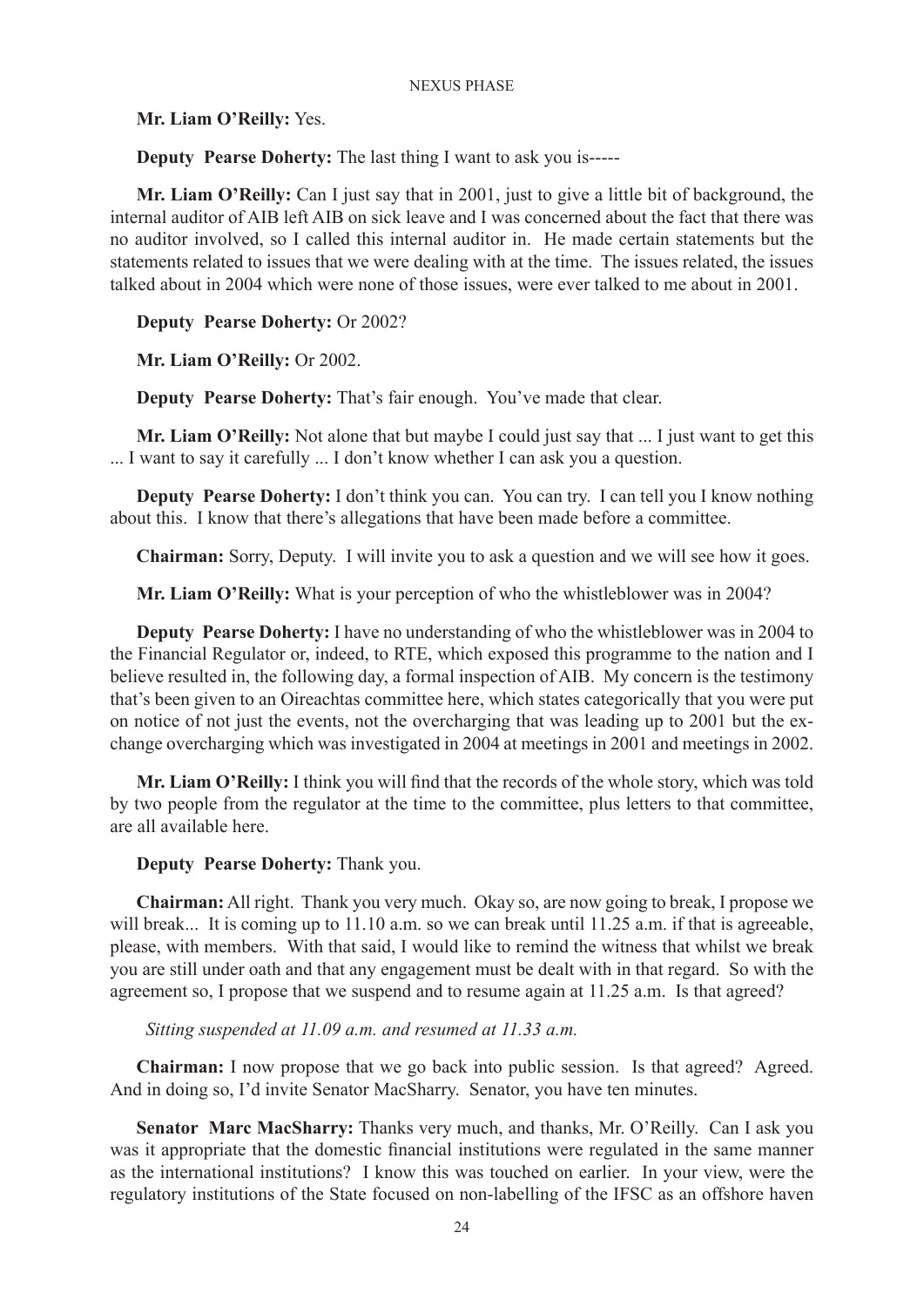instead of ensuring the domestic banks were regulated in a sufficiently robust manner to mitigate against financial stability risks arising from the domestic sector?

**Mr. Liam O'Reilly:** I would say, in hindsight, that too much concentration was being put on the equality in terms of the way we dealt with everyone as opposed to looking after domestic exposures. Yes, I agree with ... I would say that, yes.

**Senator Marc MacSharry:** Did you feel that there was sufficient staff numbers and skill sets after the implementation ... or after the passing of the 2003 Act for CBFSAI to ensure that the regulation and supervision procedures were enhanced in line with the original intentions of establishing a totally new and autonomous regulatory authority?

**Mr. Liam O'Reilly:** Okay. I suppose that question has two parts. One is the consumer area and building up a whole consumer infrastructure and, certainly, it took us a while to build up that structure. In the case of insurance, we felt that it needed to be increased as well. In the case of banking supervision, certainly, what was happening was that the staff were ... were ... needed to be very specialised and, as a result of that, it was very, very difficult to continue to maintain the level of specialised staff. It's a constant battle to keep good people on board. In terms of numbers, I can say that, in 2000, the number of people in banking supervision was 32, I think; in 2005, it was 46. Was it enough? That kind of begs the question of was the regulatory regime a success? It would have been enough if principles-based regulation was a success. It wasn't a success; it was a failure. We needed more resources to do the job that eventually we recognised that needed to be done. Just to say finally that it was a constant battle to actually get specialised staff. I remember we'd just got an expert in Basel II in. He worked in the Bank of England and he was gone within a year to another bank. Competition was very, very tight to get specialised staff and to retain them. So to answer your question: did we ever have enough staff? I would say it was a constant struggle

**Senator Marc MacSharry:** And the skill set of those you had, was it sufficient?

**Mr. Liam O'Reilly:** The skill set to do the job of a principles-based regulator, yes. Perhaps we could have ... we could have put in more people of the economist persuasion within this central unit that I'm talking about. That would have helped a lot. But with a principles-based regulatory regime, the kind of staff that the regulator is looking for today, like people drilling down into loan books, etc., we didn't have them at the time and it wasn't seen to be needed because we were using this system.

**Senator Marc MacSharry:** Would ... would the staff make-up in the Central Bank have historically been, kind of, civil servants-based, that they went in, maybe like yourself, at the beginning of their career and stayed there? Was that-----

**Mr. Liam O'Reilly:** I would say-----

**Senator Marc MacSharry:** -----or were people coming and going all the time from the private sector, from different-----

**Mr. Liam O'Reilly:** I would say that if the flow was any way it was from the Central Bank to the private sector, because the skills that they were learning within the Central Bank were skills that were needed outside. So I would say, to be quite honest, that the flow was in one direction. I tried to, at times, moot the idea ... and we did it, at times, get seconded people from the ... from the ... from the private sector, from the banking sector. There were issues of secrecy, etc., but we seemed to get over them. And if we needed extra staff at the end of the day - and we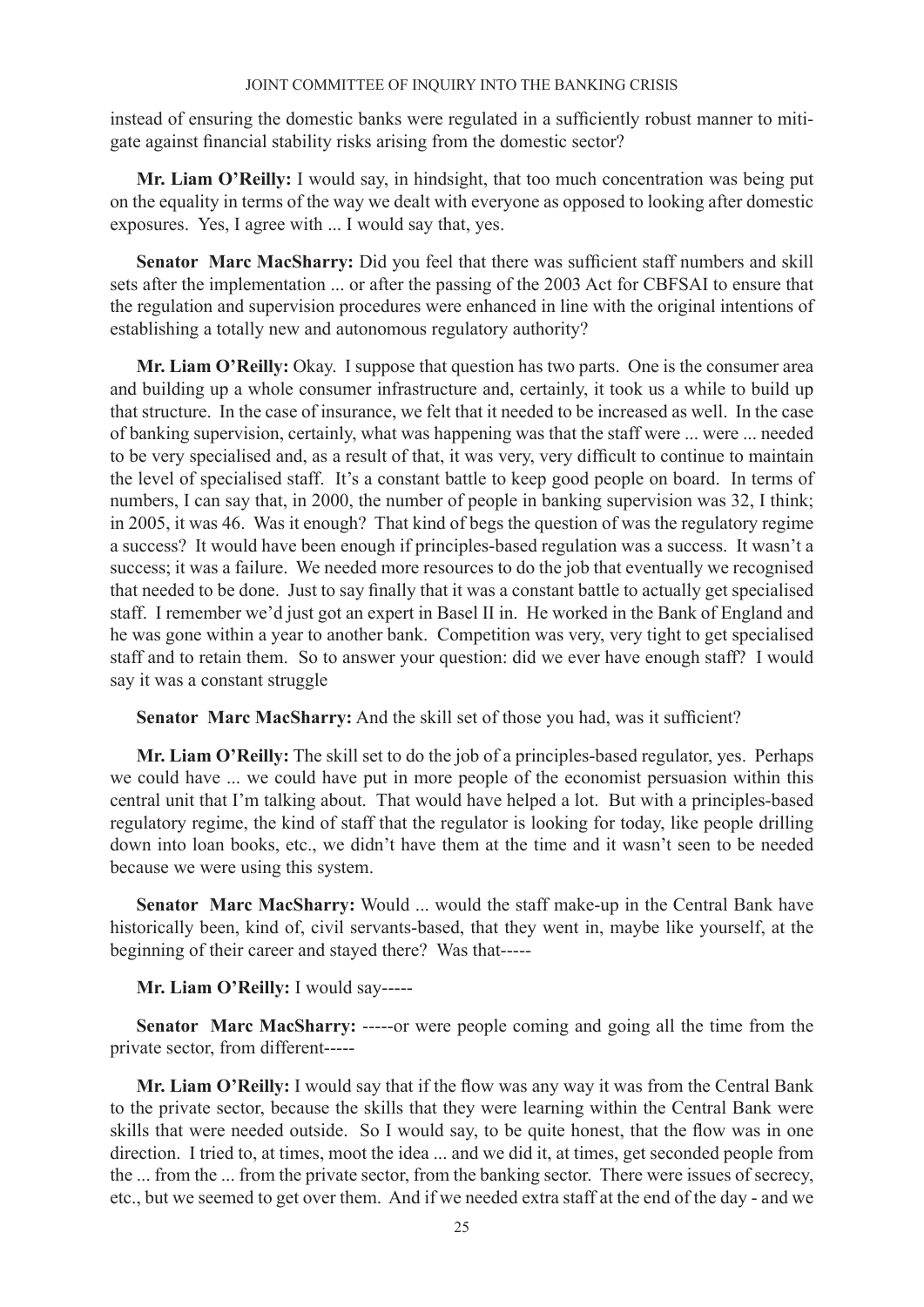did - we did employ firms of accountants to do special tasks for us, like in the case of the AIB investigation and in the case of other investigations that we carried out.

**Senator Marc MacSharry:** In terms of career path, in your experience over quite a long time, and I'm not asking about your own specific case, because that wouldn't be fair, but was there a sense that seniority equalled promotion?

**Mr. Liam O'Reilly:** No. I would say that there were plenty of people left behind, if you know what I mean. I think it depended on qualifications, experience, diligence, and people who took responsibility, they usually got promoted.

**Senator Marc MacSharry:** Was there-----

**Mr. Liam O'Reilly:** It wasn't "my turn" sort of situation.

**Senator Marc MacSharry:** Okay. Was there, a situation where, all things being equal in terms of qualification and experience, the practice of not questioning one's superiors?

**Mr. Liam O'Reilly:** I've never found that. I've heard that being mentioned, and I decided to look over notes, for instance, of meetings that we would have had with banks, and I just saw that I was at it, the prudential director was at it, and either the manager of the banking department was at it, or if he wasn't there, on occasion the actual inspector who dealt with the institution was at the meeting.

**Senator Marc MacSharry:** We had testimony from Mary Burke and Con Horan. Con Horan described himself as the only dissenting voice, I think. Can you recall him being a dissenting voice?

**Mr. Liam O'Reilly:** Con Horan was a very good member of staff and I valued him in the job he was in. And, as I said, he would have been a man that wouldn't have been slow about voicing his opinion. But I think one of the jobs of a manager is to listen and to be carefully listening, I ... I may have disagreed with him at times and taken different decisions, but I always gave him a hearing voice, and my memory of my time in the regulatory office was that my door was open to anyone that wanted to come in.

**Senator Marc MacSharry:** Were there ever dissenting voices that you, with the benefit of hindsight, feel you should have listened to, and was he one?

**Mr. Liam O'Reilly:** I think maybe in relation to that capital ratios, capital requirements thing, maybe it should have been applied earlier. But, having said that, as Professor Honohan said, it was really ineffective in ... in making any change to the thing.

**Senator Marc MacSharry:** Do you feel in your role as CEO that you had absolute plenipotentiary independent status to take a decision on behalf of the regulator, or did you look to the Governor as higher authority?

**Mr. Liam O'Reilly:** Well, as I said earlier, if a matter came up with a bank, for instance, if we were going to take very firm action against that bank, and if we were sending a very sharp letter out to that bank, and if we were going to increase a capital ratio in that bank, I certainly would have been consulting with the Governor, because of the potential financial stability implications.

**Senator Marc MacSharry:** Okay, just two final questions of it's okay. Just very, very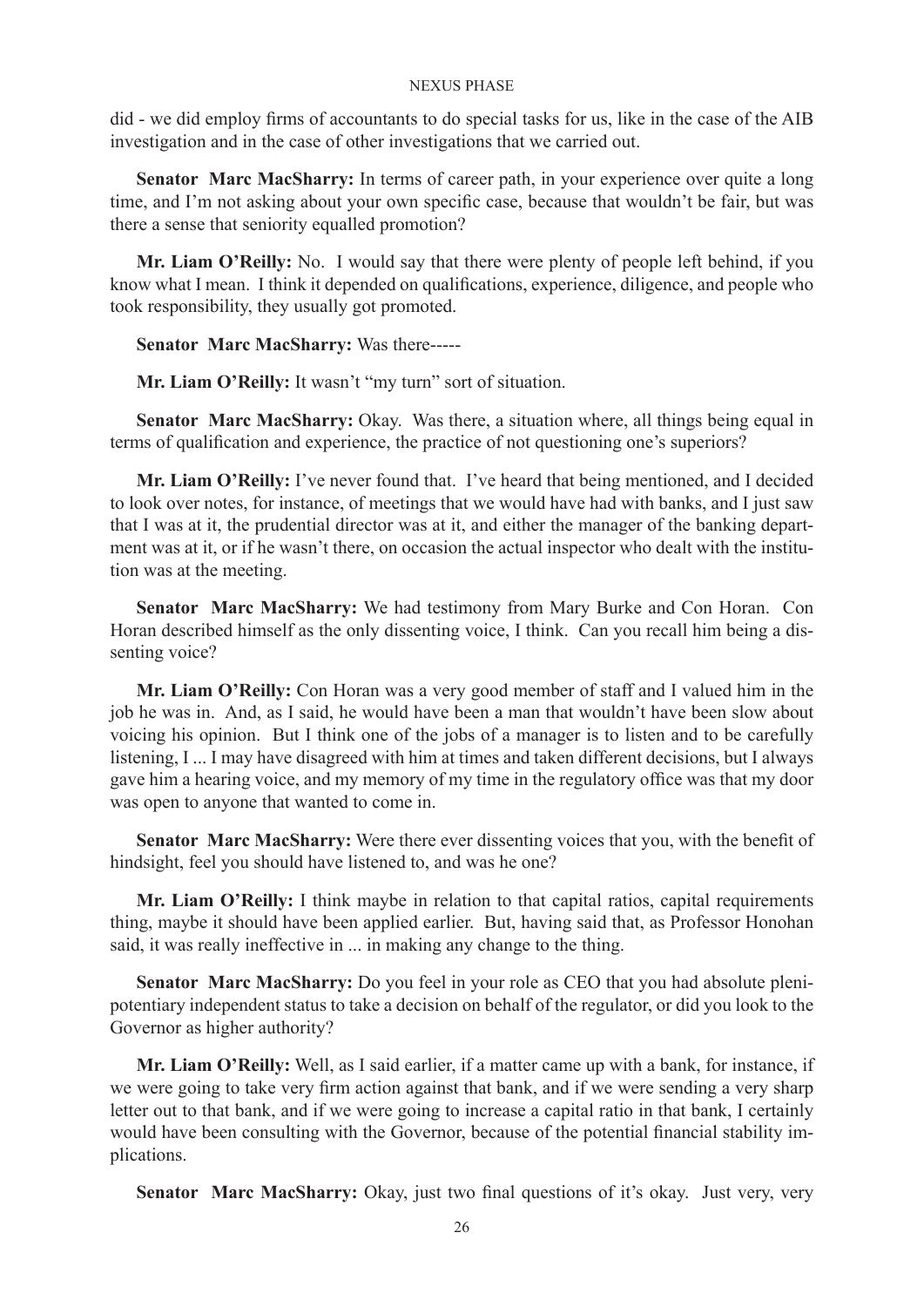quickly, as CEO did you ever refuse a request for additional resources in the banking supervision department, in particular?

**Mr. Liam O'Reilly:** No.

**Senator Marc MacSharry:** Okay.

**Mr. Liam O'Reilly:** You know at this stage, I think from looking at earlier, there was a process, the process was that, at the end of the day, it was the ... the budget and remuneration committee that decided on ... on staff numbers. And my abiding memory of that was that there were times when we had not filled our complement and the board said, ''Well, how can we say you need any more when you haven't even got what you asked for in the first place?''

**Senator Marc MacSharry:** It was a difficulty getting the quality or the specifics-----

**Mr. Liam O'Reilly:** Exactly, exactly.

**Senator Marc MacSharry:** Very last question then. Yesterday we had some testimony from Mr. O'Connell, who, I know, was on the Central Bank side of the house and was the chief economist. But you served on the board of the authority for about six years, isn't that right? Three years?

**Mr. Liam O'Reilly:** Mr. O'Connell?

**Senator Marc MacSharry:** No, you did.

**Mr. Liam O'Reilly:** Oh, I did?

**Senator Marc MacSharry:** You did, yes. He mentioned to us how difficult he found it to-----

**Mr. Liam O'Reilly:** Sorry, the authority I served on it for ... 2003-----

**Senator Marc MacSharry:** Three years.

**Mr. Liam O'Reilly:** Three years.

**Senator Marc MacSharry:** Three years, sorry, yes. He was mentioning to us how difficult he found it to get his dissenting voice and points of view to the board level. He stated, that in his view, this was down to the political and property interests at the board. In your experience, at the board, did you feel there were political or property interests promoting an agenda, or suppressing another agenda?

**Mr. Liam O'Reilly:** Well, first of all, I'll say that if, if Mr. O'Connell was going up a line, he'd be going up to the Governor; that's the side of the building he was on. But I was a member of the Central Bank and Financial Services Authority of Ireland board, and I never saw a board member making any comments but those in the public interest.

**Chairman:** Thank you, Senator. Just in addition there to Senator MacSharry's question with regard to your request for additional staffing and resources, could I invite you, Mr. O'Reilly, to maybe comment upon the statement that Mr. Hurley gave that no request for staff was refused in a testimony here earlier and also to Mary Burke's statement that her department was underresourced and request for additional staff were, were refused? Do you have any observation or comment you'd like to make on those two remarks?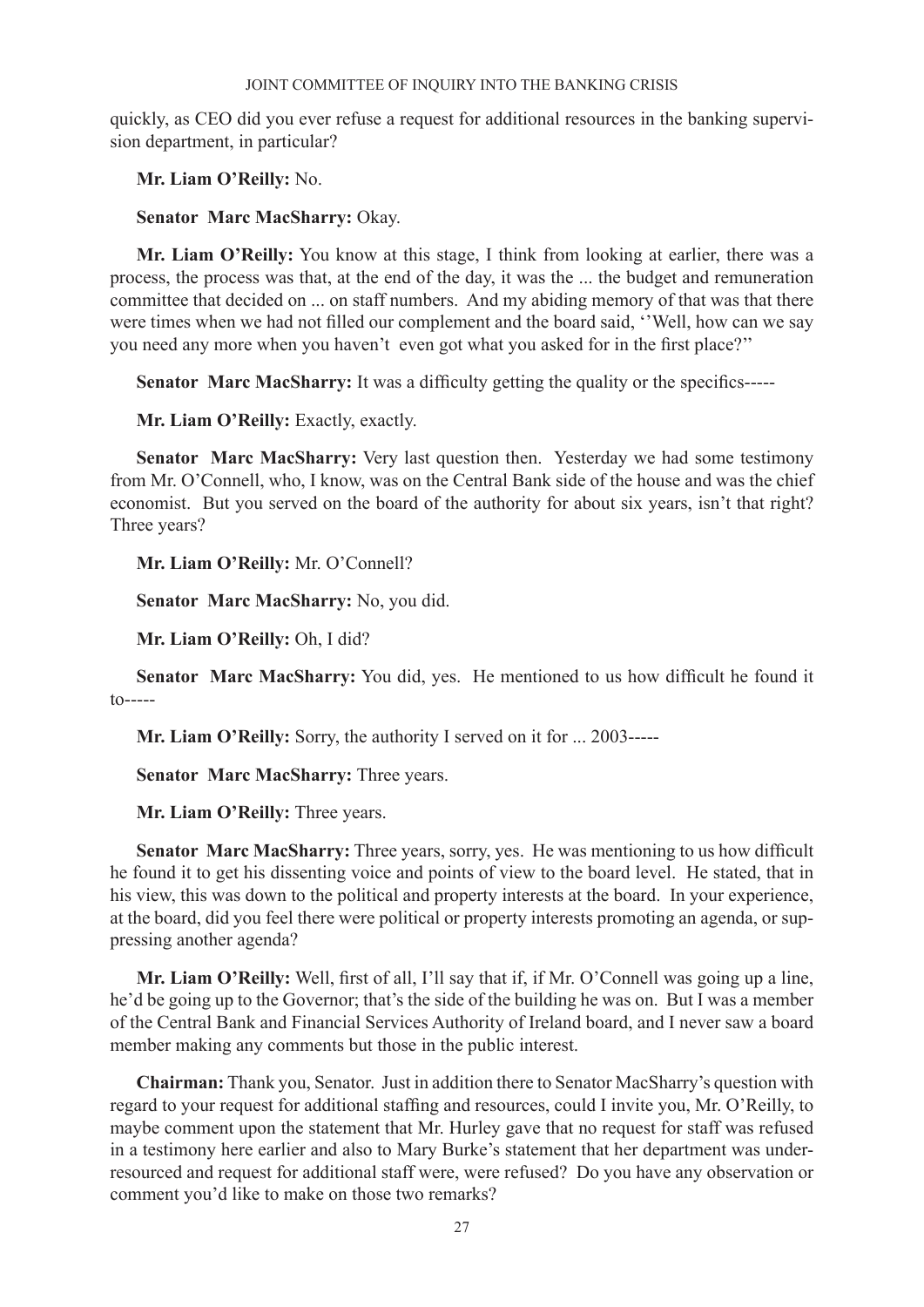**Mr. Liam O'Reilly:** Well, on the first one I ... I ... the Governor never refused staff. The way the matter operated was that staff requirements were set by the authority, and our budget was approved by the Minister. That's the way that worked. I never worked with Ms Burke at all so I can't make any comment on that.

**Chairman:** Okay, thank you. Right. Deputy Michael McGrath.

**Deputy Michael McGrath:** Thank you, Chair. You're very welcome, Mr. O'Reilly. Can I start by asking you, in relation to the banking crisis, and I suppose the fact it happened is the ultimate measure of the effectiveness of the use of supervisory powers but, in your view, essentially what went wrong and who was responsible, given the fact that banking supervision from 2003 to 2008 failed to prevent an unprecedented systemic crisis? What do you believe are the essential factors that led to that crisis and what went wrong?

**Mr. Liam O'Reilly:** I think, No. 1, the risks were not quantified properly and the financial stability reports and the IMF reports were all too sanguine even after my term in office - much too optimistic. So, I would say that that certainly didn't help in getting a sense of readiness or a feeling of danger around the place, okay. That's the first thing I'd say. The second thing I think I could say is that the system itself was not ... was not conducive to digging down into ... into detail enough. So the principles-based system didn't work. The Basel accord was not fitted in terms of what it required in terms of capital-----

**Deputy Michael McGrath:** Basel II is it?

**Mr. Liam O'Reilly:** Basel II.

**Deputy Michael McGrath:** Yes.

**Mr. Liam O'Reilly:** And even Basel I. The actual Basel system was not ... not fitted in terms of having enough capital available. And then on a personal level, I suppose, the ... and that might be to do with not having enough resources to dig down ... not recognising the extent of the exposures that were around at the time.

**Deputy Michael McGrath:** But can I put it to you, Mr. O'Reilly, that, you know, according to the evidence from Cyril Roux yesterday, principles-led regulation doesn't necessarily have to be non-intrusive, that it doesn't have to be light-touch, as such. Could principles-led regulation have been implemented better by the authority during the years in question?

**Mr. Liam O'Reilly:** If ... if on the condition ... it really is a question of definitions, etc., what's principles-based and what's rules-based, but, basically, you have to have principles, you have to have rules. I think it's the way you implement it, and the dependence that you place on the internal auditors and the external auditors of institutions, the risk committees of institutions. No longer can you trust those, and if you have to do the job then, the resources is the issue and, certainly, the way we had set up our system we didn't have enough resources. If we had had enough resources and, and applied ... I think whether it's principles-based or not, it's more about intrusive, aggressive, or, if you like, depending on boards too much. So, I think, principles-based plus intrusive, aggressive plus resources, I would agree-----

**Deputy Michael McGrath:** But is it the case that principles-led regulation could have been done differently, that it could have been more aggressive, it could have been more intrusive?

**Mr. Liam O'Reilly:** If it had the resources to do it. That, that-----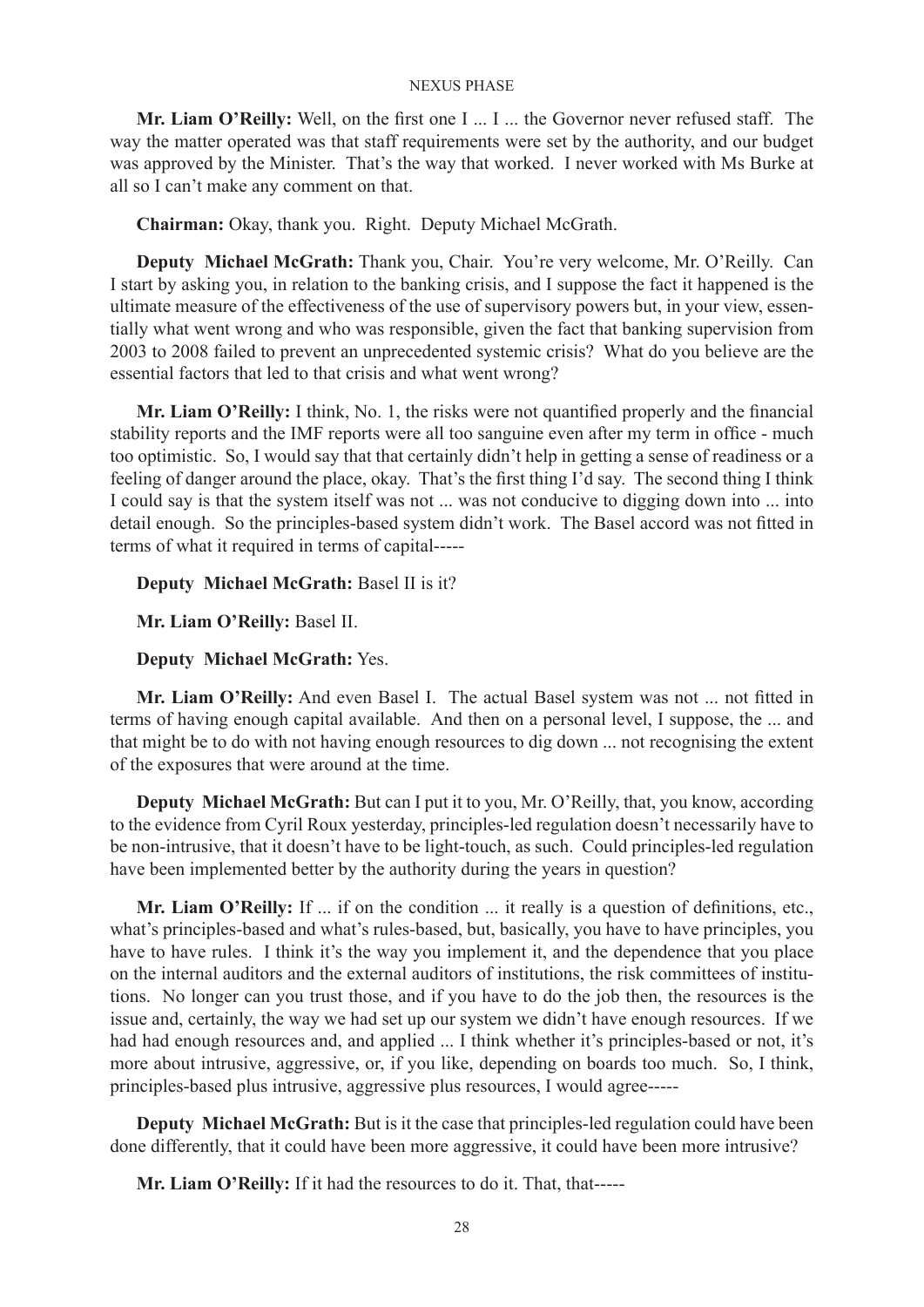# **Deputy Michael McGrath:** Did you ever request resources and were refused?

**Mr. Liam O'Reilly:** No, because the style of principles-based regulation that operated not alone in Ireland, but in Europe, was that it did put too much dependence on boards and did put too much dependence on the internal control systems. And that's the difference today. Now, people go in and they ask more questions.

**Deputy Michael McGrath:** Governor Honohan, in his report, reached a central conclusion in relation to regulation and he said:

... a regulatory approach which was and was perceived to be excessively deferential and accommodating; insufficiently challenging and not persistent enough. [It] meant not moving decisively and effectively enough against banks with governance issues. It ... meant that corrective regulatory intervention for the system as a whole was delayed and timid.

Do you accept that?

**Mr. Liam O'Reilly:** I naturally dislike words like "timid" and "deferential"-----

**Deputy Michael McGrath:** I'm sure you do.

**Mr. Liam O'Reilly:** -----but I would say that the system and the style was such that there was supposed to be, if you like, an agreed approach between boards and regulators as to how to do the job. I think, from now on, it has to be the regulator doing the job and the board-----

**Deputy Michael McGrath:** But I suppose, Mr. O'Reilly, people sometimes get frustrated when the word "system" is used. You know, there are people in a system. People operate a system. People are responsible for a system. People can change a system.

**Mr. Liam O'Reilly:** Yes.

**Deputy Michael McGrath:** So, you know, is it adequate to blame the system?

**Mr. Liam O'Reilly:** Well, let's put it this way: what I'm saying is the system was there, we operated a system, we didn't have the sense of danger that was required at the time. So, as a result of the fact that we didn't have a sense of danger, we didn't, at the time, recognise that there needed to be a change in the system.

**Deputy Michael McGrath:** Okay. And with the full benefit of hindsight - looking back now - what could you have done during the years that you were the Financial Regulator-----

**Mr. Liam O'Reilly:** Well-----

**Deputy Michael McGrath:** -----with the powers available to you at the time?

**Mr. Liam O'Reilly:** Well-----

**Deputy Michael McGrath:** What could you have done which might have----

**Mr. Liam O'Reilly:** I think that-----

**Deputy Michael McGrath:** -----changed the outcome?

**Mr. Liam O'Reilly:** The ... I don't think ... well, sorry ... first of all, I think that the administrative sanctions should've been ... well, it couldn't have been implemented any quicker than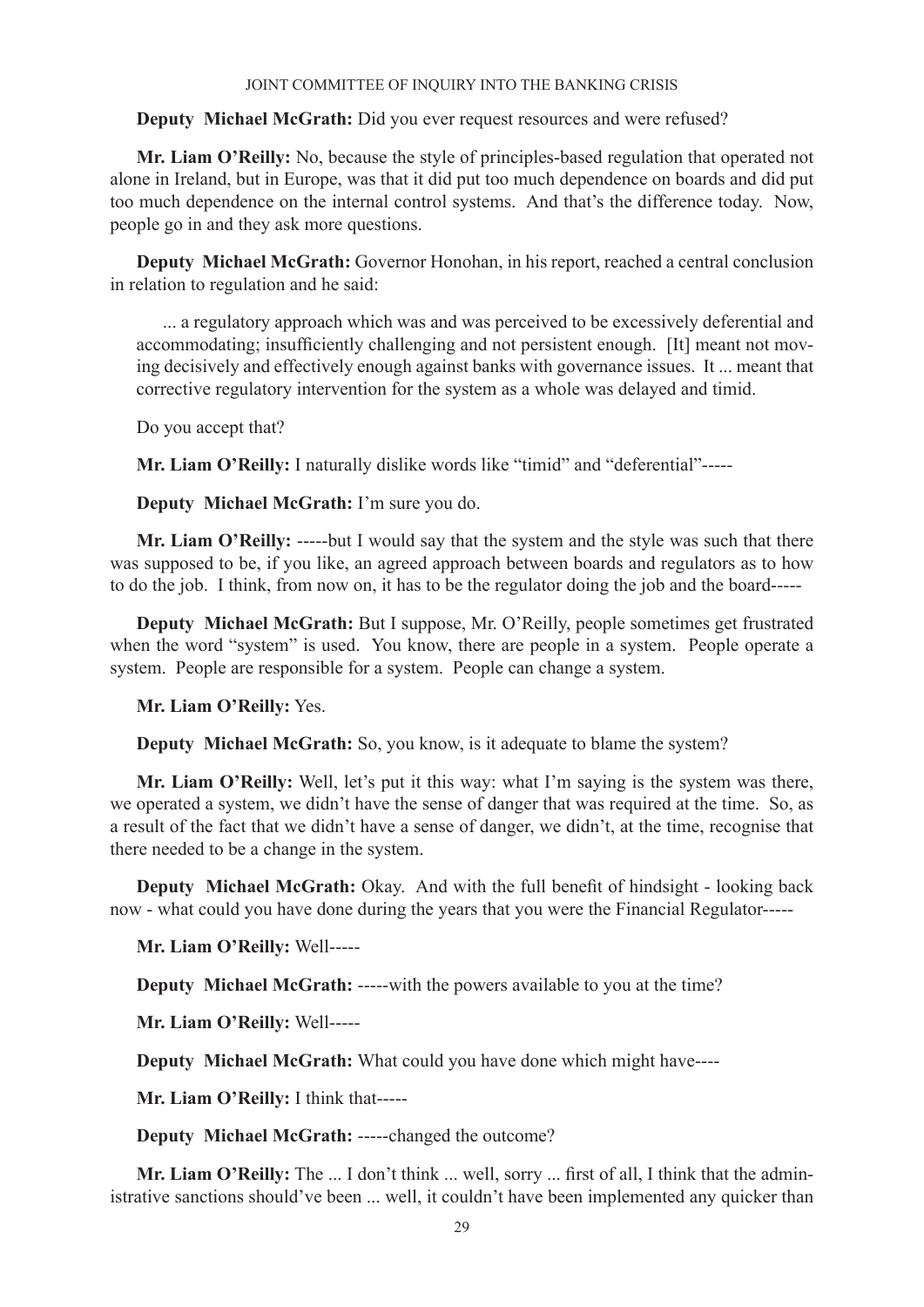when I had it because it ... they really ... we were only ready to start applying them at the end of 2005. But let's take the whole period. I would've said that there was an urgent need, within the system, to ensure we had a comprehensive set of administrative sanctions for the prudential side and I think that that should've happened. We would've had ... we would have requested more resources to do that. And-----

**Deputy Michael McGrath:** When exactly did those administrative sanctions become available? Was it 2005?

**Mr. Liam O'Reilly:** The administrative sanctions were enacted in 2004-----

# **Deputy Michael McGrath:** Yes.

**Mr. Liam O'Reilly:** -----but there was a need then to translate the processes and procedures ... fair procedures, etc., had to be developed. They were developed during 2005 and the first codes were being introduced towards the of end of 2005 in relation to consumer codes. What I'm saying is, there should've been a parallel attack on the prudential codes. And, I suppose, one of the central ones that I was very disappointed never happened was the corporate governance codes, which I think would've been the centre of getting to grips with things.

**Deputy Michael McGrath:** Just to clarify, when exactly were sanctions against banks on your desk and available for use?

**Mr. Liam O'Reilly:** They wouldn't have been available, I'd say, until early 2006, if the resources had been available-----

# **Deputy Michael McGrath:** Okay.

**Mr. Liam O'Reilly:** -----to do it.

**Deputy Michael McGrath:** So they weren't available at all during your tenure?

**Mr. Liam O'Reilly:** No, no. We had built the architecture-----

# **Deputy Michael McGrath:** Okay.

**Mr. Liam O'Reilly:** -----we had talked about director's compliance statements, we had talked about corporate governance codes, we'd talked about banking standards, we'd talked about fitness and probity of individuals and, not alone that ... but we had a project team which I'd put together for banking supervision - and it's in your documents, I can give you the reference later - of all the legislation that could've been translated into administrative sanctions.

# **Deputy Michael McGrath:** Okay.

**Mr. Liam O'Reilly:** And it required resources ... the resources weren't used. I'm disappointed with that.

**Deputy Michael McGrath:** But you didn't request additional resources.

**Mr. Liam O'Reilly:** Well, it wouldn't have been something that I could've done because we were only at the stage of ... I think it's ... I was on the project group where we went through every department, every department set down pieces of legislation that could be translated into codes and it was at that point that we needed to put more resources in.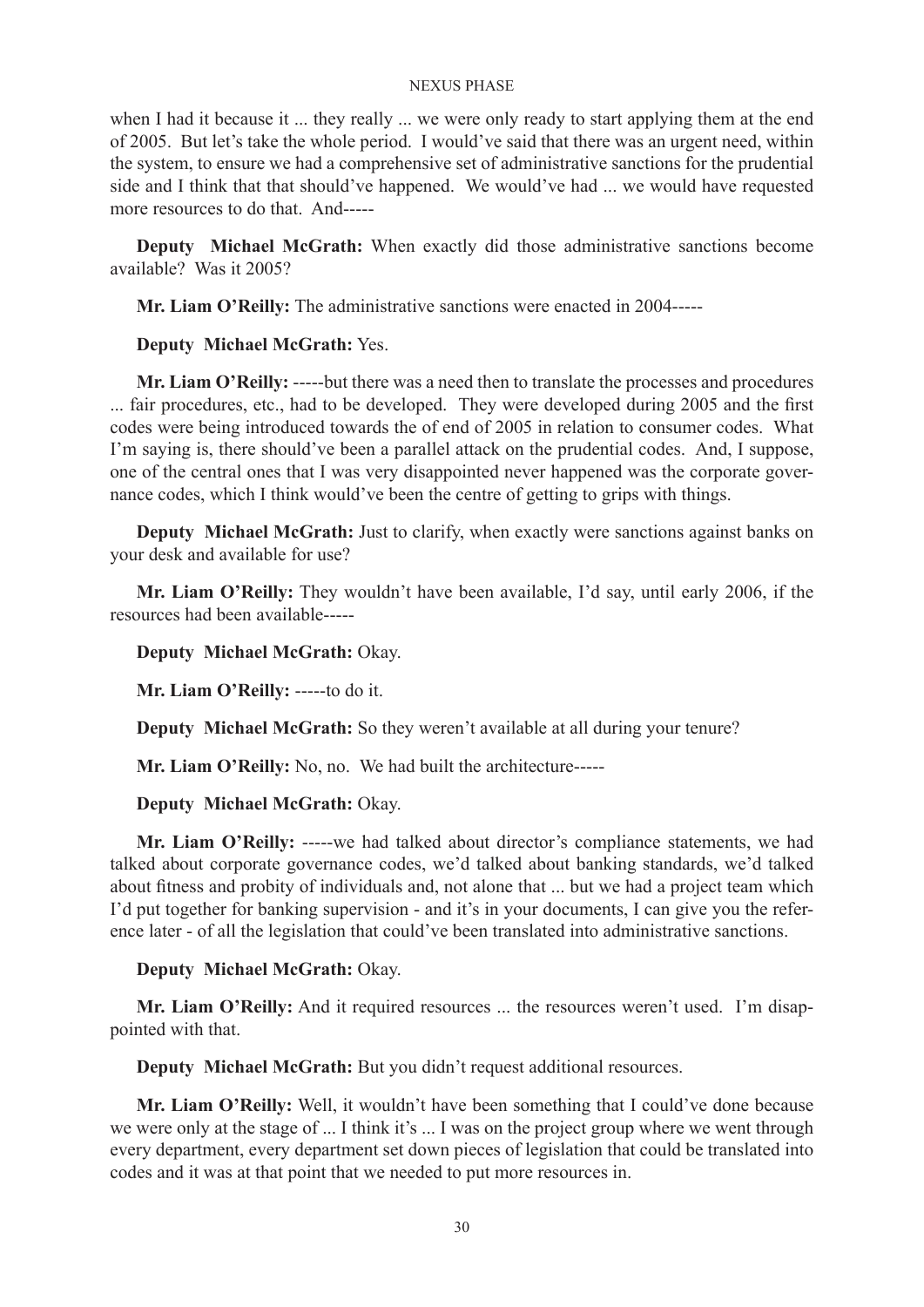# **Deputy Michael McGrath:** And can you comment-----

**Mr. Liam O'Reilly:** And I think Mr. Horan said and Mr. Neary said that there seemed to be a board decision that said "We'll prioritise the consumer codes" and I think that was a mistake.

**Deputy Michael McGrath:** Can you comment, Mr. O'Reilly, on the rapidly expanding balance sheets of the banks and was there a requirement, as a result of much more intrusive supervision, than what they actually experienced from the regulator for the period '03 to '06? Why did you not embark on more stringent intervention in light of this?

**Mr. Liam O'Reilly:** Well, I would divide the issues into two. There were some micro issues and I think I've talked about them. But I think that the major issue was that before EMU, if credit started rising, the Central Bank would've increased interest rates. It wasn't there anymore. And there was this whole quandary as to what can you do if you don't have the major instrument to quell credit. And I think it took a while to actually realise that what was needed was what's called macro-prudential supervision, which was what instruments do you use now to quell credit and credit growth. And we've talked about these capital ratios, sectoral limits, etc., and I think that the whole process of developing that and making sure you had the quantitative work done behind it, so that when you had an instrument, in certain ... for instance, in terms of interest rates, there would've been models that said if you increase interest rates by X, that's the effect on credit; if you increase capital ratios by Y, what is going to be the effect on credit? And there was a need for that sort of work to be done.

# **Deputy Michael McGrath:** Thank you.

**Chairman:** Okay, thank you very much. Just before we go onto Deputy Murphy, maybe just put one question to you, Mr. O'Reilly. You are familiar with Mr. Neary's testimony?

# **Mr. Liam O'Reilly:** Yes.

**Chairman:** Okay. And in that regard, would you say that your approach during your tenure to a principles-based regulation, both in terms of interpretation and application, were similar or differed from the approach taken by Mr. Neary during his tenure?

**Mr. Liam O'Reilly:** I would've said that it would've been the same.

**Chairman:** So it would've been a continued ... continuity of the same approach, same model, both in Mr. Neary's term and yours?

**Mr. Liam O'Reilly:** Well, just with the proviso that I did ... I was conscious of the fact that there was a need for sanctions and there was a need for sanctions to be applied quickly. Now I don't know what constraints Mr. Neary was put under but certainly there seemed to have been some sort of putting on the long finger of doing consumer legislation before prudential. But, if I had been there ... but it's very easy to second guess at this stage, hindsight, but I would've hoped that I would've been pushing for the implementation of administrative sanctions for prudential supervision.

**Chairman:** And, earlier this morning, when you were talking about your tenure coming to an end at 1 January 2006, you were of the view that the factors related to the crisis were embedded at that stage. Were you restricted in taking any actions in your tenure?

**Mr. Liam O'Reilly:** Was I restricted in taking any actions? No. All I would say is I always was of the view that any actions I took that involved a macro-prudential dimension required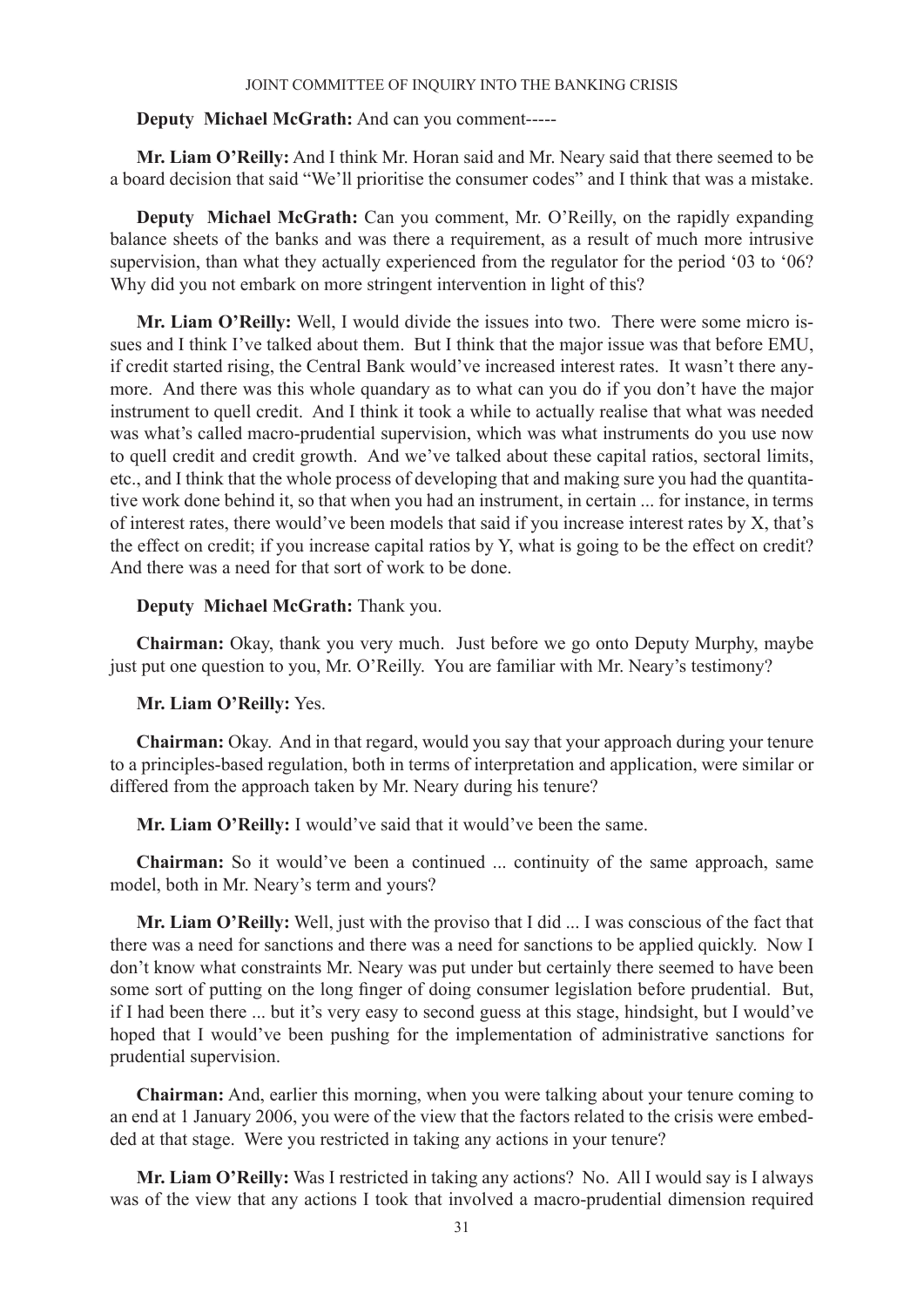consultation with the Central Bank.

**Chairman:** Okay, thank you. Deputy Eoghan Murphy.

**Deputy Eoghan Murphy:** Thank you, Chairman, and thank you, Mr. O'Reilly, you're very welcome. I'd like to look at Vol. 3, page 40, in the evidence books. It's 33AK, but in the summary document. Senator D'Arcy touched upon this earlier on. It's a meeting of the financial stability co-ordination committee in April 2004.

**Mr. Liam O'Reilly:** 2004, yes?

**Deputy Eoghan Murphy:** You have that?

**Mr. Liam O'Reilly:** Yes.

**Deputy Eoghan Murphy:** Great. So what we see in front of us from the summary of that meeting is the Financial Regulator stating his concerns in relation to banks being blind to risks building in the banking sector, and euphoria existing in property lending markets, which we heard earlier. And it says, in bullet three: "He proposed roadshows so that CBFSAI's concerns could be communicated to senior management and boards of banks." What's a roadshow?

**Mr. Liam O'Reilly:** Well, I think it ... that was a kind of a term used in the board itself, and we scratched our heads, "What does that mean?" You can't go down to, let's say, ploughing championships and start talking about these things, like you can with consumers. So I would have said that, and the way I interpreted it, was that we needed to start communicating directly with chairmen and chief executives of institutions, and the ultimate piece that emerged ... and remember I was saying this to the financial stability committee, and they then had to work out some sort of strategy, and the major strategy that arose out of that was that we meet the banks, the chief ... the big executives in banks in the forum that we had, and the first one took place at the end of 2004, so that we could communicate our concerns.

**Deputy Eoghan Murphy:** This was following the financial stability report?

**Mr. Liam O'Reilly:** Yes.

**Deputy Eoghan Murphy:** It was at that forum?

**Mr. Liam O'Reilly:** Yes.

**Deputy Eoghan Murphy:** Okay. I'll come back to that in a second, if I may. If we look at bullet four it says, on that same page:

The Committee also agreed to follow up:

- the stress testing exercise,
- detailed analysis of the housing demand, and
- a study of previous crises versus current conditions in Ireland."

Did any of that happen? And did it ring any alarm bells?

**Mr. Liam O'Reilly:** I wouldn't have been in the areas that would have been dealing with that because they were responsibilities for the financial stability department. And I know of ... research papers would have been written about this. I don't know whether it was written before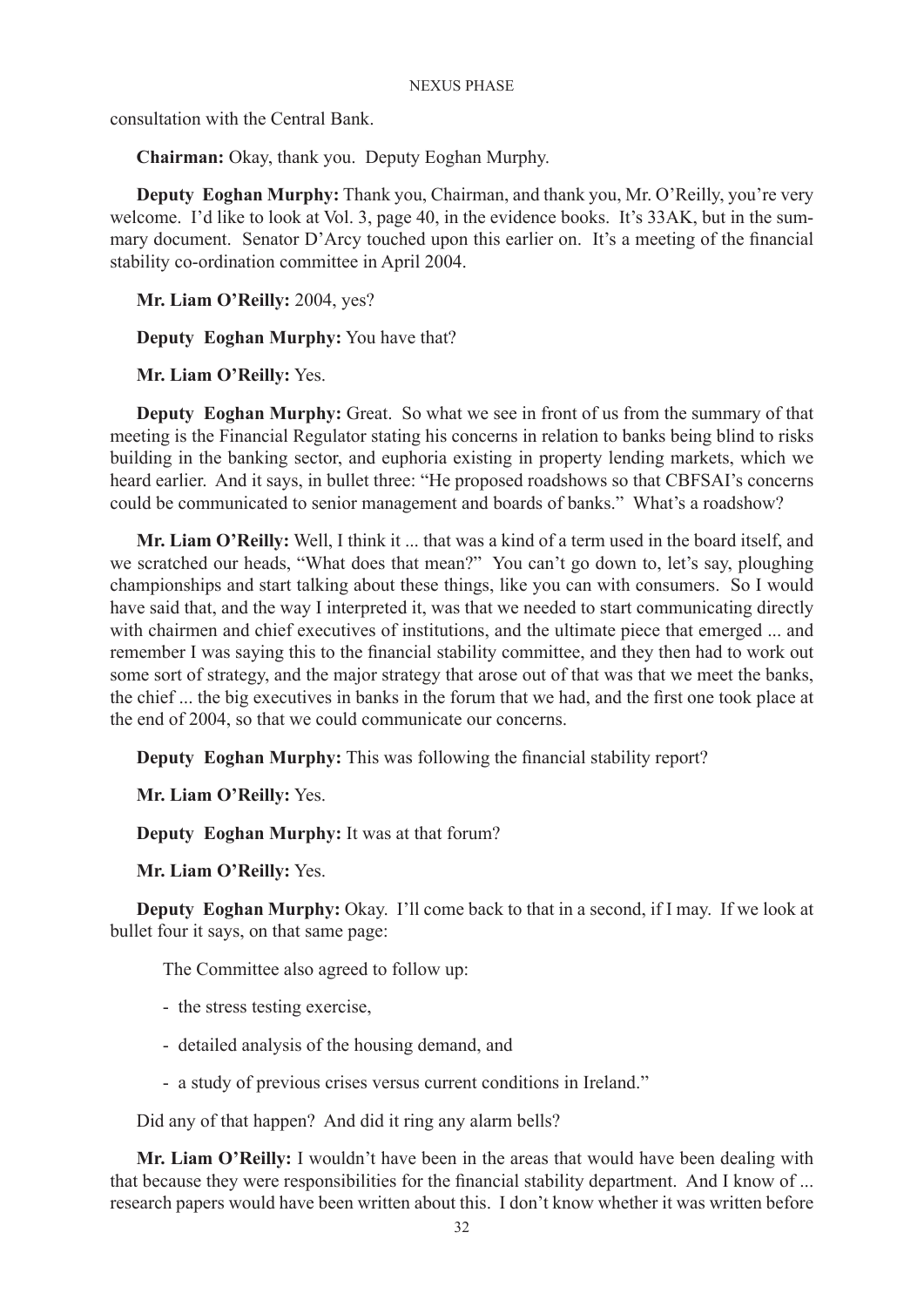or after this. There was one research paper that talked about us being ... what were the factors, which led to the question: were we in equilibrium prices? Were prices overpriced or not? And I know there was econometric work done in that area.

**Deputy Eoghan Murphy:** But given the serious concerns expressed-----

**Mr. Liam O'Reilly:** Yes.

**Deputy** Eoghan Murphy: -----at this co-ordination committee, stability co-ordination committee meeting-----

**Mr. Liam O'Reilly:** Yes.

**Deputy Eoghan Murphy:** -----and the committee agreed to follow up those three items-----

**Mr. Liam O'Reilly:** Yes. Well there was ... there were stress testing done later on that as well.

**Deputy Eoghan Murphy:** When did that stress testing, the follow-up stress testing occur? Was that the stress testing in 2006?

**Mr. Liam O'Reilly:** No, I think the ... I haven't got ... I think that they occurred much more frequently than that.

**Deputy Eoghan Murphy:** Okay. But what about then the detailed analysis of the housing demand and a study of previous crises versus current conditions in Ireland?

**Mr. Liam O'Reilly:** Well, I never eventually saw a paper on that, I'm afraid.

**Deputy Eoghan Murphy:** Okay, I mean, the reason I ask is because in the Regling and Watson report, on page 29, they spoke about the problem laying in plain vanilla property lending, and the quote that they have is: "...lending trends in the Irish banking sector – especially from 2003 onwards – feature a pace of expansion, and a rise in asset and funding risks, that should have rung alarm bells."

**Mr. Liam O'Reilly:** Yes.

**Deputy Eoghan Murphy:** This is the stability co-ordination committee-----

**Mr. Liam O'Reilly:** Yes.

**Deputy Eoghan Murphy:** -----concerned about systemic and stability risks, talking about doing the kind of research that perhaps could have rung those alarm bells, and you're not sure if it happened or not?

**Mr. Liam O'Reilly:** That's right. I'm afraid not. I can't remember at this stage. It's ten years, 13 years ago, and I can't ... and I looked through documents. As you know, there are a lot of documents to look through, so I didn't come across any and I can't remember it at this stage.

**Deputy Eoghan Murphy:** Okay, well then let's come forward to the end of 2004.

**Mr. Liam O'Reilly:** Yes.

**Deputy Eoghan Murphy:** And the financial stability report, and in the round table that you had. At that point in time were you able to have an input into the financial stability report, in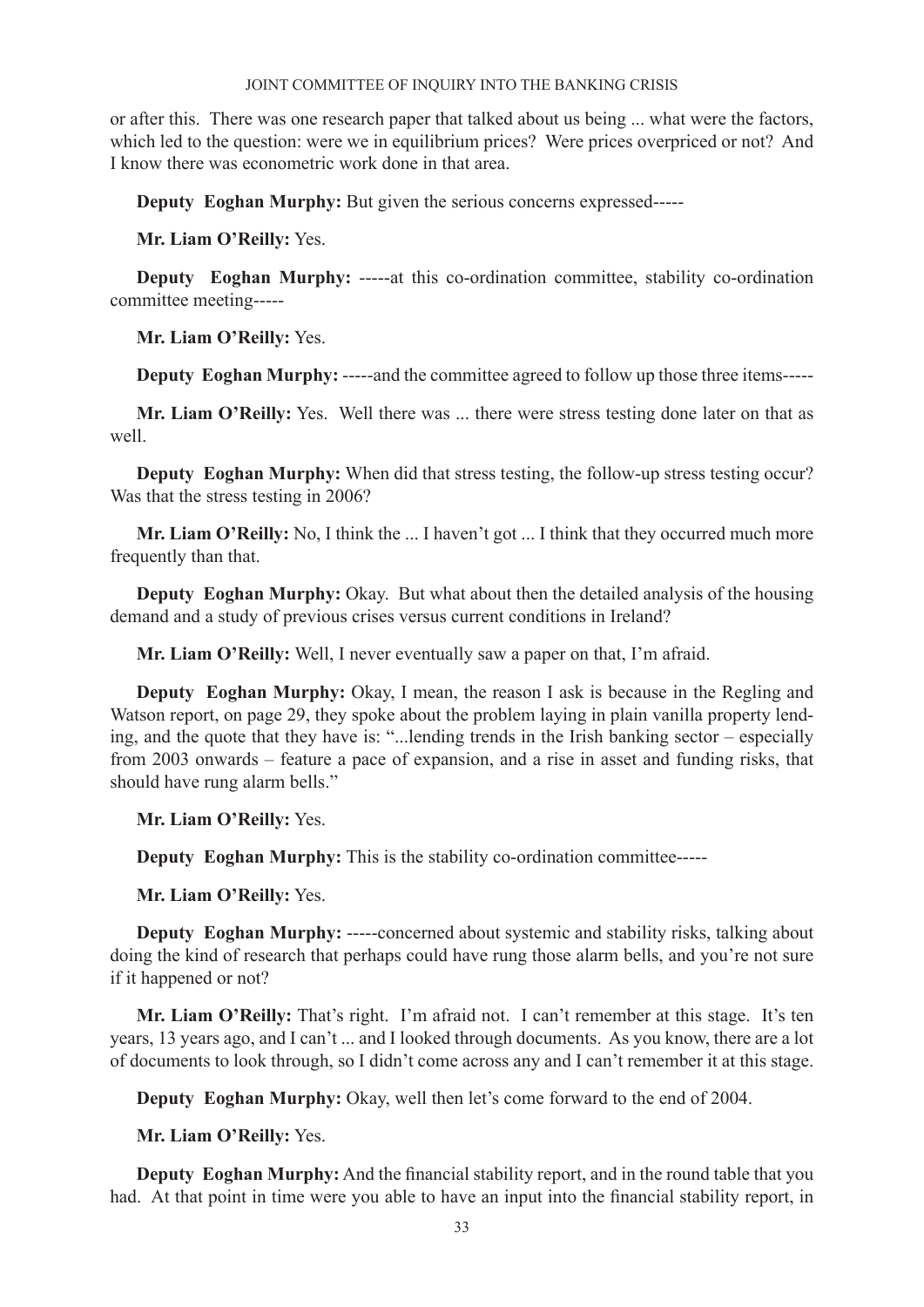co-operation with the Central Bank?

**Mr. Liam O'Reilly:** Yes.

**Deputy Eoghan Murphy:** Okay.

**Mr. Liam O'Reilly:** And I think that financial stability report did talk about the problem of personal indebtedness in the property sector. It talked about commercial lending problems. So it did go through-----

**Deputy Eoghan Murphy:** Your concerns made it into the financial stability report?

**Mr. Liam O'Reilly:** Yes.

**Deputy Eoghan Murphy:** Okay. And you met with the banks then to discuss these concerns.

**Mr. Liam O'Reilly:** Yes.

**Deputy Eoghan Murphy:** Did the banks ignore these concerns?

**Mr. Liam O'Reilly:** Well, I read the Honohan report and there seems to be a difference of opinion as to what happened at those meetings, and unless we weren't speaking the same language, I don't know, but I remember making a statement in the 2004 report that the economy was exposed if there were an external shock to the system. We didn't envisage any internal, sort of, turmoil but I do remember making a statement of that ... to that effect.

**Deputy Eoghan Murphy:** You sit down with the banks at the end of 2004, and it's clear in the financial stability report your concerns about the property lending that's happening in the banking system. And in that same year, and I'll take one bank that's come up in evidence, Bank of Ireland, they have changed their income multiples, they've changed their loan-to-value policies, they've introduced First Start mortgages, and they've introduced more flexibility for seasoned multi-property borrowers. So they've done that in 2004. And at the end of 2004, you're warning them about this problem building. And then in 2005, they turn around and introduce 100% mortgages in response to moves by key competitors, First Active, Ulster Bank and PTSB.

**Mr. Liam O'Reilly:** And-----

**Deputy Eoghan Murphy:** Did they ignore you?

**Mr. Liam O'Reilly:** And just to repeat what I said in my opening statement, I made a statement in July saying that if you're giving away 200 ... 100% mortgages, you shouldn't be giving them to people that can't afford them. And I said that the banks must make sure that the ... that the ... that there is an ability to pay, etc., etc. So we were concerned, we were ... continued to be concerned. I suppose the big problem all the time is: what instruments were we using to put a stop to this? And, even in 2007, there seemed to be an awful lot of soul searching as to what could be done. And moral suasion and capital ratios ... or capital requirements were the two things that were being mentioned and they had little effect.

**Deputy Eoghan Murphy:** But did the banks ignore that statement that you made in 2005?

**Mr. Liam O'Reilly:** Well, I think it goes back to the euphoria. We failed, I suppose, to convince the banks that there was an issue.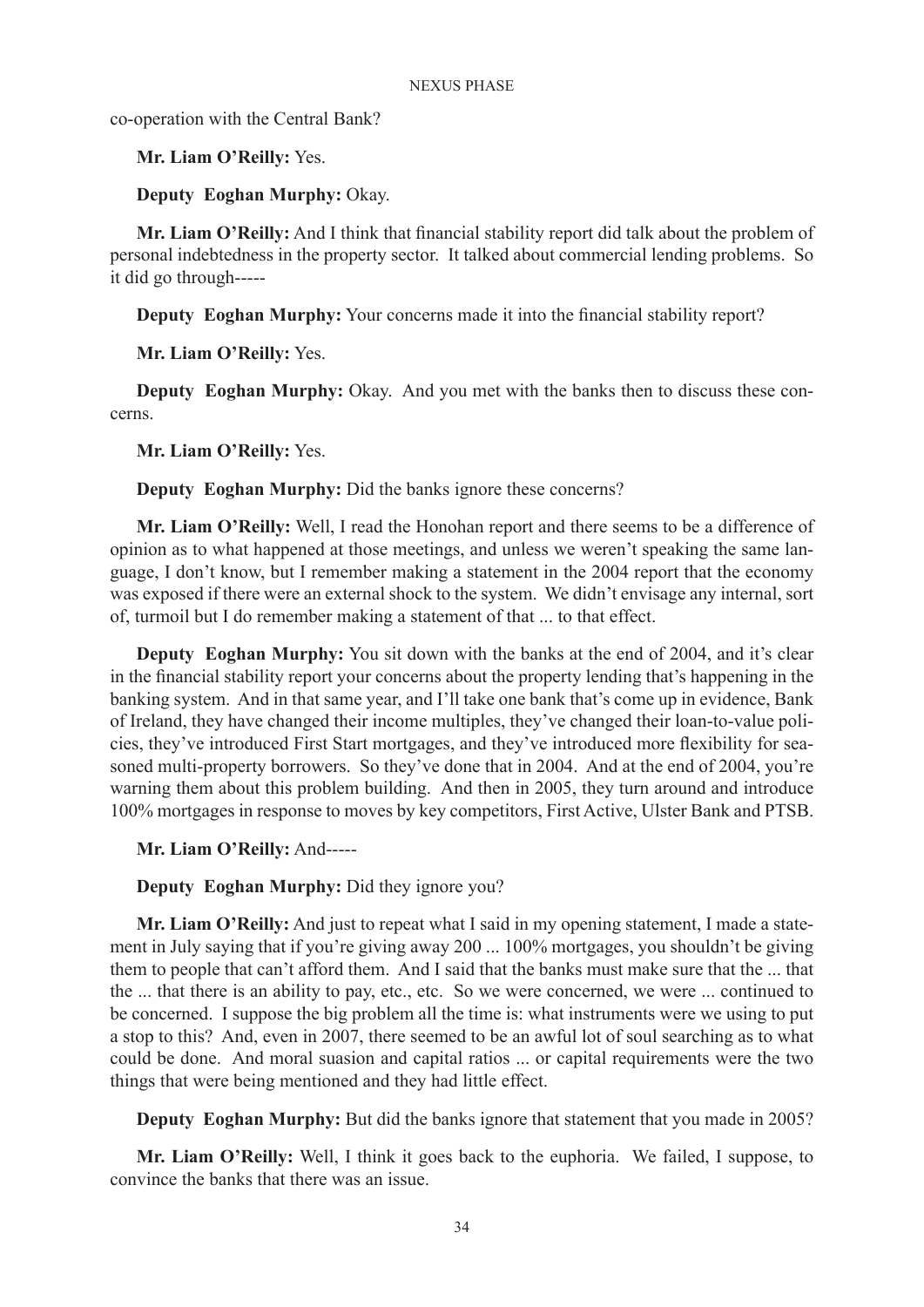# **Deputy Eoghan Murphy:** Failed to convince them?

**Mr. Liam O'Reilly:** Yes.

**Deputy Eoghan Murphy:** But could you not have done more than try to convince them? Could you not have actually-----

**Mr. Liam O'Reilly:** Well, that's-----

**Deputy Eoghan Murphy:** -----interceded, given the concerns, the systemic concerns you'd raised in 2004-----

**Mr. Liam O'Reilly:** Yes.

**Deputy Eoghan Murphy:** -----which you had raised with them again in the financial stability report-----

**Mr. Liam O'Reilly:** Yes.

**Deputy Eoghan Murphy:** -----in the forum. They then go and introduce this new product, which we'd never seen before.

**Mr. Liam O'Reilly:** Yes.

**Deputy Eoghan Murphy:** And you're worried about it. You make a statement, it fails to convince them.

**Mr. Liam O'Reilly:** Yes, yes.

**Deputy Eoghan Murphy:** What then?

**Mr. Liam O'Reilly:** But just ... just to be clear, the whole idea of new products, etc., was a consumer issue and the consumer people felt that there was a need for making sure that if there was innovative products, they should be made available to people, but they also said that there needed to be an affordability, and not alone that but there was a code which said that you will be sanctioned if you mis-sell a product.

**Deputy Eoghan Murphy:** Taking all that-----

**Mr. Liam O'Reilly:** Yes.

**Deputy Eoghan Murphy:** -----and taking that the consumer regulation-----

**Mr. Liam O'Reilly:** Yes.

**Deputy Eoghan Murphy:** -----of course, is underneath the Financial Regulator, if we go back to 2003, in July, you wrote to Bank of Ireland after doing an examination into their mortgage lending policies and you said "The examination raises questions about the maintenance of lending standards in your institution, and about your ongoing monitoring, management, and control of risk in relation to residential mortgage credit." So what gave you any confidence in Bank of Ireland to responsibly administer this new product of 100% mortgage lending in 2005?

**Mr. Liam O'Reilly:** Just ... just 2003? What date is that?

**Deputy Eoghan Murphy:** That was July 2003. It was a letter to Bank of Ireland.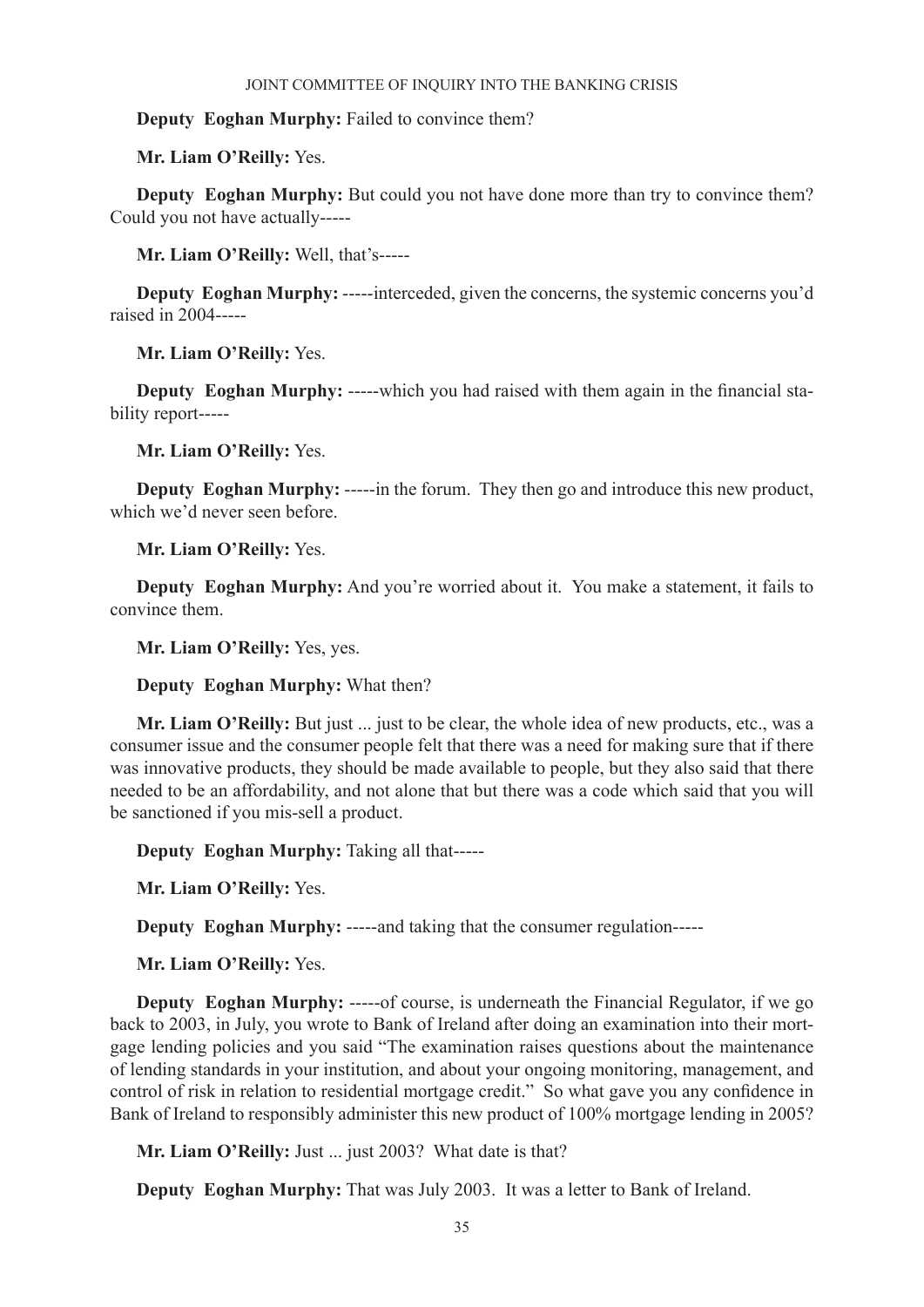**Mr. Liam O'Reilly:** Yes. And another letter issued, I think, in ... on 24 December 2000 and ... sorry, 2003 or 2005?

# **Deputy Eoghan Murphy:** 2003.

**Mr. Liam O'Reilly:** 2003. And we got a reply from the Bank of Ireland in February 2004 saying that they were complying with all policies. And we entered into some discussions with them about that and eventually the management letter from PwC came in saying that they were quite happy with all their lending policies. So we were still cynical. We were still trying to convince banks. There is still a question, and I agree with you: what instrument should we have been using? Eventually the instrument that was used was to increase the capital requirements in relation to the 100% loan-to-mortgage and to commercial lending. That would be 2006.

**Chairman:** It'll have to be supplementary now.

**Deputy Eoghan Murphy:** Yes. Thank you, Chair. But just coming back then to 2004.

**Mr. Liam O'Reilly:** Yes.

**Deputy Eoghan Murphy:** And in the 2004 financial stability report-----

**Mr. Liam O'Reilly:** Yes.

**Deputy Eoghan Murphy:** -----you also raised concerns about commercial property lending: "The persistent increase in the rate of lending to some parts of the commercial property sector is a concern." At that very moment in time, Bank of Ireland had set up a dedicated property unit responsible for managing relationships with a total group exposure in excess of  $\epsilon$ 30 million, to write higher risk-higher return property transactions.

**Mr. Liam O'Reilly:** Yes.

**Deputy Eoghan Murphy:** Did you raise this with Bank of Ireland in the round table in 2004?

**Mr. Liam O'Reilly:** I didn't raise that particular issue-------

**Deputy Eoghan Murphy:** Were you aware-----

**Mr. Liam O'Reilly:** -----I raised the general issue. I ... at this stage, and at this distance in memory, I don't know whether I was aware of it or not.

**Deputy Eoghan Murphy:** Okay. But were you aware that at the same time as you were warning about these risks, banks were making moves in relation to commercial property lending that were going in the opposite direction of what you were warning against?

**Mr. Liam O'Reilly:** I wouldn't have been aware of particular issues. All I can say at this stage, and at this distance in time ... that I was cynical about whether they were applying the policies that they said they were applying. And, from that point of view, moral suasion seems to have been the only action that we took. We should have done more, in hindsight.

**Chairman:** Okay. Thank you very much Mr. O'Reilly. I just want to deal with a couple of matters there and one is in relation to loan-deposit ratios. The targets now are in and around 120% and lower. Why was this not a target during the 2002 - 2008 period, when it reached as high as 176% in Bank of Ireland and you think the level of loan-deposit ratios in the various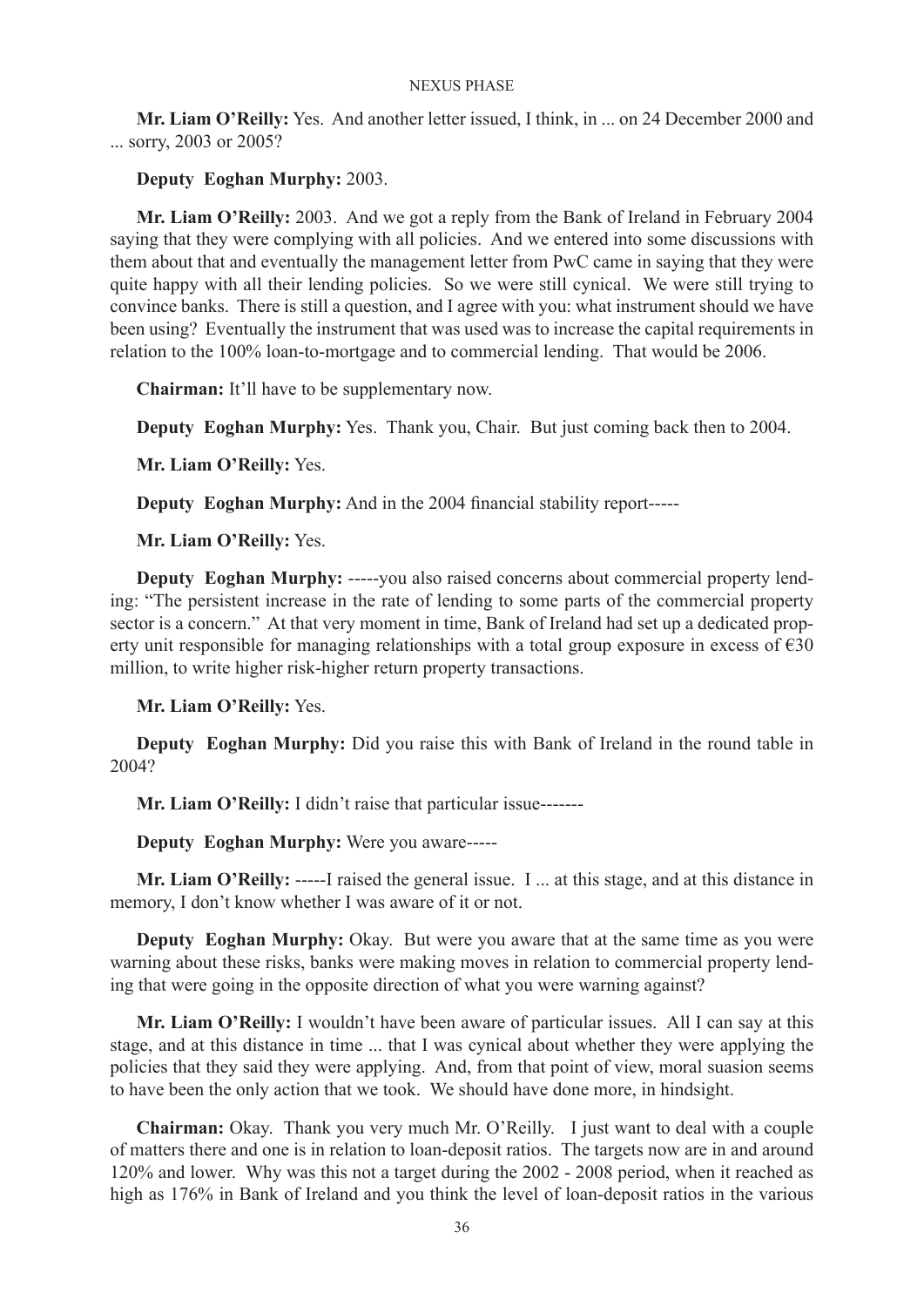institutions was appropriate during your tenure?

**Mr. Liam O'Reilly:** I suppose we were ... we were worried about it all the time and the question all the time was: in a market economy can you actually start putting in quantitative limits into ... into institutions? And, in hindsight, it was a mistake that we didn't go further.

**Chairman:** Okay. Thank you. And can I also ask you with regard to the increased reliance on wholesale funding from 2003 onwards to finance growth in the various known portfolios was significant, were you aware of the issues and did you regard this as a fundamental risk?

**Mr. Liam O'Reilly:** I did. And I seem to remember around that time there were measures being taken by the ... by the regulator and, I think, they came into fruition eventually to have a whole new regime of liquidity management, which seemed to hold the banks in, well, good stead during that period. The problem, I suppose, was that again the market paradigm seemed to be working whereby if you could get cheap credit, you should use that cheap credit. The question of exposures, I suppose, was far from the mind because in some sense there didn't seem to be a consciousness at all that credit markets could freeze up and all of a sudden you're in trouble, and I think that that was a problem.

**Chairman:** Okay. And on the liquidity issue, Mr. O'Reilly, what was the IFSRA's role in analysing and overseeing the liquidity and solvency risk of the banks?

**Mr. Liam O'Reilly:** There was a set of rules that were set out and they were being monitored regularly and, as far as I know - because I wasn't there at the time, during the ... the crisis period and pre-crisis period, - there was a constant monitoring of where people were in terms of liquidity, how much liquidity had left, what ... what sort of risks were about. And the system, I seem to remember Dermot Gleeson saying that it was one of the most conservative in Europe at the time in terms of liquidity provision.

**Chairman:** Deputy Kieran O'Donnell.

**Deputy Kieran O'Donnell:** Thanks Chairman. Welcome, Mr. O'Reilly. For the purpose of an internal review, I'm going to document Vol. 3, page 40, which is effectively, it's a section 33AK document but it's ... it's in the aspect, really, of the internal view of the first crisis simulation exercise in 2005 that in a crisis scenario there is a limit in the type of information that can be provided by a principles-based regulator. Can you comment on this and how was this reflected in the next exercise?

**Mr. Liam O'Reilly:** Well, that was my last exercise, so I can't say what happened in the next one. But the idea behind it was that a principles-based regulator, with the level of staff that they had, wouldn't be able to cope with the demands that there would be around at the time of a crisis. And as a result of that there was a need to make sure that there were contingency plans in place to either get experts in, like, for instance, Merrill Lynch, or PwC, to make sure that we had people on stand-by, to be able to sit in banks who might be in trouble, and be there at the time of the crisis. And I think that that was the fundamental idea behind saying that you need more in the time of crisis in terms of staff.

**Deputy Kieran O'Donnell:** You would have been on the board of Merrill Lynch when they were appointed as advisers to the Irish Government.

**Mr. Liam O'Reilly:** Not the branch that ... it was completely different unit. From the US, I think, they came in. It ... there was a separation there.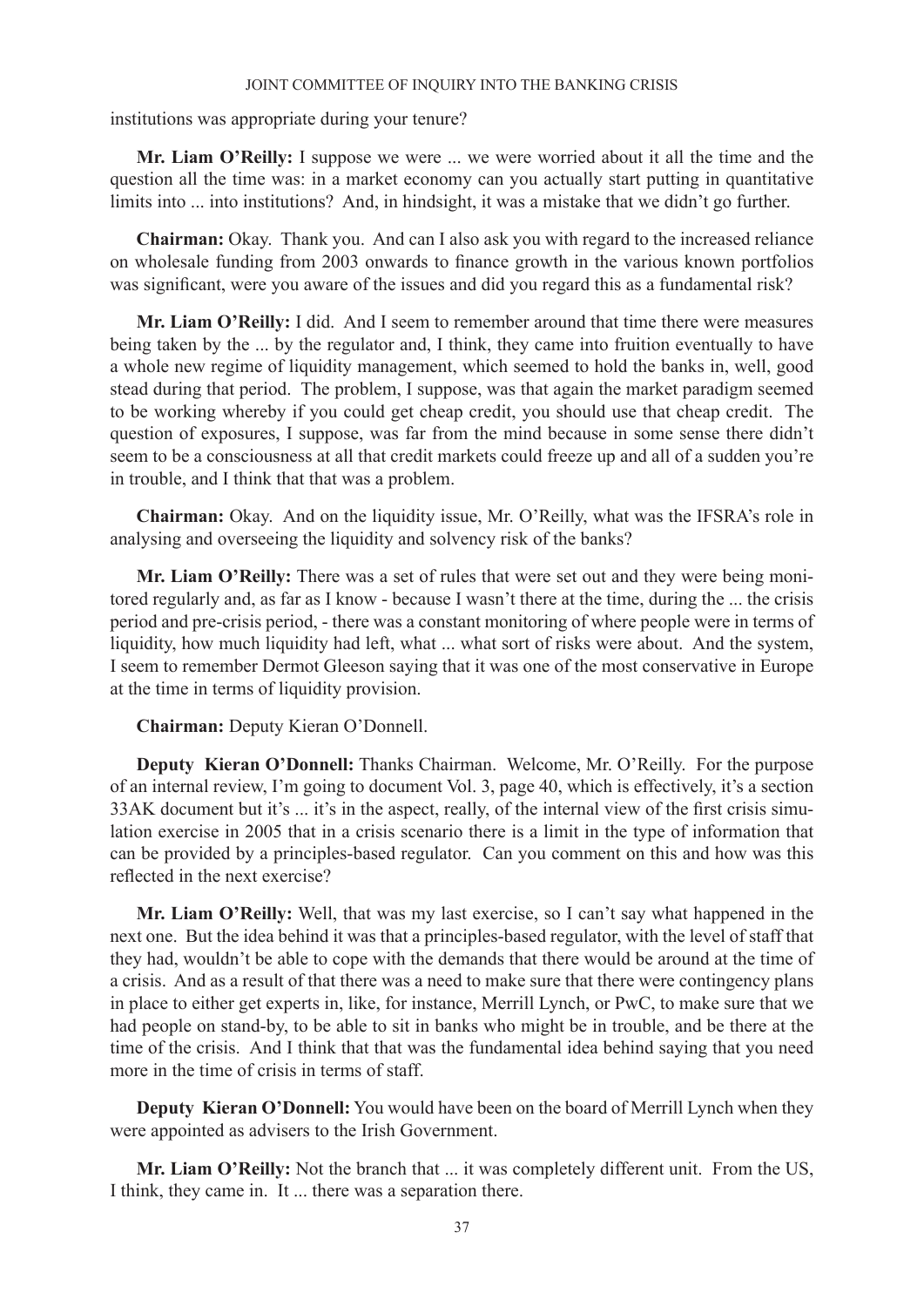# **Deputy Kieran O'Donnell:** What unit were you a member of the board?

**Mr. Liam O'Reilly:** I was a member of the board of Merrill Lynch Ireland. As far as I know, the specialist team came from abroad.

**Deputy Kieran O'Donnell:** And how did you come to be appointed to the board of Merrill Lynch in Ireland?

**Mr. Liam O'Reilly:** I was asked to become a member of the board of Merrill Lynch in 2007. As I've said in my CV, I took a year of purdah. I didn't need to. It wasn't in the rules. I decided to and I will continue to be subject to the 33AK. And I thought, just with my experience, I might be helpful on the board.

**Deputy Kieran O'Donnell:** Was that a paid position?

**Mr. Liam O'Reilly:** Yes.

**Deputy Kieran O'Donnell:** And how did you come to be on the board of Permanent TSB?

**Mr. Liam O'Reilly:** In September 2008, again, I was approached-----

**Deputy Kieran O'Donnell:** Before or after the crisis broke?

**Mr. Liam O'Reilly:** In the middle of the crisis. I can tell you that I ... I was not keeping up with ... with information as to what was happening, and I landed into this crisis, and you can imagine, I said "What am I getting myself into?", but beforehand I thought it could be a help, and afterwards I felt I had a responsibility to continue in the role.

**Deputy Kieran O'Donnell:** Was that a paid position?

**Mr. Liam O'Reilly:** It was, yes.

**Deputy Kieran O'Donnell:** And did you feel that you ... there would be a conflict of interest in any way by going on the board of Permanent TSB, a bank that you had regulating ... had been the regulator of a short time previously?

**Mr. Liam O'Reilly:** It wouldn't have been a short time previously. It would have been four years.

**Deputy Kieran O'Donnell:** Well it was ... well you were a regulator up to January 2006.

**Mr. Liam O'Reilly:** Six, two years

**Deputy Kieran O'Donnell:** So it would have been-----

**Mr. Liam O'Reilly:** Two years. But I was very careful as to what institutions I got involved in and I made sure that any institution I ever got involved in there were no issues around the time that I was a regulator. And, you know, there were very few issues in that case.

**Deputy Kieran O'Donnell:** For what purpose were you brought on the board of Permanent TSB?

**Mr. Liam O'Reilly:** They felt that I would be useful from a point of view of my experience about corporate governance and about the whole regulatory compliance area that I might have been of some help to them in that area.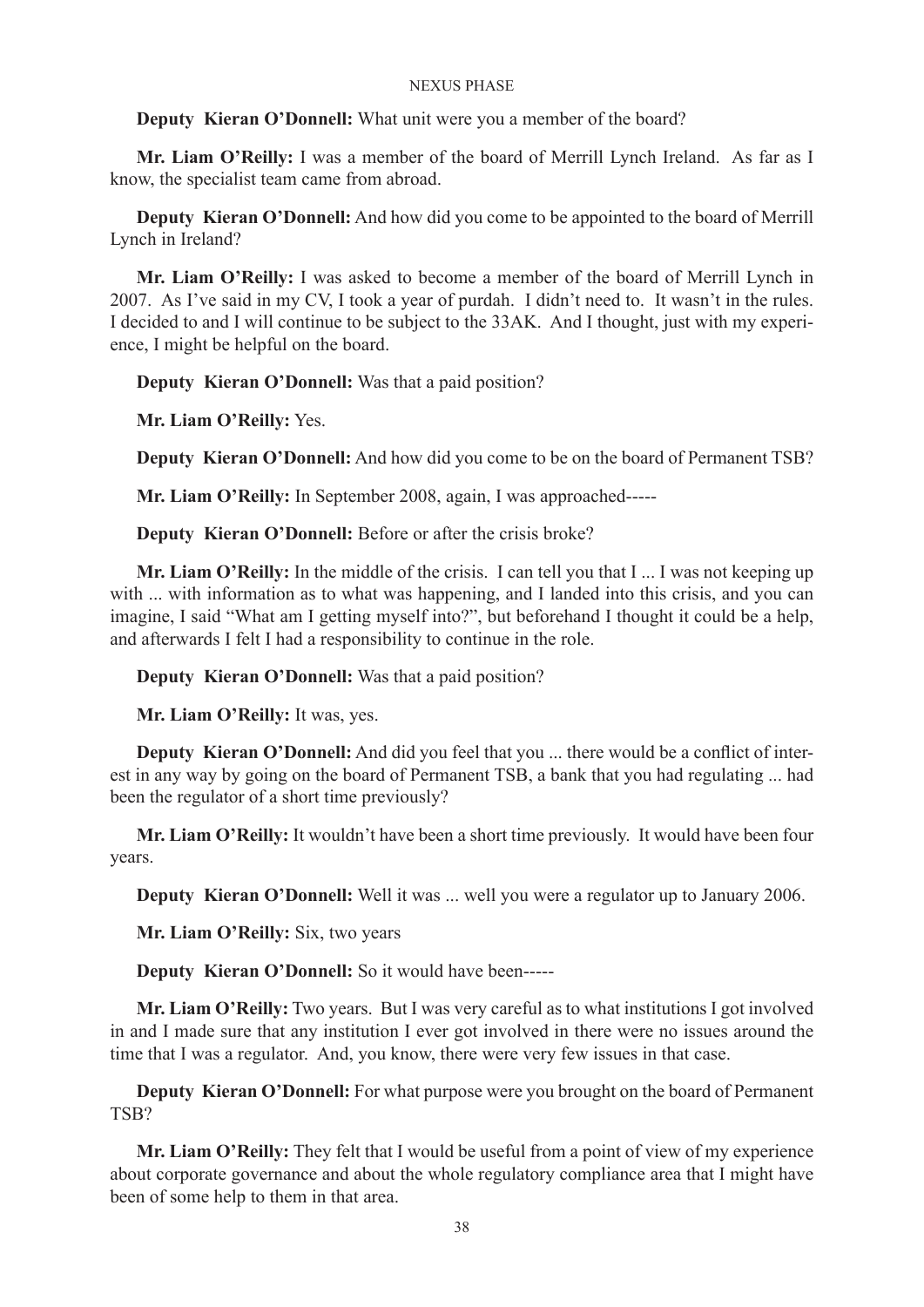**Deputy Kieran O'Donnell:** Did you want ... did you interact with the Financial Regulator on behalf of the board-----

**Mr. Liam O'Reilly:** Never.

**Deputy Kieran O'Donnell:** ------at any stage when you were on the board?

**Mr. Liam O'Reilly:** Never, no.

**Deputy Kieran O'Donnell:** How would you describe your relationship with the banking institutions? In hindsight, were there any aspects of these relations that you consider inappropriate?

**Mr. Liam O'Reilly:** I always acted with integrity with ... with the banking institutions, dealt with them with integrity and professionally.

**Deputy Kieran O'Donnell:** Chairman, can I refer FRG Vol. 1, page 102 in that context, and specifically the second last paragraph, and it says "Indeed, the Financial Regulator's record[s] of the meetings is incomplete". It was about meetings with the banks. How often in your time from 2002 to 2006 would you have met with the CEO of banks?

**Chairman:** What's the page number there, please, Deputy?

**Deputy Kieran O'Donnell:** Page 102.

**Chairman:** Thank you, wonderful.

Mr. Liam O'Reilly: I'd say rarely: five or six times.

**Deputy Kieran O'Donnell:** In that period?

**Mr. Liam O'Reilly:** Yes.

**Deputy Kieran O'Donnell:** And would you have met them on your own?

**Mr. Liam O'Reilly:** I ... I would have met them, I think, with the chairman when we would be having ... one of the times might have been at the time of the warning banks about their ... their positions.

**Deputy Kieran O'Donnell:** Which banks did you meet? When would you have met them?

Mr. Liam O'Reilly: It's a long time ago at this stage but I think ... I seem to remember a minutes that we met ... we met the Irish Life & Permanent people and we also met, following the AIB problems of 2004, we met to have a review of what lessons we both could learn from that issue. They're two ... but they were always business meetings-----

**Deputy Kieran O'Donnell:** Would you have met ... did you meet with any of the other banks? Bank of Ireland? Anglo?

**Mr. Liam O'Reilly:** I was invited to speak to the Anglo board-----

**Deputy Kieran O'Donnell:** Whence?

**Mr. Liam O'Reilly:** That would have been in 2000 and ... I think 2005.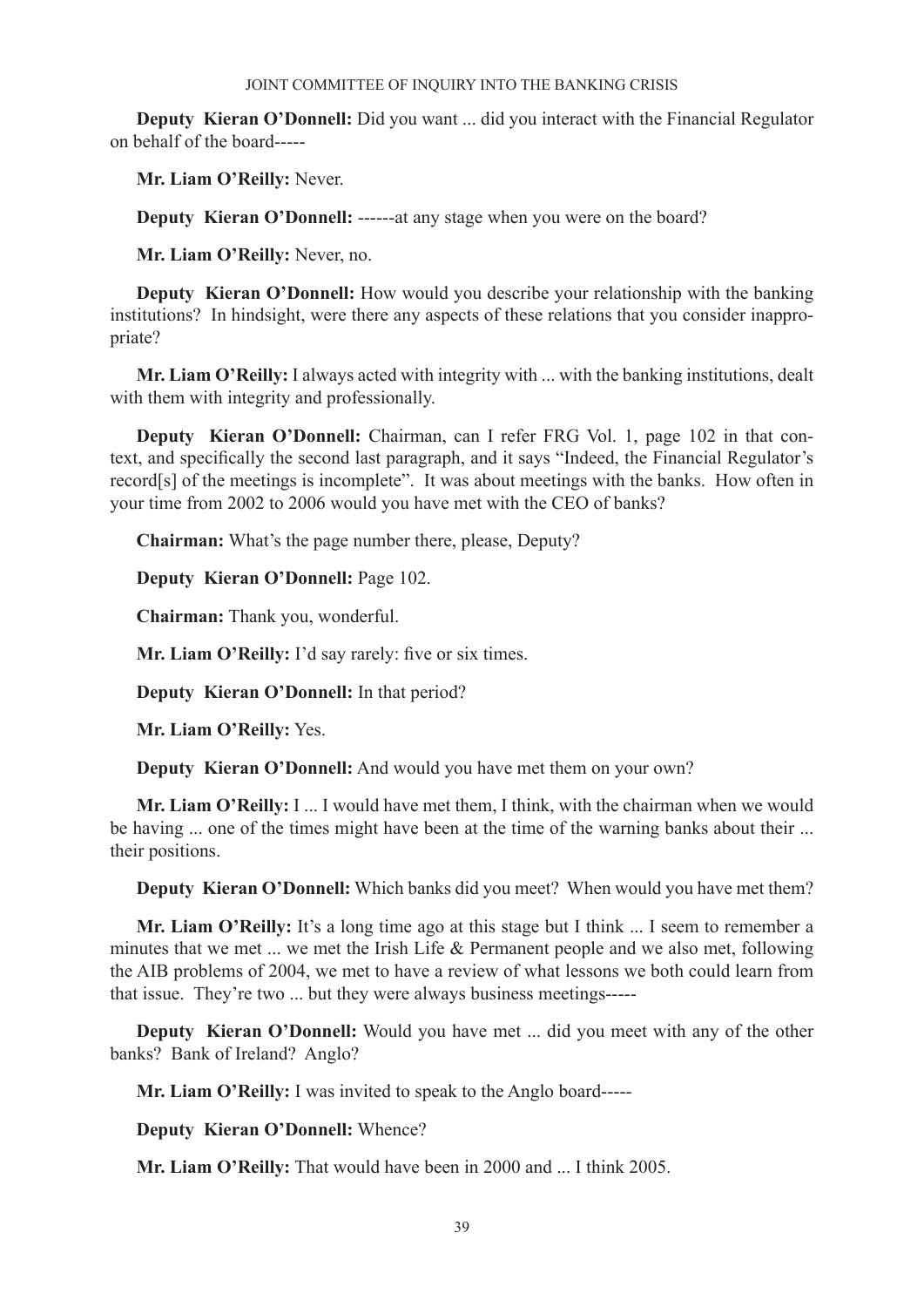# **Deputy Kieran O'Donnell:** In what context?

**Mr. Liam O'Reilly:** The board were, in some sense or other, trying to get behind what the chairman is saying about his relationship with the regulator and what the regulator's take on it was.

**Deputy Kieran O'Donnell:** So it was a ... it was a bonding exercise?

**Mr. Liam O'Reilly:** It wasn't a bonding exercise. It was an interrogation exercise.

**Deputy Kieran O'Donnell:** Okay. Can I just go to, Chairman, page 71, Vol.1, FRG? And you were speaking at a ... at a ... you were the guest speaker at a financial Dublin conference ... page 71. I just want to quote you said "Finally, let me assure you [this was in 6 April 2005] ... let me assure you that we, as [a] Regulator, will not introduce or impose unnecessary regulatory burdens that will effect the continued competitiveness of our financial industry and minimise the impact of such burdens coming from Europe." And, I suppose, the question I want to ask: do you still stand over that statement and furthermore-----

**Chairman:** When was that made, Deputy, there?

**Deputy Kieran O'Donnell:** That was made on the ... that was made, Chairman. I'm conscious of time.

**Chairman:** Yes, sure.

**Mr. Liam O'Reilly:** 2007?

**Deputy Kieran O'Donnell:** No, 6 April 2005.

**Mr. Liam O'Reilly:** 2005.

**Deputy Kieran O'Donnell:** Okay.

**Mr. Liam O'Reilly:** Sorry, where on that page? Page 71, you're saying?

**Deputy Kieran O'Donnell:** Page 71, last paragraph. "Finally, let me assure you that we-

----

**Mr. Liam O'Reilly:** Well, it says here "As we look back on 2007 ...", is it?

**Deputy Kieran O'Donnell:** No, no.

**Mr. Liam O'Reilly:** Am I missing a page?

**Deputy Kieran O'Donnell:** It's delivered on 6 April 2005. Vol.1, FRG, a conference you spoke at "The Future of Financial-----

**Mr. Liam O'Reilly:** Vol. 1, page?

**Deputy Kieran O'Donnell:** Vol. 1, FRG.

**Mr. Liam O'Reilly:** What's FRG?

**Deputy Kieran O'Donnell:** Page 71.

**Mr. Liam O'Reilly:** I'm looking at page 71 here.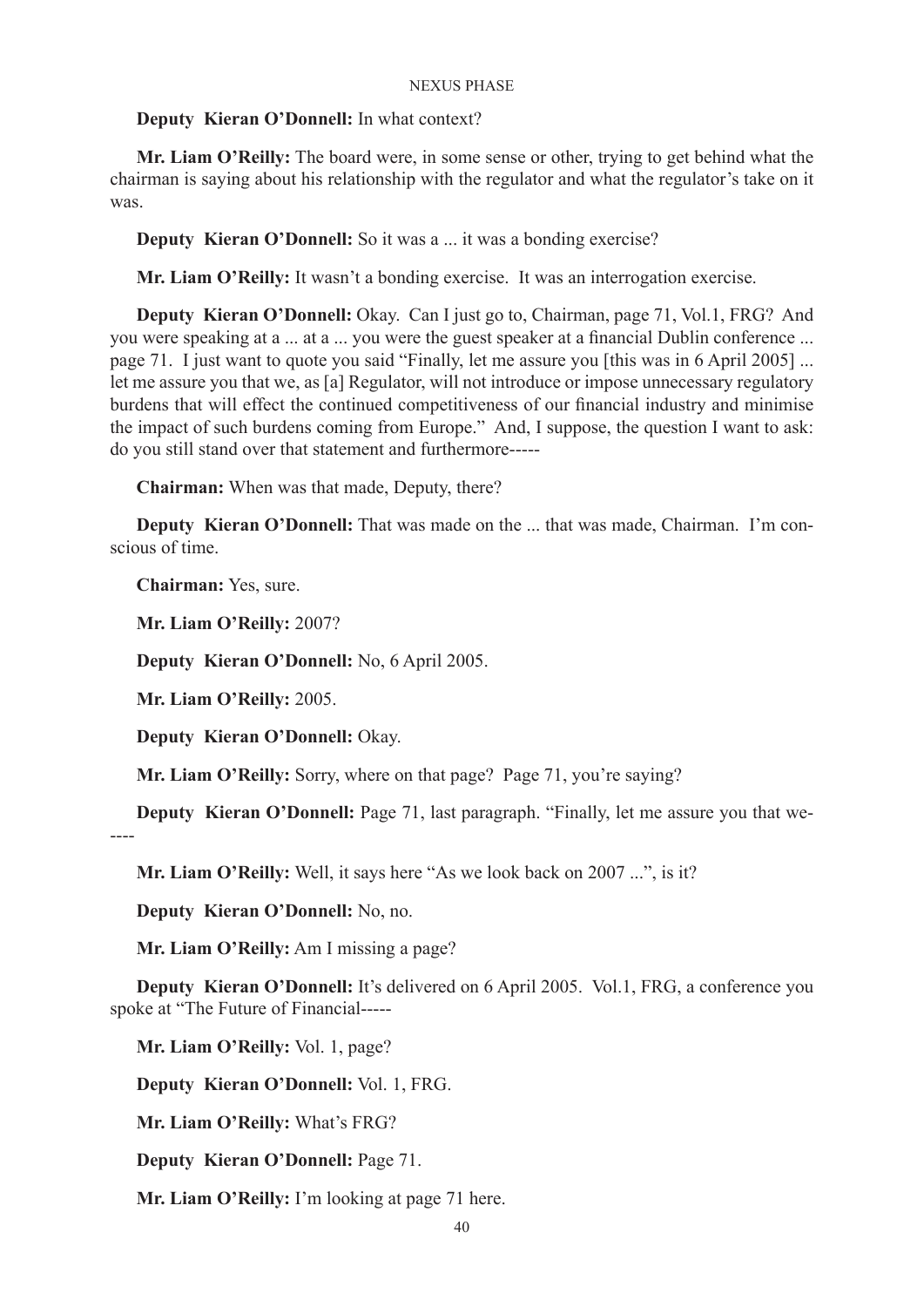**Chairman:** It's on the screen in front of you there but I'll just stop the clock for a second there just to give you time. The speech or statement refers to the "Finance Dublin Conference - 6 April 2005", heading of the presentation is "The Future of Financial Regulation: Principles or Rules - Issues for the Irish Financial Services Sector [addressed] ... address by Liam O'Reilly, Chief Executive, Financial Regulator."

**Mr. Liam O'Reilly:** Okay. I can answer that question. We had a mandate, under a Government policy, to follow what was called best financial regulatory practice or something. I forget the name of the document but it was a policy document about good regulation and one of them was you cut ... over-regulation was not a thing we should be doing. And it was in that context ... and it would have been generally in the context of what would be principles-based regulation. Now, would I ... would I do that now? Should I have done it? Certainly, in hindsight, we need to be more intrusive and I think over-regulation is a rule for the future.

**Deputy Kieran O'Donnell:** Chairman, can I go to page 60 of that same document?

# **Chairman:** Sure.

**Deputy Kieran O'Donnell:** And it's dealing with principles-based regulation and the fact ... I suppose, what I really want in the context ... you received an internal memo in August 2005 where ... effectively during your tenure, where there was ... you could have had a very modest increase in the capital requirements for new high loan-to-value mortgages. Now, this wasn't implemented until 1 May 2006. So the question I'm asking is two questions: under principlebased regulation, what was to stop you - with your officers - going into the banks, looking at the process by which loans were granted? Not the process ... so ... to look at the type of securities they had and so forth. And furthermore, why didn't you implement this particular proposal during your tenure because it took nearly eight or nine months before it happened?

# **Mr. Liam O'Reilly:** Six months.

**Deputy Kieran O'Donnell:** Six months. Well, August to ... it happened after you left and it said that the ... that ... why wasn't it put through? And, looking back now, based on the type of regulation that was in place with the Financial Regulator, were the banks regulating themselves?

**Mr. Liam O'Reilly:** Just to say on that particular item, I think I mentioned it earlier in my testimony, what happened was, I saw the issue as a macro-prudential issue. I discussed it with the director general of the Central Bank and, after the discussion, the general conclusion was that at that stage house prices were stabilising, interest rates were set to rise and the fiscal incentives that were in ... and which were actually inflating house prices, were all being reduced. So, it just was a timing issue. If you're asking me now, should we have done it earlier - yes. But, as the Honohan report says, the actual measure was modest in its effect. It really did have no effect on what happened afterwards, it didn't control the situation.

**Chairman:** Final supplementary there, Deputy.

**Deputy Kieran O'Donnell:** And, in hindsight, with the fact that the principles-based regulation we've had, were the banks, in essence, regulating themselves?

**Mr. Liam O'Reilly:** Well, as I said, there were plenty of controls within the system. The major control was ... if you were saying "Were the management of bank controlling the situation?", I would say no because what we said was that the non-executive directors had a direct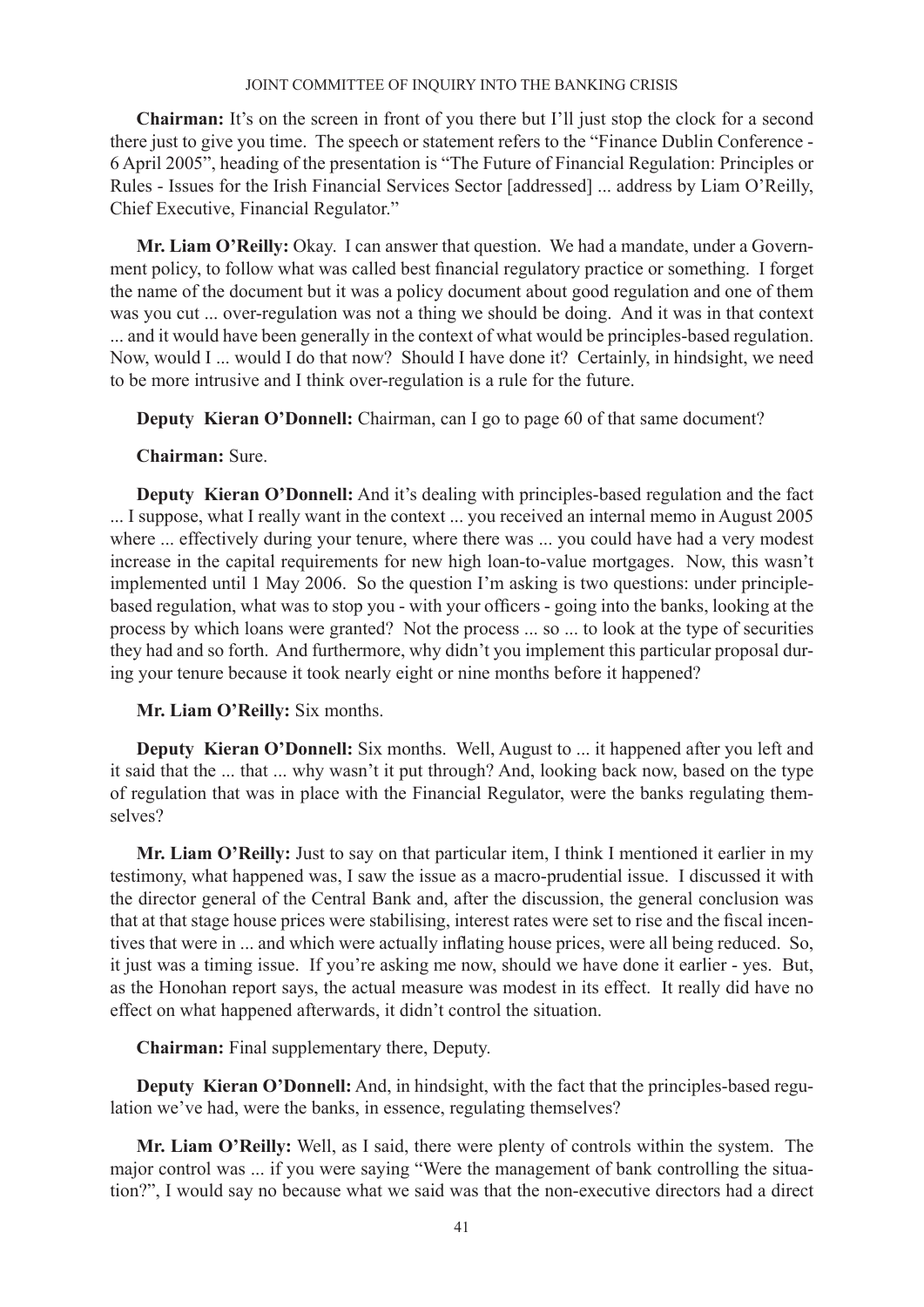line to the internal auditors, we had a direct line to the non-executive audit committee and we ... and ... the internal auditors had a direct reporting line. So, what ... that was a kind of a control in place. It wasn't enough because, at the end of the day, it looks like non-executive directors, to a certain extent, were being led by management too much. There was a need for much more intrusive regulation.

**Deputy Kieran O'Donnell:** And, I suppose, in hindsight, could it be said that the type of regulation ... the principles-based regulation you had in place, was naive?

**Mr. Liam O'Reilly:** And a failure.

**Chairman:** Okay, thank you very much. Deputy ... sorry, Senator Susan O'Keeffe. Senator, you've ten minutes.

**Senator Susan O'Keeffe:** Thank you, Chair. Mr. O'Reilly, what was the nature of the discussion at board level - of the Financial Regulator and the Central Bank - in relation to internal contrarians in both the Financial Regulator and the Central Bank?

**Mr. Liam O'Reilly:** Internal contrariness-----

**Senator Susan O'Keeffe:** Contrarians.

**Mr. Liam O'Reilly:** Contrarians, sorry.

**Senator Susan O'Keeffe:** I beg your pardon.

**Mr. Liam O'Reilly:** Well, first of all, about contrariness, there was some tension about the supply of technology and the supply of people. And the Central Bank were ... and that was the biggest bone of contention. But there were some contrarians and we did have very robust discussions and we came to a consensus in the end. But the contrarians were listened to and ... reflected, to a large extent, I would have thought, in the financial stability reports. The problem, I suppose, was that the consensus was balancing risks, etc., that things were going to lead a soft landing whereas maybe certain contrarians were saying "Well, you know, you may say that but this could end in disaster". But, certainly, the contrarians would not have been a majority or anywhere near a majority on the board.

**Senator Susan O'Keeffe:** Mr. O'Connell gave evidence yesterday that he had at one point been asked by somebody senior to him to ring Frances Ruane in the ESRI to remove the reference to the fragility of the banks. I know that this wasn't during your time but not only ... that seems to me to be beyond, if you like, the Central Bank, that was asking another institution to change. How or ... was that ever ... did that occur in your time? Did you ever ask anyone to make such an intervention, either within or without your own office?

**Mr. Liam O'Reilly:** Never, never. And, just to say on that front, that would have been a Central Bank line in the sense that the line would have been economists writing a report and economists talking to economists. They were all on the Central Bank side. I ... I ... having said all that, I can't believe that it happened in that way but if the man says that, the man says that.

**Senator Susan O'Keeffe:** Can you describe the channel of communication between you and the Department of Finance while you were the CEO of the Financial Regulator? And how did you deal with emerging material issues before the domestic standing group was established, which, of course, occurred after your tenure?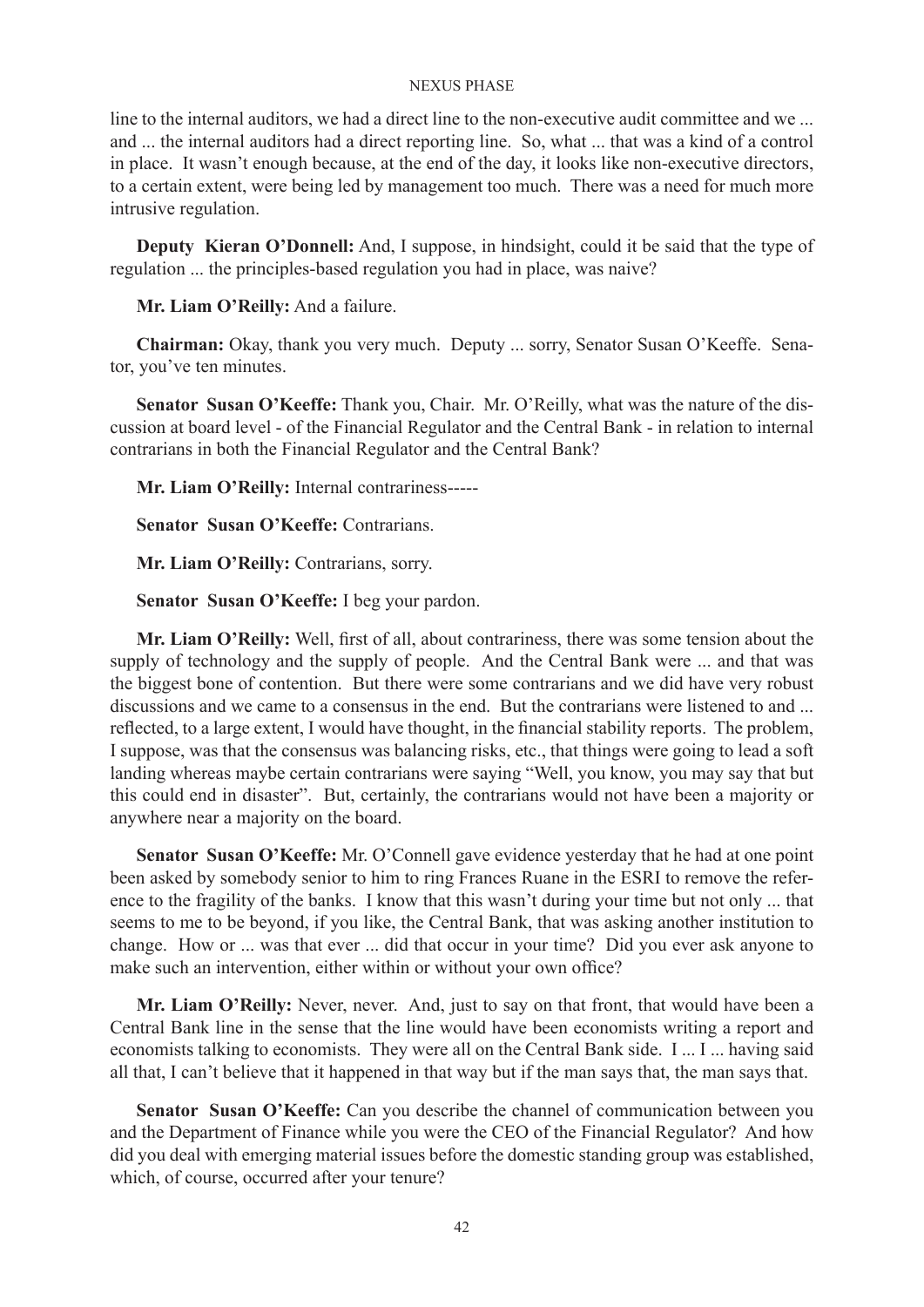**Mr. Liam O'Reilly:** There were very few ... the only early meetings I had with the Central Bank about ... about prices was the consciousness within the group. And this would have been in the early 2000s. It wouldn't have been during the Financial Regulator. It was that the Central Bank could not lend to an insolvent institution. So, therefore, if there was to be a saving of an insolvent institution, the Government had to be involved. So, I certainly felt at that stage "We need to get the Department of Finance involved in this process as quickly as possible." That ... that's the only one now in terms of crisis. Otherwise, we would have been talking about progress in legislation. For instance, there was an issue once about the building societies Act and this thing about, you know, demutualisation of building societies and there was an anxiety to see that that progressed. The administrative sanctions legislation, we would have been up there trying to get it passed as quickly as possible. And even in the case of the 2003 Bill, I remember being involved with the Department of Finance just talking about it. So general business issues to do with the progress of legislation, I think, more than anything else. Of course, as well as that, when our budgets started to go to the Department of Finance, we would have had an interaction with them then. But just to emphasise on that side, there was never an issue about, you know, cutting budgets or anything like that. It was more about how are we going to fund this? Should we get it off from the industry first or should we divide it between public or private funding? But these were the type of issues that we would have been talking about.

**Senator Susan O'Keeffe:** In relation to your own office in 2003-2004, the budget that you had for your ... to run your office was  $639$  million. Is that correct?

**Mr. Liam O'Reilly:** Yes.

**Senator Susan O'Keeffe:** And how much of that budget was given ... was paid by the financial institutions themselves?

**Mr. Liam O'Reilly:** I can't remember at this stage but I think it might have been half.

**Senator Susan O'Keeffe:** Okay. How did it arise that the financial institutions themselves were funding their own regulator?

**Mr. Liam O'Reilly:** I think there was a general view at the time that they should pay for it, but it certainly was a matter of payment and not a matter of "We won't pay the budget if you don't go easy on us". It wasn't that sort of relationship. It was going to be a legislative requirement that they pay the money.

**Senator Susan O'Keeffe:** Who paid the rest of the budget?

**Mr. Liam O'Reilly:** I think it was financed by Government or maybe the Central Bank funds but one is the same as the other.

**Senator Susan O'Keeffe:** Did you do anything during your time to increase the amount of money or decrease the amount of money paid by the financial institutions for the running of your office?

**Mr. Liam O'Reilly:** No, no. I was there for, I think, two years of the budget funding. I don't know whether I was there for a third year but even if I was, it went ... we had a finance department that dealt with the Department of Finance and there was an interaction between them and the Department of Finance. I don't ever remember issues arising of a policy nature other than that one about, you know, proportions.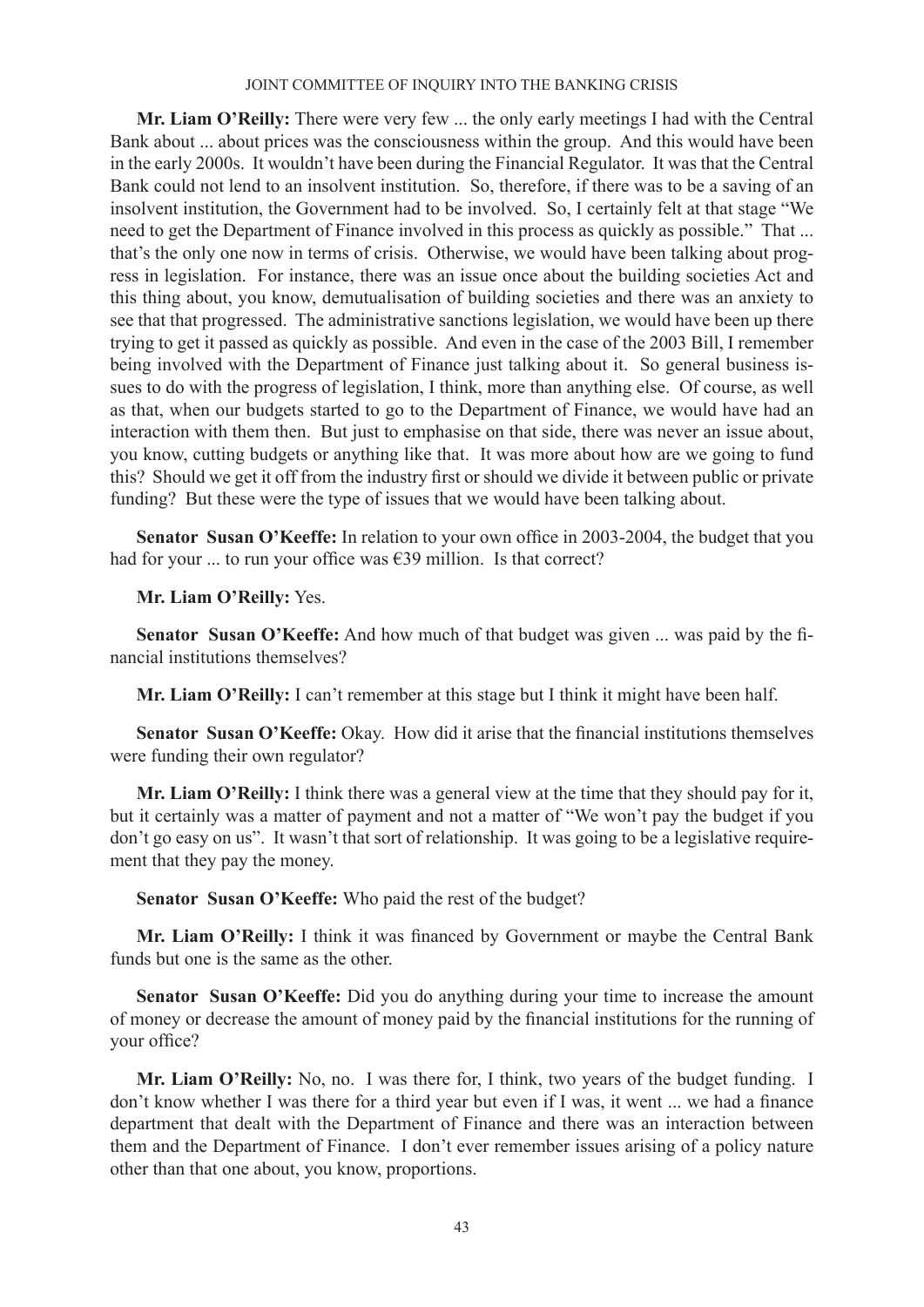**Senator Susan O'Keeffe:** You were at the Central Bank during the Ansbacher period, the National Irish, the Tony Taylor business. You were yourself when you were a director at Merrill Lynch you had ... there was a serious fine levied. So you would know about banks and financial institutions, if you like, getting into trouble, doing things wrong, breaking the rules. How then, with that level of knowledge, could ... could you have faith in the so-called principlebased system when you know and you knew every day that banks were breaching all kinds of regulations? I'm sure the Financial Regulator's office is stuffed with, you know, letters and correspondences about banks breaching regulations. How could you, in all conscience, allow that to be the system it was run by?

**Mr. Liam O'Reilly:** But ... but I think-----

**Chairman:** Just make the question how is it doing it. We'll-----

**Mr. Liam O'Reilly:** Yes-----

**Chairman:** Okay.

**Senator Susan O'Keeffe:** How could you ... how could you stand over that-----

**Mr. Liam O'Reilly:** Yes, yes, I understood the question. I think that's why I say that the major dependence we had was with the internal audit departments and the audit departments and the external auditor for checking out what banks were doing. We weren't necessarily trusting everything that the banks' management were doing.

**Senator Susan O'Keeffe:** With all due respect in your own statement you say "The policy laid a heavy responsibility on the boards and senior management of banks''. You knew that; that's what the policy was about.

**Mr. Liam O'Reilly:** I did. But I think I go on to say that the major dependence was between the internal auditor and the non-executive board.

**Senator Susan O'Keeffe:** But you had clear evidence of breaches on a constant basis. Your whole life had, you know, as a man in that position-----

**Chairman:** Senator, you are getting very leading here. Will you just ask a question, please?

**Senator Susan O'Keeffe:** Okay, okay, I'm sorry. You had seen, had you not, in your job, lots of breaches by various banks? How then would you have faith that banks could be in that position to ... to be responsible?

**Mr. Liam O'Reilly:** Well, let's just take them one at a time. You mentioned the NIB-----

**Senator Susan O'Keeffe:** Well, no, I wasn't looking to go into detail. Because, with due respect, I'll be stopped. And I don't actually want to. It's about the ethos, I think, I'm talking about.

**Mr. Liam O'Reilly:** Okay. Just to say, in terms of ethos, what I found generally, when there was ... when there was a problem. it wasn't a problem ... there were some culture problems, no doubt about that. And, for instance, in the case of, let's say, the Ruznak affair and the overcharging affair, there was an examination of conscience again and there was a new corporate governance structure put in place. But generally, we found in institutions there was a very strong willingness to comply. The compliance problems didn't occur generally as a re-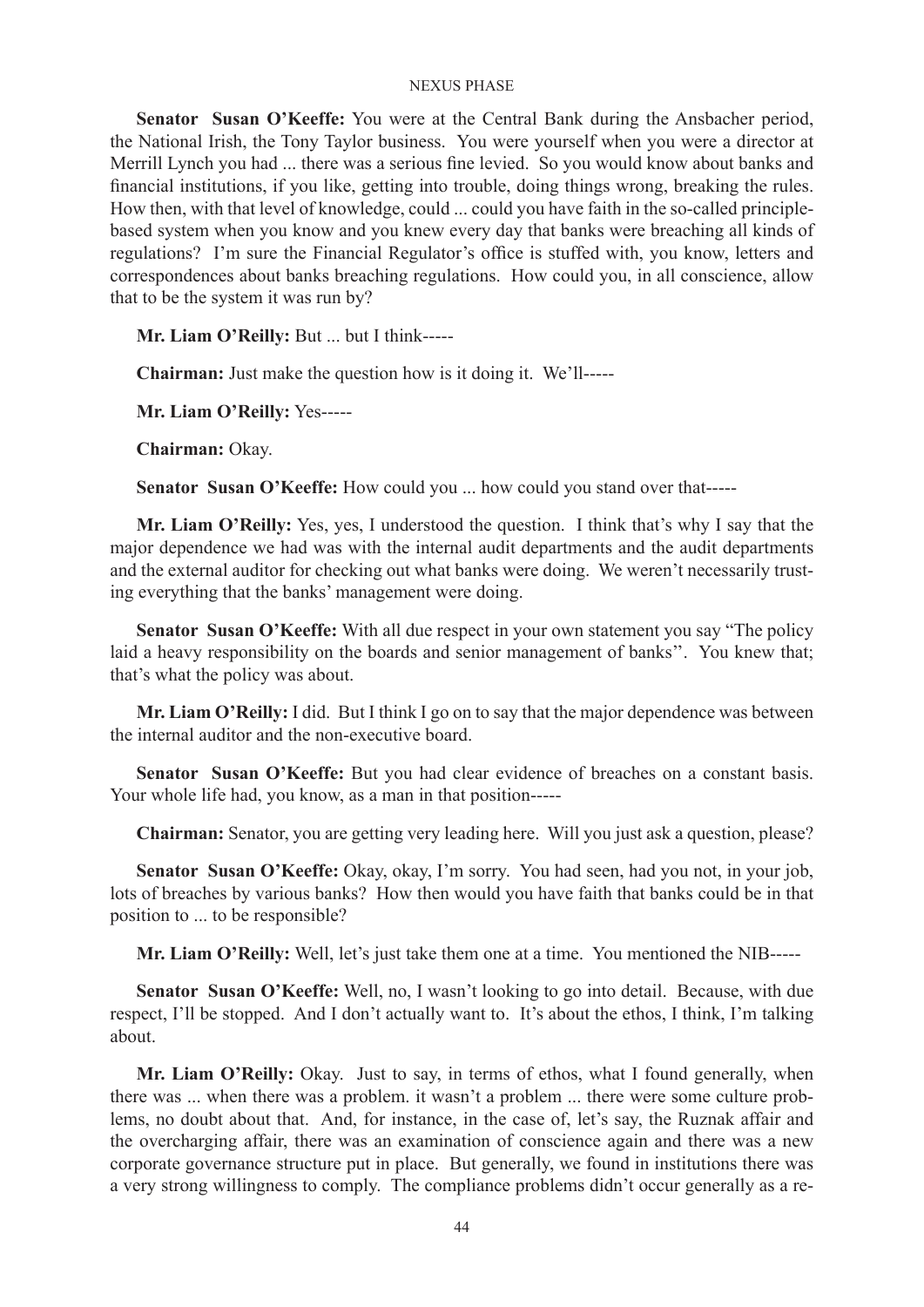sult of misbehaviour by senior executives. There were always problems within banks because someone did something wrong, either because it was a mistake or in the case of ... well, in the case of the tax issue, I think that that was a big issue and I remember saying at the time that if someone was to have found to have evaded tax, they were not to be made a fit and proper person for banking.

**Senator Susan O'Keeffe:** Okay, so just finally-----

**Chairman:** Final supplementary now quickly.

**Senator Susan O'Keeffe:** So there was no ... would you say then that there was no pushback ever from financial institutions if they were asked about ... I mean we have heard evidence of push-backs so-----

**Mr. Liam O'Reilly:** Sorry, maybe I should say-----

**Senator Susan O'Keeffe:** Yes, I think-----

**Mr. Liam O'Reilly:** ------there were actual times when we said that a certain person cannot be a director of this board or we have said that person has to be removed from that board.

**Senator Susan O'Keeffe:** I'm talking about the push-backs from the banks themselves, though, in relation to your you know, interventions or your observations or your asking for change-----

**Chairman:** The question is made, Senator. Mr. O'Reilly, then I'm moving on.

**Mr. Liam O'Reilly:** I suppose, you know, just to answer the question. Banks are very proud of their own risk management systems and they don't like to be criticised. And when we find fault, they sometimes push back. And we push back. Now, I think that ... that's ... that was the principles-based approach. I think that the system now is "I don't care what you say, do it."

**Chairman:** Thank you. I just want to deal with the financial stability reports there just for a moment with you, Mr. O'Reilly, and in respect of the preparation of them and the manner in which internal and external contrarian economist views were considered. Were the concerns around supervision that grew over the period given adequate consideration and if not, why not?

**Mr. Liam O'Reilly:** Sorry, say that again?

**Chairman:** In respect of the preparation for the financial stability reports-----

**Mr. Liam O'Reilly:** Yes-----

**Chairman:** -----and the manner in which internal and external contrarian economist views were considered, were the concerns around supervision that grew over the period given adequate consideration and if not, why not?

**Mr. Liam O'Reilly:** I would have been communicating with the Central Bank and Financial Services Authority board about issues that were arising throughout all the period with problems we had with certain institutions. I would be doing the same in the financial stability committees. They were all taken on board. The bottom line in all cases was, from our point of view, were these institutions solvent and were they ... and what was their loan loss capacity and were they having losses ... loan losses? And I would say as well as that, I would have been heartened by the FSAP report about our system, I would have been heartened about the IMF assessment.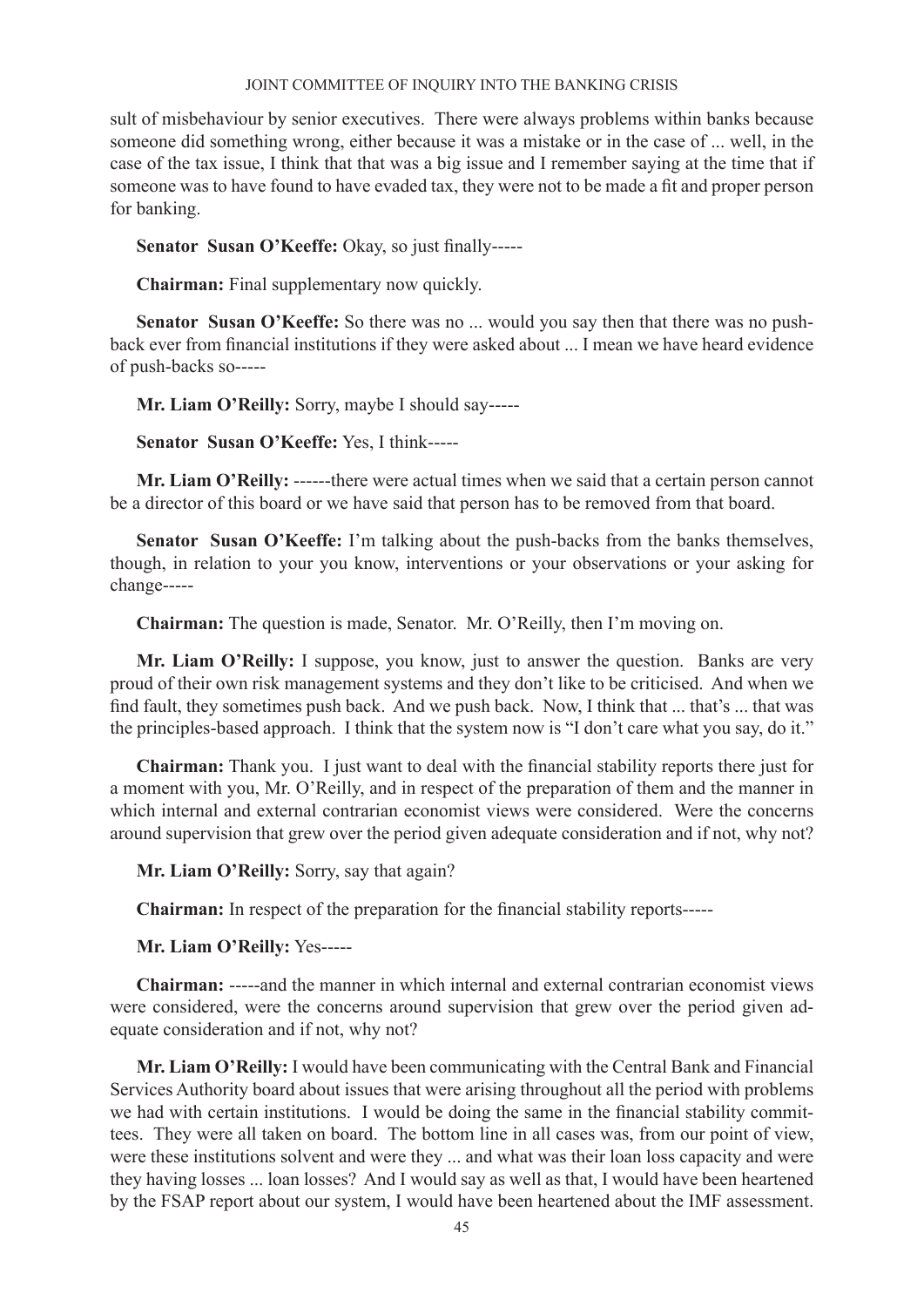Now, they were wrong but, as a result of those, they may have swayed the issues that we might have had with financial stability ... sorry, financial supervision problems.

**Chairman:** And, as part of that assessment, how was the shock absorption capacity of the banks assessed?

**Mr. Liam O'Reilly:** The shock absorption of the banks was assessed - and this, I suppose, is another weakness that I didn't mention ... the shock absorption of the banks was assessed by stress testing the institutions. But we see now that there were weaknesses in the stress tests, number one, but much more important I think, there was ... the stresses that were being put on the banks in the stress tests were not stringent enough.

**Chairman:** Okay, thank you. Deputy John Paul Phelan.

**Deputy John Paul Phelan:** Thank you, Chairman. Mr. O'Reilly, you're welcome.

**Chairman:** Phone.

**Deputy John Paul Phelan:** It's not mine.

**Chairman:** It's in proximity to you.

**Deputy John Paul Phelan:** A couple of brief questions. And to start ... to continue on from where Senator O'Keeffe asked about directors, can you outline for the inquiry the system that existed within the regulator during your time for reviewing the skill sets required for both executive and non-executive directors of banks that you were regulating at that time?

**Mr. Liam O'Reilly:** There was an IQ - in other words, a form - that had to be filled in and they had to make statements about various issues, their qualifications, etc. As well as that, had they got a criminal record, whatever. These were all filled in. Then they were interviewed and it was in that process it was decided whether a person was a fit and proper person to become a director. And those criteria were being updated. There was a major weakness in the system and that was: what about follow-up reviews? And I'm afraid ... and I think it's there now today, but once you became a director you know, how do you ... it's a bit like when you get in to a job, it's much easier to remove a person before they come in than when you have them in there.

**Deputy John Paul Phelan:** Well, some jobs are a bit different than that. You said also earlier, in answer to one of the previous questioners, that you felt that - and I don't want to misquote you - but I think you said non-executive directors were being led by executive directors. What did you mean by that?

**Mr. Liam O'Reilly:** Well, sorry ... when a board gets together there's a certain amount of loyalty between the board members and the question is to what extent can you have ... and I think most non-executive directors had it, a sense of detachment and a sense of independence from the institution.

**Deputy John Paul Phelan:** Okay but did you have specific examples?

**Mr. Liam O'Reilly:** No, that's just a feeling I have about the thing.

**Deputy John Paul Phelan:** Okay. I want to refer now to core document Vol. 1, at page 45, I think, the annual report-----

**Mr. Liam O'Reilly:** Sorry, what core document?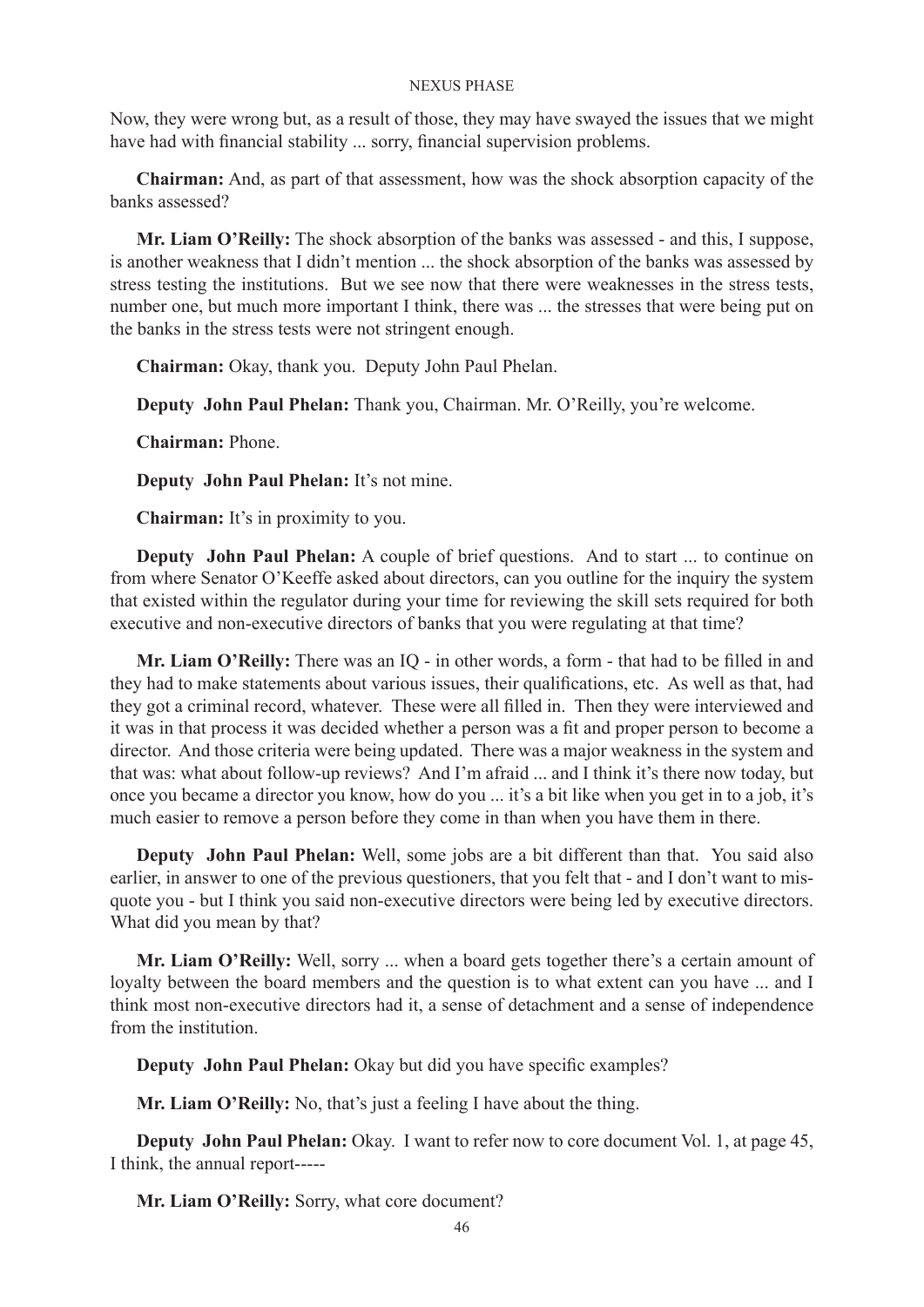# **Deputy John Paul Phelan:** Vol. 1-----

**Mr. Liam O'Reilly:** Vol. 1.

**Deputy John Paul Phelan:** -----page 45. Yes, it's the annual report from 2003. It's a reference in the middle of that middle paragraph about aggregate private sector credit:

... aggregate private sector credit increased strongly last year - the increase ... being almost 16 per cent - and the rate of increase has accelerated into 2004. There is clearly a limit to the extent that borrowers can sustain rates of credit growth that are substantially above nominal increases. [And it further goes on to state that] In the light of this, the Irish Financial Services Regulatory Authority will continue to liaise closely with the banking sector to ensure that [the] adequate [...] that adequate account is taken of lending risks.

Can you outline for the inquiry what form that liaison took place?

**Mr. Liam O'Reilly:** That, again, is 2003.

**Deputy John Paul Phelan:** It's on ... the annual report of 2003.

**Mr. Liam O'Reilly:** Yes. I would say that the major ways in which we would have been doing that was that ... in testing mortgage lending criteria. And when an inspection would be done of a bank, looking at the loan book, making sure that they were following best lending standards which we had introduced - like affordability - stress testing it for-----

**Deputy John Paul Phelan:** My time is limited and I don't want to cut you short but I get what you're saying. But that ... would you characterise that as a warning or a flag, at least, that there was a bit of an issue with private sector credit in 2003?

**Mr. Liam O'Reilly:** Yes and remember this is a published document meant to be communicated to individual banks and banks should have been reading these, along with the bilateral discussions we would have been having with them about these issues.

**Deputy John Paul Phelan:** Well in ... Mr. O'Reilly, in the three subsequent years private sector credit increased by over 30%. Can you explain for the inquiry how, when the organisation that you were chief executive of - in an annual report - had made this ... raised this concern in 2003, that not only does it appear no action was taken to remedy the situation but that the ... the situation got worse to the tune of over 30% in the subsequent three years?

**Mr. Liam O'Reilly:** Well, just ... this is just a matter of information. This is the Central Bank annual report?

# **Deputy John Paul Phelan:** Yes.

**Mr. Liam O'Reilly:** But, be that as it may, the following year - well, certainly on my departure in 2005 ... when there seemed to be an increase in interest rates, financial incentives were being discontinued in the building sector and house prices were stabilising and we were getting these comforting statements from the IMF, these all, I'm afraid, led us astray in terms of our sense of danger.

**Deputy John Paul Phelan:** You made ... in the very first set of questions Senator Barrett asked, you made a statement which I think many people watching would find extraordinary and I'd ask you maybe to clarify it if you could. You stated that "during my term of office we were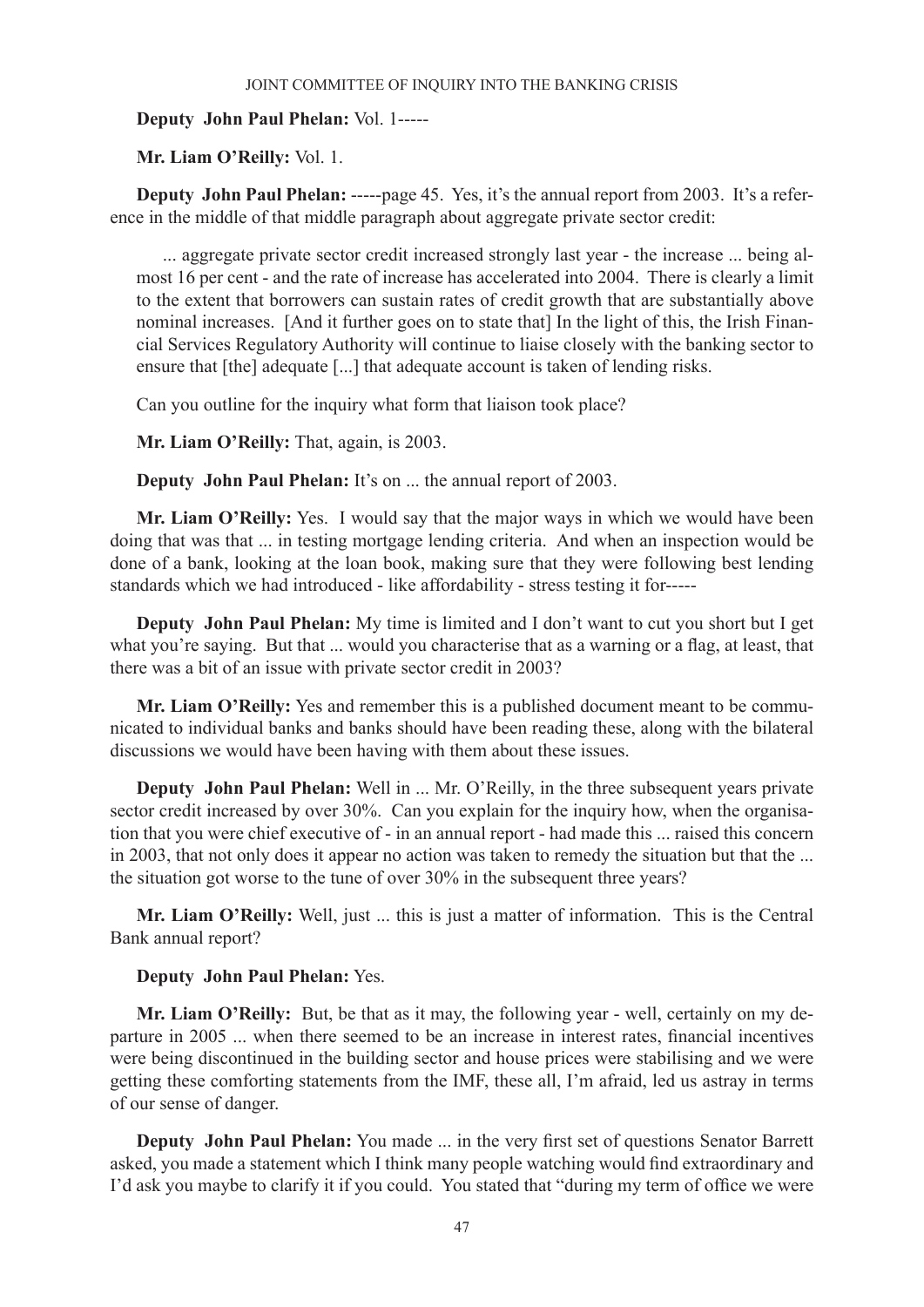searching around for a method to dampen credit." Now, I think people would have expected that the chief executive of the regulator would have found, within a three-year period, a method of dampening credit.

**Mr. Liam O'Reilly:** Well, first of all, it is the role of the Central Bank to dampen aggregate credit, not the regulator.

**Deputy John Paul Phelan:** You ... but you were a member of the joint board-----

**Mr. Liam O'Reilly:** I was a member of the authority and ... and I agree with that. And what I'm really saying is, that we were in a new paradigm. All of a sudden interest rates disappeared. The Larosière report, which came out in 2009, actually states that entering in to the language of regulation is "macro-prudential" regulation and-----

**Deputy John Paul Phelan:** I have only two and a half minutes left and I want to keep it short-----

**Mr. Liam O'Reilly:** No, but I just wanted to say it isn't something that was hard ... sorry, this was a hard question: what do you do?

**Deputy John Paul Phelan:** I understand ... I understand that and I accept that but I'm just saying ... and I understand that interest rates ... that facility was lost. But there are other methods you know, loan-to-value ratios-----

**Mr. Liam O'Reilly:** And the two methods-----

**Deputy John Paul Phelan:** -----and income multiples and other methods that could have been used that just weren't used, despite the fact that in 2003 this was flagged in the annual report of the Central Bank as an issue.

**Mr. Liam O'Reilly:** Yes. Yes.

**Deputy John Paul Phelan:** Why did it not happen? And, outside of yourself, why did no action come from this?

**Mr. Liam O'Reilly:** Well, as I said, and, you know, I'm looking at it back, and I've been thinking and thinking about it ... why did it not happen? And I think there was great faith in moral suasion and ... it's not enough.

**Deputy John Paul Phelan:** Do you have anything to say to people who borrowed in those years who are now struggling. Like, there's a lot of people, potentially even watching here now-----

**Mr. Liam O'Reilly:** I've already said in my statement that ... that I deeply regret not recognising the exposures that existed on the credit side.

**Deputy John Paul Phelan:** Can I just, finally then ... and Deputy O'Donnell touched on it, when, a year and a half to two years after you left your role, you became a member of the board of Merrill Lynch-----

# **Mr. Liam O'Reilly:** Yes.

**Deputy John Paul Phelan:** -----could you imagine how, to a member of the general public, that would look like a conflict of interest for somebody who had worked their entire life in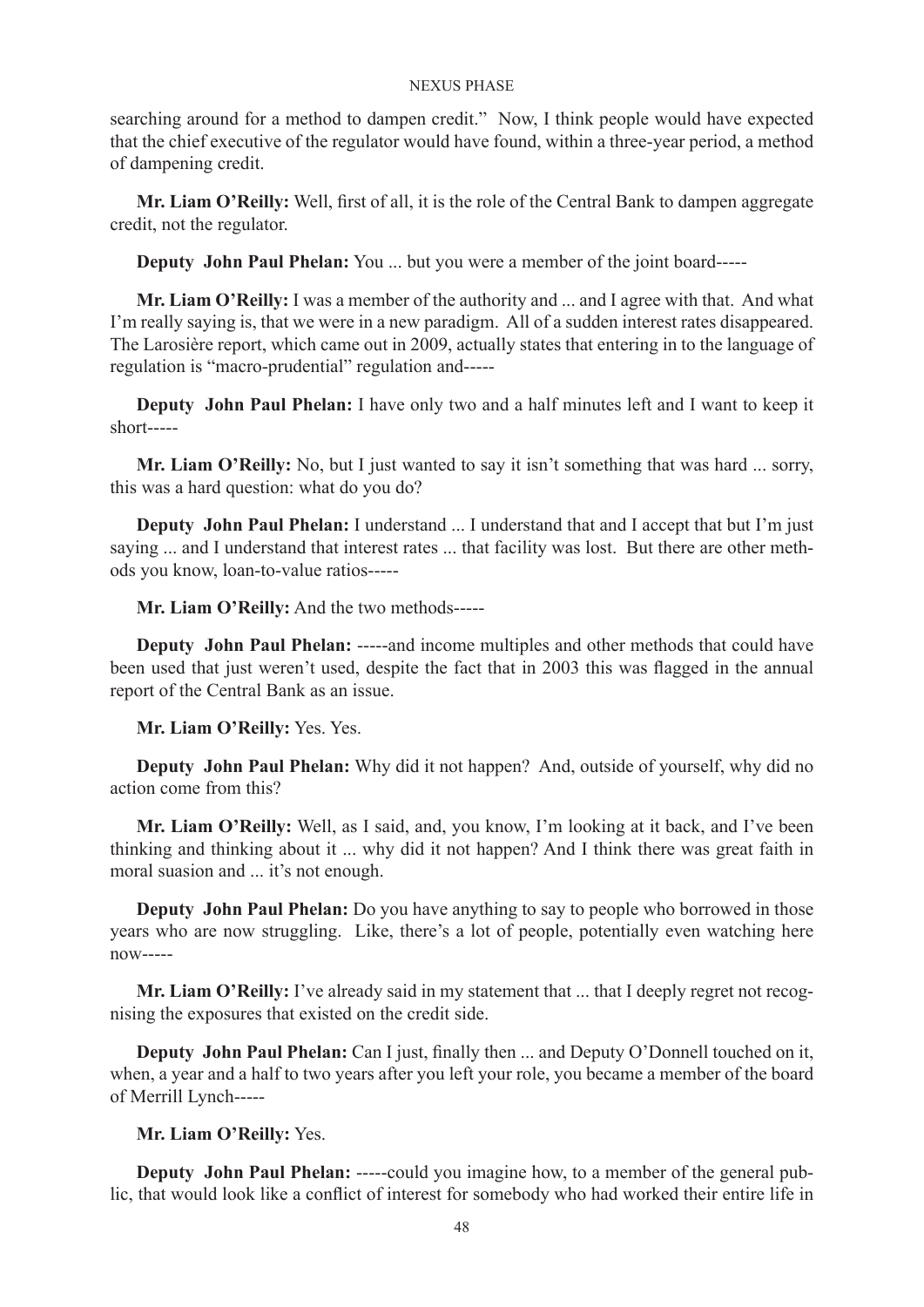regulation and Central Bank and got to the position of chief executive of the regulator, retired on a substantial pension paid for by the taxpayers, and then ended up taking a position on the board of Merrill Lynch and, subsequently, on the board of Permanent TSB?

**Mr. Liam O'Reilly:** Well I ... I must say, Deputy, that I never, ever, in my life worked to make a lot of money. I was a public servant so financial gain was not top of my mind. What was on top of my mind was that I might be of some use, and that's why I did it.

**Deputy John Paul Phelan:** The question I asked though was the perception of the conflict of interest between the chief executive of the regulator then going, as it were, to the other side of the fence.

**Mr. Liam O'Reilly:** Well ... well, all I'm saying is, you know, I can understand that people have that perception, but, I suppose I'd just ask, when one retires, what is one to do? Am I to go down for the bread in the morning and have a cup of tea and-----

**Deputy John Paul Phelan:** I'm not making any accusations against you personally, Mr. O'Reilly, but ... but that perception exists.

**Mr. Liam O'Reilly:** Yes, but, you know, that's ... yes, and I can understand the perception, but I ... I think it's still a constitutional right, the right to work.

**Chairman:** Okay, thank you. Deputy Joe Higgins.

**Deputy Joe Higgins:** Yes. Mr. O'Reilly, what role did the regulator undertake in analysing the financial accounts of the banks?

**Mr. Liam O'Reilly:** The regulator itself had adequate information because every month it was getting in accounting information from the banks.

**Deputy Joe Higgins:** What was the nature of that information?

**Mr. Liam O'Reilly:** It was their balance sheets, their profits, their liquidity position, it ... it was a comprehensive set of information.

**Deputy Joe Higgins:** Was the concentration of credit on ... in property, and was the extent of individual customers' borrowing included?

**Mr. Liam O'Reilly:** In ... in the reports there would have been large sector ... large concentrations, large exposures, all that information would have been available, yes.

**Deputy Joe Higgins:** The chief executive of NAMA, Brendan McDonagh, in evidence, said that they took over 772 debtors' loans, which totalled  $\epsilon$ 74 billion, and within that, 12 of those had over  $\epsilon$ 1 billion each, and that 12 had  $\epsilon$ 22.2 billion between them. A further 133 borrowers took between  $\epsilon$ 100 million and  $\epsilon$ 999 million, each having a total of  $\epsilon$ 16 billion. Why didn't that ring massive alarm bells in the regulator when that level of concentration was being shown?

**Mr. Liam O'Reilly:** Well, all I can do is talk to 2006 and what happened to January 2006. And I've said, Deputy, that it is a huge regret of mine that it wasn't recognised ... the aggregate position was not recognised at that time.

**Deputy Joe Higgins:** But, pardon me, Mr. O'Reilly, would a child regulator not see the direction and the danger in which this was tending? This ... this was ... we haven't time to give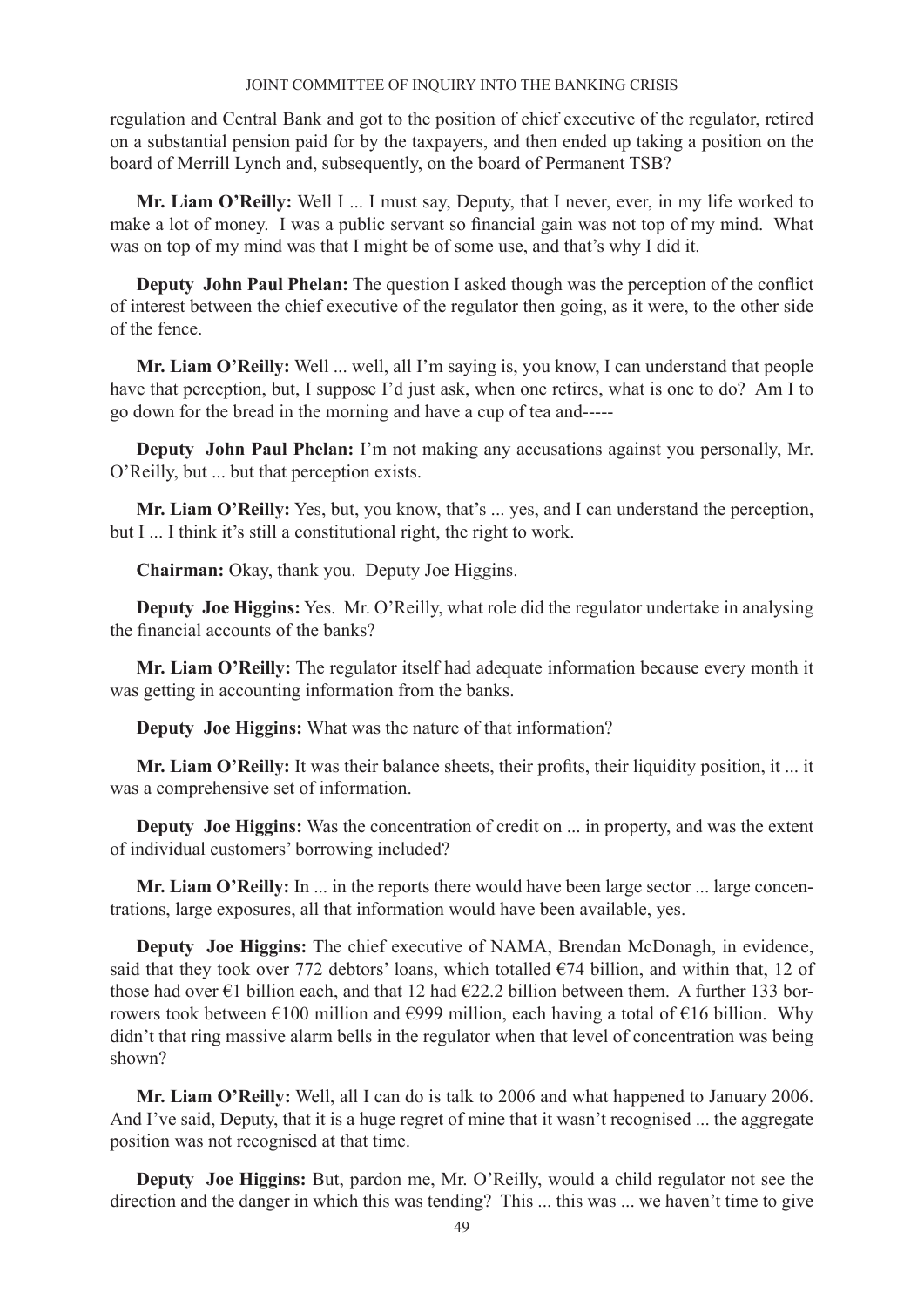the figures again, but if we had the figures during the three or four years of your tenure, and the three ... two or three years after, the ... the lending, as a witness here, Bill Black, said, was growing like crazy.

**Mr. Liam O'Reilly:** Yes.

**Deputy Joe Higgins:** How could it not be-----

**Mr. Liam O'Reilly:** I would just say to you, Deputy, that there were no child regulators in the regulatory office. We had people who were working very hard at their job. Now, it may have been misdirected, but they were working very hard. And that's ... that's the position. It wasn't caught.

**Deputy Joe Higgins:** And, Mr. O'Reilly, you did ... in page 3 of your written statement to us you mentioned the principle-based regime, and financial institutions committing fully to a culture of integrity, and that the main method of asserting influence over the banks was moral suasion. And Senator O'Keeffe raised and pressed you on this already. But, in view of the shocking banking scandals, whereas ... where, in the public domain, it is known that and proved that some ... some banks were found blatantly cheating taxpayers, why did you have some confidence that they now were going to be paragons of integrity? All of them.

**Mr. Liam O'Reilly:** Well, I ... I just will quote Eugene Sheehy on this one: "By and large I found the people in banking institutions to be people who are serious about their job, serious about their customers, serious in long-term profits", not short-term profits. I think that there were certain weaknesses in the system. For instance, I had spoken about ... in many speeches I made I spoke about ... bonus systems should not be based on profits, they should not be based on share prices.

**Deputy Joe Higgins:** Mr. O'Reilly, their profits were increasing hand over fist during the time you were there and after.

**Mr. Liam O'Reilly:** Yes.

**Deputy Joe Higgins:** They were after maximisation of profits. So that ... what-----

**Mr. Liam O'Reilly:** And the IMF was saying that the banking system had enough buffers to deal with any downturn in prices. And there were demographic reasons why we had increases in ... in lending. We had population increases. I can quote the OECD who list a number of things which would ... you would call structural issues-----

**Deputy Joe Higgins:** Yes, but-----

**Mr. Liam O'Reilly:** -----and beyond that there was an ... there was an excess of prices in-----

**Deputy Joe Higgins:** And, Mr. O'Reilly, as an experienced banker, you saw, as well, the Nordic collapse in the '80s and '90s, for example, and many other banking collapses, as a result of excessive property lending. Was the problem that you were gentleman regulators, really, depending on the banks to observe the ... the Marquis of Queensberry rules, but you weren't dealing with gentleman bankers, you were dealing with street brawlers who were out for maximised profits?

**Chairman:** Be mindful.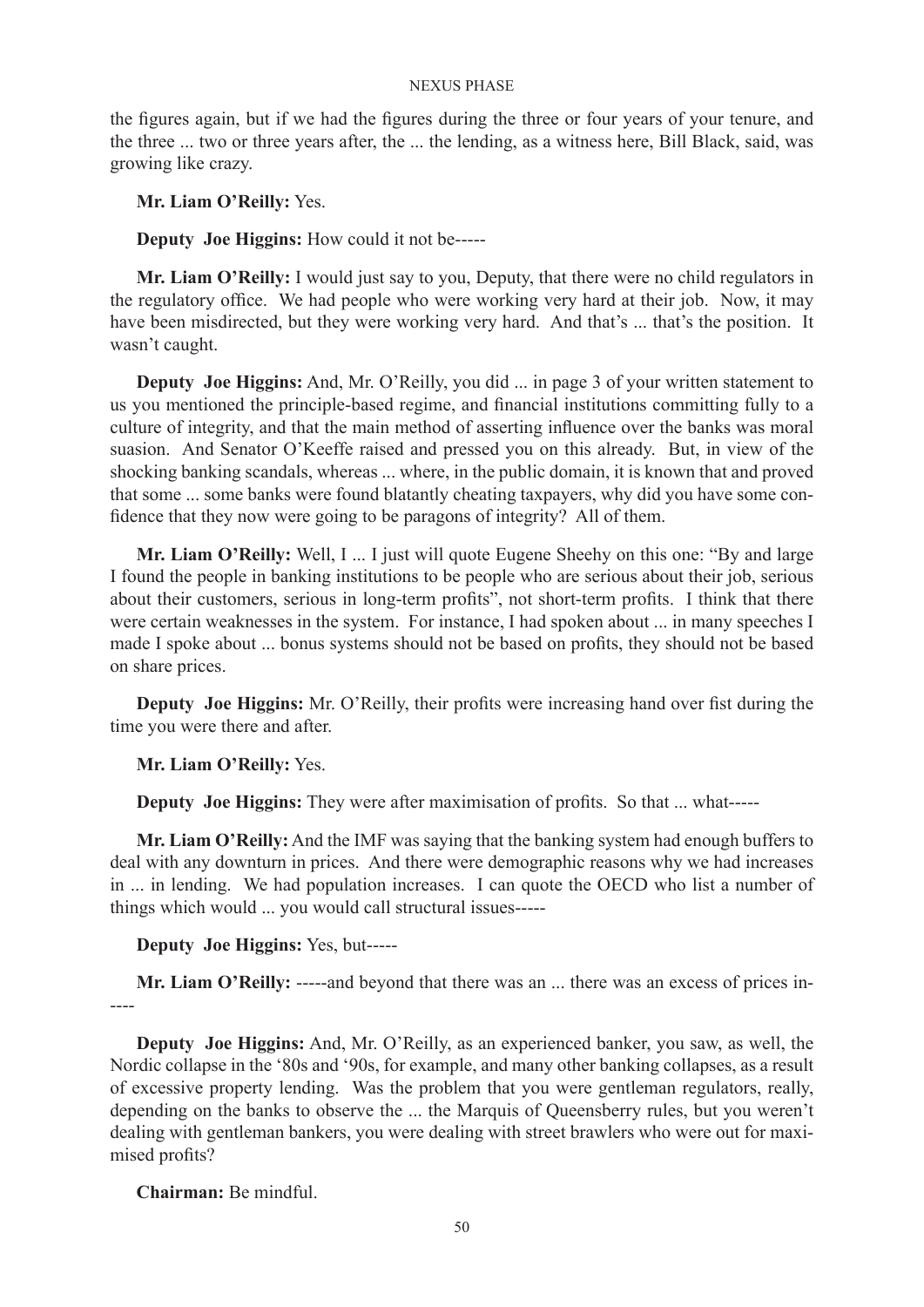**Deputy Joe Higgins:** Would that be a fair analogy, perhaps?

**Mr. Liam O'Reilly:** I couldn't characterise people I knew as bankers as street brawlers.

**Deputy Joe Higgins:** Would the light-touch regulation be explained by another theory that has been raised, and I'll put it to you, Mr. O'Reilly, that following the massive deregulation of the international financial industry, starting with the Thatcher-Reagan period in the 80s, and then, according to a witness here, Bill Black, massively intensified by the Clinton regime, that the scale of the financial industry internationally and the scale of profits and interest that was involved, had led governments to wanting a share of this, and didn't want to curb the excessive profits that was going on, in order to gain from it?

**Mr. Liam O'Reilly:** At last, I can agree with you, Deputy. And, I would say that the Basel accord was a characterisation of that where you had the banks coming in and saying: "We have big technology systems, we can mind ourselves. If we mind ourselves more, maybe you will charge us less capital". That was wrong.

**Deputy Joe Higgins:** Okay, and can I further develop this point a little bit, Mr. O'Reilly? In his book, called *Ship of Fools*, the ... I think he is now deputy editor of *The Irish Times*, Fintan O'Toole, quoted the Industrial Development Authority, the IDA, referring to a flexible and business focused tax and regulatory system in Ireland, and then quotes directly the IDA as follows:

In 1998, the Regulator advised the banking licence regulations, its banking regulations, and it may now accept under certain circumstances applications from corporate entities to be licensed as banks. In the case of most group treasury and asset financing operations, the Regulator has disapplied its powers of supervision.

I'll repeat, "...the Regulator has disapplied its powers of supervision." Can you throw any light on what that means?

**Mr. Liam O'Reilly:** Well, I think that generally, there was a movement towards principlesbased regulation which has been characterised as light touch, I don't like using that word, but certainly-----

**Deputy Joe Higgins:** Mr. O'Reilly this is the premier agency bringing big business, finance etc. into the State. They say that as a matter of policy you had disapplied the regulatory system.

**Mr. Liam O'Reilly:** Well I will go further and say it was a huge mistake to put into the 2003 Act that we should be involved in the promotion of this.

**Chairman:** Move faster, please.

**Deputy Joe Higgins:** You were conflicted by that were you?

**Mr. Liam O'Reilly:** I would say it was a confliction and it's gone, thank goodness.

**Deputy Joe Higgins:** Mr. O'Reilly, when I was ... in relation to that and the follow on and the consequence of that, when I was researching for your appearance today, I wanted to find out that ship of fools referred to and *Wikipedia* tells me that it's an allegory originating with Plato. It depicts a vessel without a pilot, populated by human inhabitants who are, among other things, oblivious and seemingly ignorant of their course. In hindsight, would it be very unfair to say that that was the Central Bank in relation to its control of what was happening in the banks or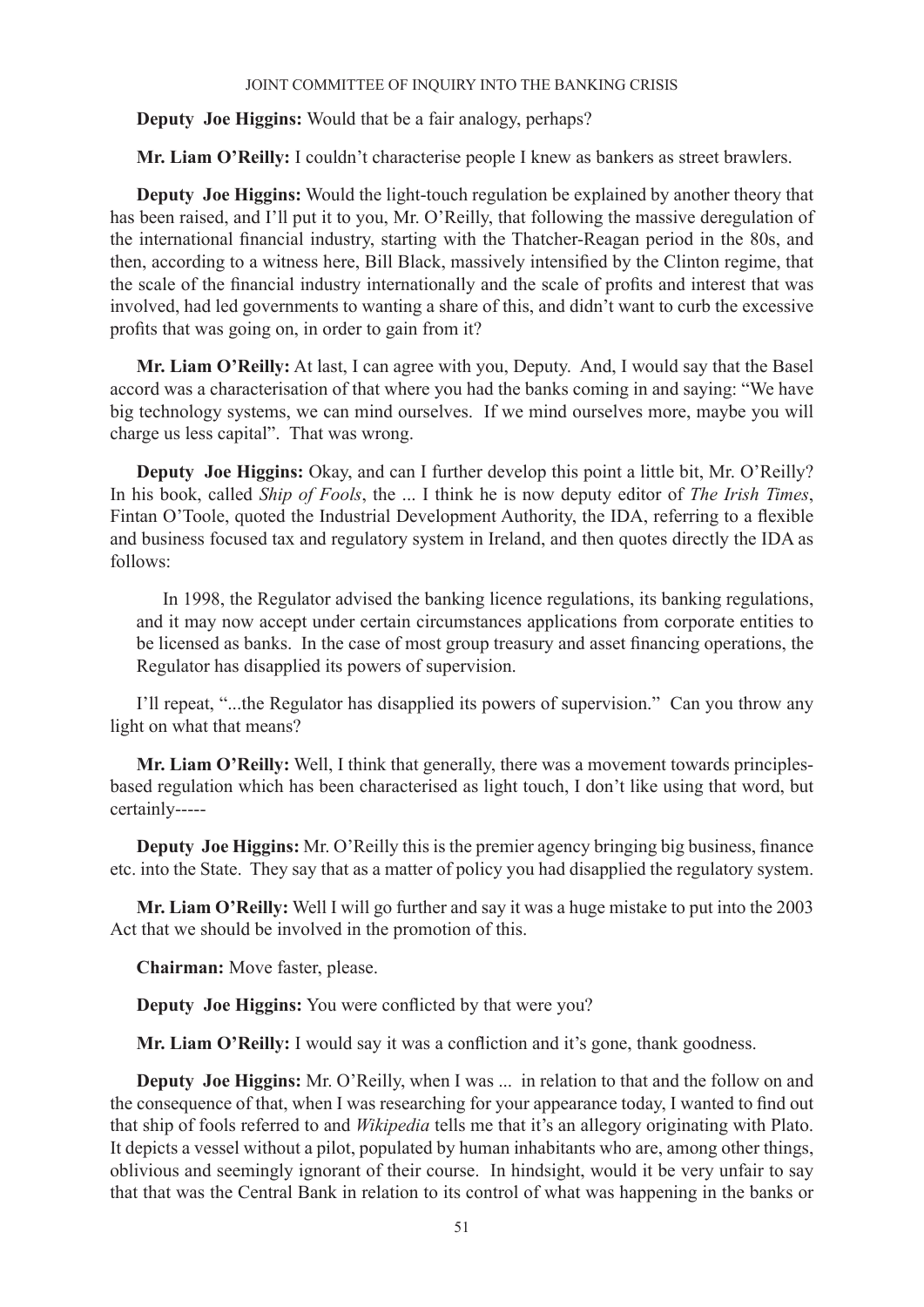the regulator?

**Chairman:** Last question now Deputy.

**Mr. Liam O'Reilly:** I couldn't characterise it that way but I can say that we made a mistake in applying principles-based regulation and we made a mistake in not recognising the full extent of the risks at the time. To say that we were rudderless, I cannot as a person who has worked that length of time in my life, call myself a member of a ship of fools.

**Deputy Joe Higgins:** Right and last point, briefly, Mr. O'Reilly-----

**Chairman:** Quickly now Deputy please, we will do the reviews later.

**Deputy Joe Higgins:** Six members of your board were also on the Central Bank board, isn't that correct?

**Mr. Liam O'Reilly:** Yes.

**Deputy Joe Higgins:** And they had a majority in fact.

**Mr. Liam O'Reilly:** No they didn't.

**Deputy Joe Higgins:** They didn't have a majority in the board.

**Mr. Liam O'Reilly:** No they didn't because the Chairman of the board was the Governor.

**Deputy Joe Higgins:** Okay but it was a substantial component.

**Mr. Liam O'Reilly:** It was six-six.

**Deputy Joe Higgins:** So can I just ask you a new-----

**Mr. Liam O'Reilly:** And usually the chairman has casting vote.

**Deputy Joe Higgins:** Yes. Can I just ask you in your time there, was there any one or two or three board members who were expressing, say, a serious opposition to the general lighttouch regulation that would have made a mark on you?

**Mr. Liam O'Reilly:** No, I think the actual system of regulation was never questioned. I suppose if I remember and I don't want to single out one person because then, you know, you are saying one person. But I can say that there was a concern among a minority of members that the property development that was occurring could end in disaster.

**Chairman:** Thank you very much. I am going to move towards the wrap-up here Mr. O'Reilly. I just want to deal with one item before I invite the leads to come back with their own wrap-ups and that is as CEO of the Financial Regulator, can you outline your role in microprudential supervision of individual institutions, the banking sector and for financial stability generally?

**Mr. Liam O'Reilly:** I was the supervisor of the prudential area and the consumer area, and the prudential area had four departments I think, and the consumer area had two departments and as well as that, there was a legal department and an administration department. So I had the prudential regulator reporting to me and he was in charge of banking supervision, securities etc. So that was my line role in relation to that.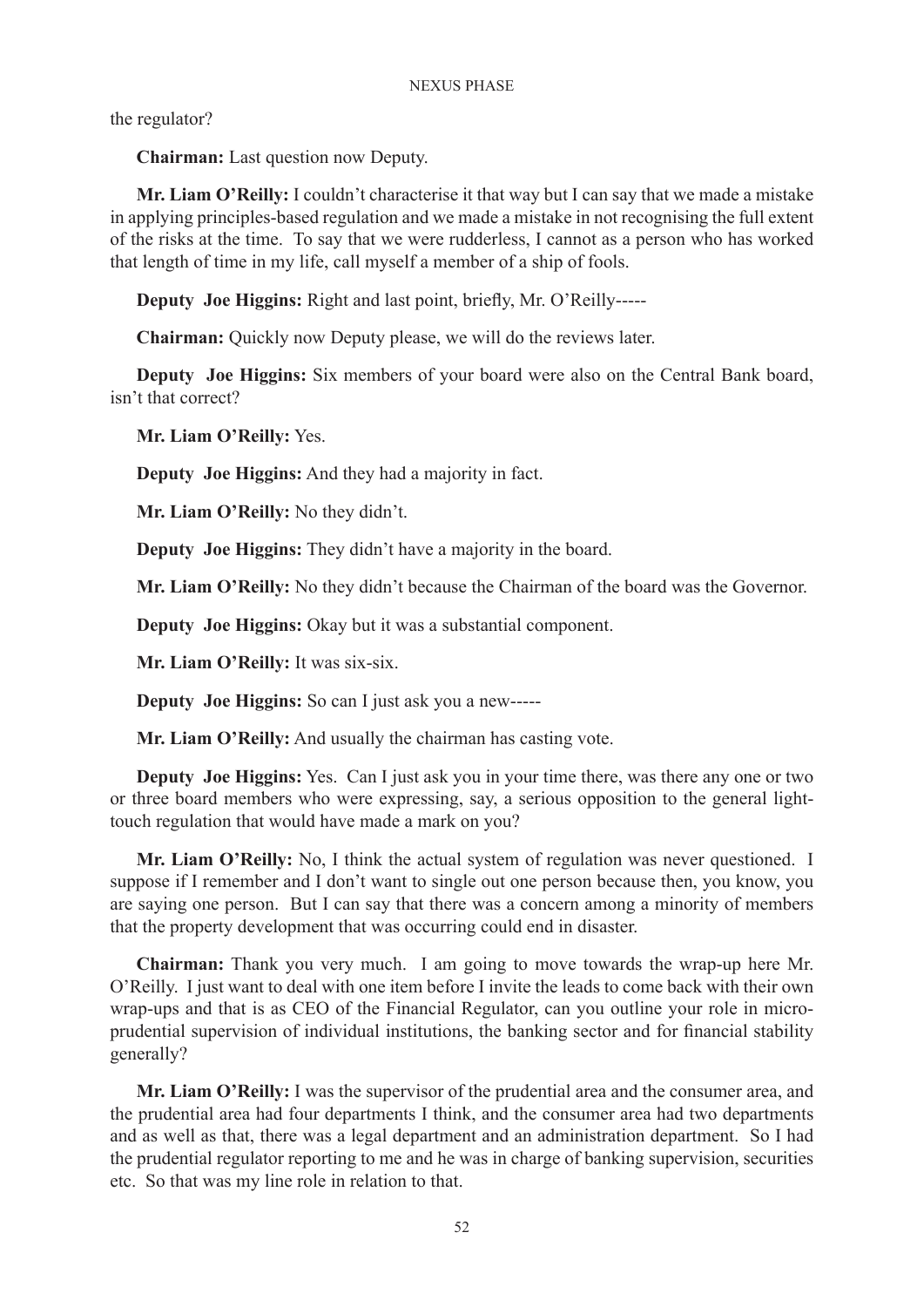**Chairman:** So who were you responsible and accountable to?

**Mr. Liam O'Reilly:** I was accountable to the chairman of the board.

**Chairman:** Chairperson of the board, thank you very much. I am going to reference some documents and they are actually up in front of you in a moment. This is from Vol. 3 and it is page 40. What we have here is an aggregate summary, it's in relation to the financial stability report of 2004 and it's the very end of the page there Mr. O'Reilly, where it says "A number of risks to financial stability were highlighted in the report ... Irish banks growth rate 4 times that of the European average ... Irish banks accessing substantial funding from non-Irish sources ... continued increase in house prices [and] tax policy in favour of home ownership." Just moving on further, there is a summary of the actual final stability report of 2004 and that moves to page 45 of the same document. I just want to bring your attention to the end of col. 1, which is the heading, "Household Sector". Bear in mind this is for 2004, again during your tenure. The "Private-sector indebtedness, measured as the value of debt to gross domestic product ... has increased substantially since the mid-1990s and it is now at historically high levels". Moving down then to what would bethe third paragraph on the second column it says:

First-time house buyers are now more heavily indebted by comparison with their peers in the early and mid-1990s. Consequently, the repayment burdens of first-time buyers have not fallen with the decline [of] variable mortgage interest rates, which are now at historically low levels, as households are opting [I maybe question the word "opting" here] for higher mortgage debt ... income ratios, higher loan-to-value ratios and/or longer maturity loans.

In layperson's language, this meant that the traditional way of buying a house over 20 years with three to four times one's income was now being pushed out in every conceivable way, 100% mortgages, loan-to-value ratios, the maturity levels over 35 years. This is all happening under your watch and it is happening in 2004. Can you give us an explanation as to how the standard, whatever about the standard banking model that was being referred to, I think by Deputy Higgins, and yourself earlier, where banks existed for 100 years, in a very short period of time, peoples' ability to buy a home had been completely refigured into a new model, all at additional cost? Even though interest rates now were historically low, it was still costing more to buy a house. Can you explain to us why that happened during your tenure?

**Mr. Liam O'Reilly:** I would say that my statement in the middle of 2005, which actually expressed those concerns and was saying that we were reaching the stage where institutions must make sure that people can afford this. And that was a worry that was being expressed there, that people wouldn't be able to afford houses. The situation had developed, there's no doubt about it, and it's a question of how it developed. I think that maybe we should not forget the incentive systems that were being provided for to buying the houses, as well as the easy availability of credit. But I would also say that there was a competition going on between financial institutions, this is in hindsight, which was totally inappropriate for the time.

**Chairman:** In that regard so, because Ms O'Dea in questioning on a similar line of questioning yesterday, said that what was coming out of the Financial Regulator's office was a lot of advice about these products and to be mindful, "put on your seat belt" was the kind of analogy that we discussed with her. But really there was a product here being put out, that was a series of products, that if you were giving warnings to the consumer there did not seem to be any particular action and I'll maybe get further clarity on you. At an institutional level, what were you doing to the institutions to go in to deal with exactly the type of problems you are talking about now?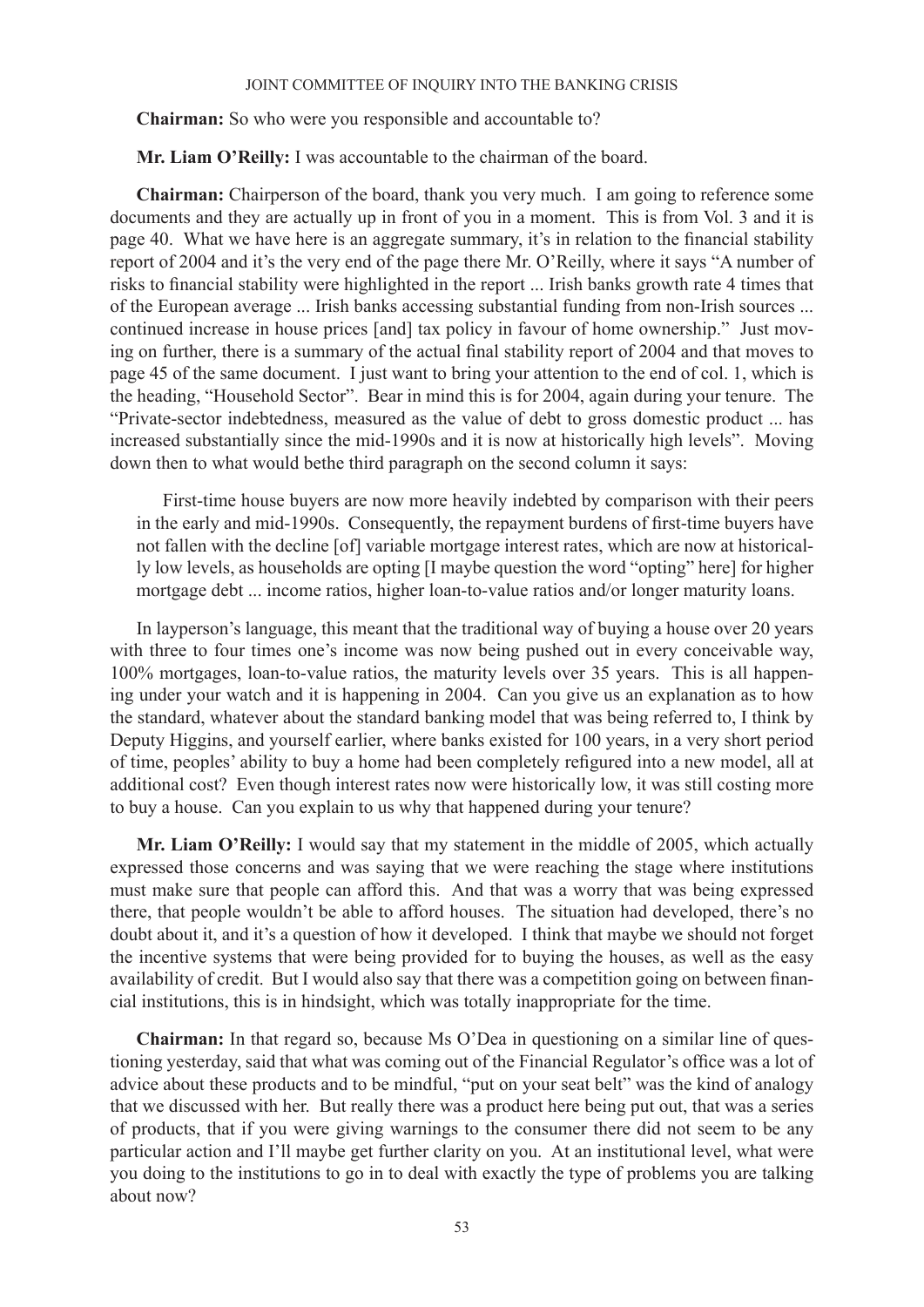**Mr. Liam O'Reilly:** Well, for instance, the loan to value mortgage issue was addressed in May 2004 with the increase of higher capital requirements for people who lent money at 100% mortgages. The risk weight was increased, which was a disincentive. But, you know, in all honesty, moral suasion was the major instrument and it was ineffective and I can't say any more than that. In hindsight, I'm saying it was a mistake.

**Chairman:** Okay, thank you. Deputy Barrett or Senator Barrett.

**Senator Sean D. Barrett:** Thank you, Chairman. The same document that the Chairman has been discussing with you, Mr. O'Reilly, on page 9, please; that's the Vol. 3 one, yes.

**Mr. Liam O'Reilly:** Vol. 3, page 9?

**Senator Sean D. Barrett:** Yes, page 9, yes. Now, in the-----

**Chairman:** Now, Senator.

**Senator Sean D. Barrett:** The second-last sentence, it says, "Two of what the [Financial Regulator] regarded as key elements of the governance architecture of principles-based regulation - Directors' Compliance Statements and the Corporate Governance Code were not ... in place." That's from Honohan. Was that because of the pressures we mentioned earlier from the Department of Finance?

**Mr. Liam O'Reilly:** I would say that ... and I've said it earlier, I think we were ... and I don't know whether it was ... well, it was part of the political philosophy, I suppose, but we were bogged down all the time in consultation. It was a partnership approach between the banks and the regulator and that doesn't work and that was the problem.

**Senator Sean D. Barrett:** Did you act in a deferential manner towards the Department of Finance?

**Mr. Liam O'Reilly:** No, never.

**Senator Sean D. Barrett:** The exceptions to credit policy when the banks were in ... that ... could you discuss those with us? There seemed to be quite substantial increases outside normal guidelines in lending. I think in some cases the exceptions were nearly as large as what was within guidelines. Did you have discussions with them about those?

**Mr. Liam O'Reilly:** Yes. With the banks?

**Senator Sean D. Barrett:** Yes.

**Mr. Liam O'Reilly:** Yes. Yes, we wrote to the banks. I remember one set of letters which went directly to the chairman of the board of each lending institution warning them about general issues within the industry and, where their high loan-to-value ratios were in place, we warned them, "Is this ...how are you dealing with the risks attached to that in your lending policies?"

**Senator Sean D. Barrett:** Did they take your concerns on board?

**Mr. Liam O'Reilly:** Well, we were getting board minutes back from the banks plus assurances that they had changed their policy in that regard and they were making sure that they were well looked after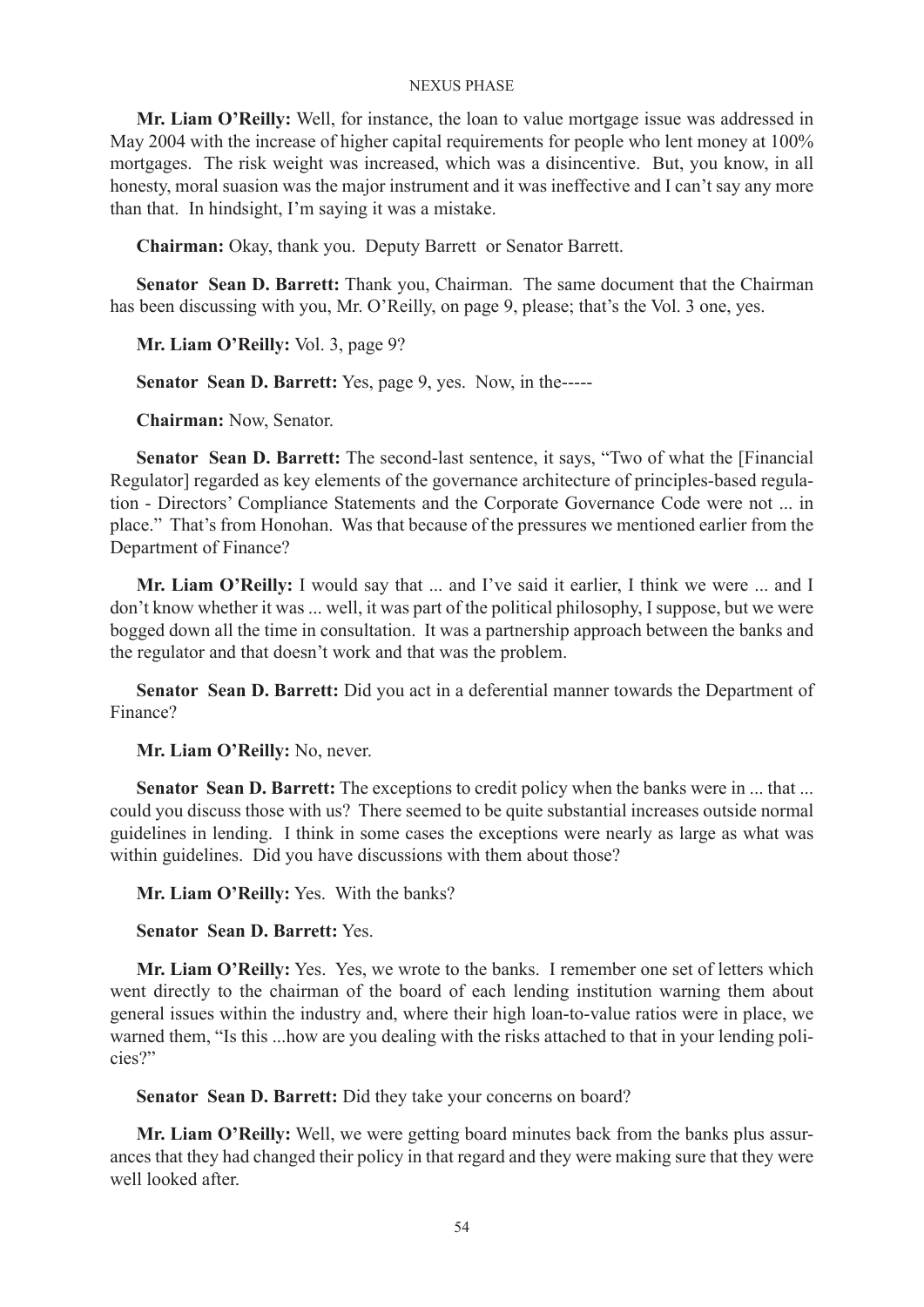**Senator Sean D. Barrett:** The final one, in your opening statement, you referred to the role of the non-executive directors on principles-based regulation. Was that, with respect, not naive? They turn up, say, one day a month for meetings. The executive directors were there. We rescued six banks; if they'd five non-executive directors, about 30 people. You had 318 full-time staff. Should you not have taken that task on board rather than leave it to the nonexecutive directors?

**Mr. Liam O'Reilly:** Well, as I say, we were operating a principles-based approach which had then attached to it a certain staff complement and we felt that that leverage, which wasn't alone the non-executive directors, remember, it was that the non-executive directors, who were ... the chairman of the audit committee, for instance, had to, at every meeting of that meeting, meet the internal auditor without any other management being there and we were using these resources in our system. Is it enough? Not any more.

**Senator Sean D. Barrett:** Thank you.

**Chairman:** Thank you very much. Senator D'Arcy and then we'll close.

**Senator Michael D'Arcy:** Mr. O'Reilly, just one point. The principle-based regulation within our jurisdiction was the same as the principle-based regulation in other jurisdictions; is that correct?

**Mr. Liam O'Reilly:** I would say that the ... maybe we were behind the line on getting administrative sanctions in place.

**Senator Michael D'Arcy:** We weren't as ... as-----

**Mr. Liam O'Reilly:** We weren't as advanced.

**Senator Michael D'Arcy:** Okay. Well, can you explain why, in our jurisdiction, the debt ratio between what the banking collapse cost this State, in comparison to our GDP, was a multiple times other countries'?

**Mr. Liam O'Reilly:** Sorry, is the question was it or-----

**Senator Michael D'Arcy:** No, why? Why was it?

**Chairman:** Why it came to pass.

**Mr. Liam O'Reilly:** Why ... why was it?

**Senator Michael D'Arcy:** Yes, when you had the same-----

**Mr. Liam O'Reilly:** I think-----

**Senator Michael D'Arcy:** -----principle-based approach.

**Mr. Liam O'Reilly:** I think that the big thing that might be missed a little bit is the fact that the Lehman's crisis was only the first wave of what happened. After that, there was a world depression. After that, there was a plummeting in prices so that, by a year and a half later, prices were at an exceptionally low level. They're actually recovering now, but I would say that that made a fair contribution to the amount of money that had to be paid out to recapitalise banks.

**Senator Michael D'Arcy:** Just to finish off that line of questioning, Mr. O'Reilly, was it